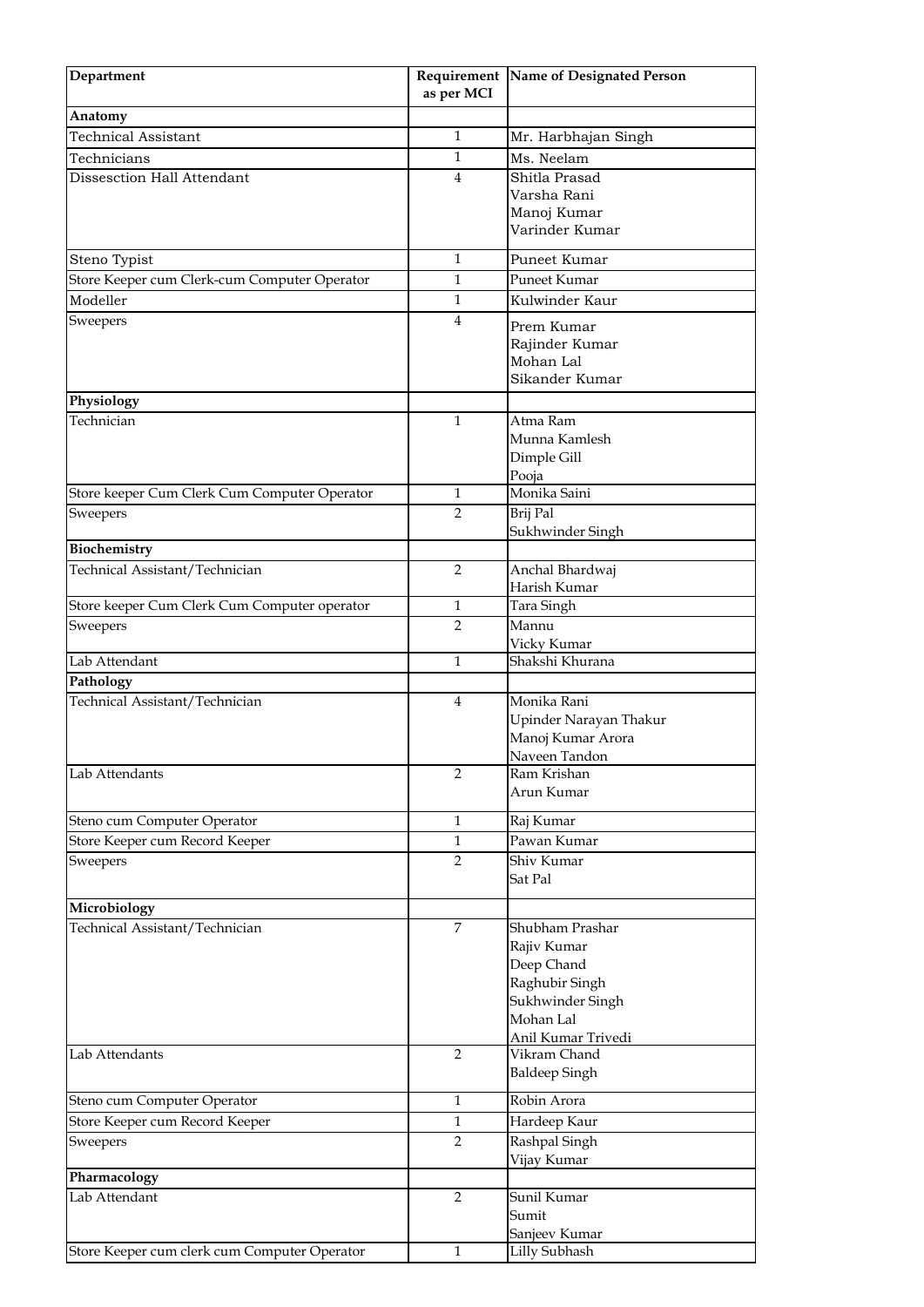| Department                                                | as per MCI     | Requirement Name of Designated Person |
|-----------------------------------------------------------|----------------|---------------------------------------|
| Sweepers                                                  | 2              | Suraj                                 |
|                                                           |                | Harjit Singh                          |
| Forensic medicine                                         |                |                                       |
| Technical Assistant/Technician                            | 2              | Love Sharma                           |
|                                                           |                | Ritu Rani                             |
| Lab Attendants                                            | 2              | Kuljit Singh                          |
|                                                           |                | Amit                                  |
| Steno Typist                                              | 1              | Ritu                                  |
| Store keeper Cum Clerk Cum Computer operator              | 1              | Gagandeep                             |
| Sweepers                                                  | $\overline{4}$ | Harvinder Singh                       |
|                                                           |                | Jatinder Kumar                        |
|                                                           |                | Raj Kumar                             |
|                                                           |                | Sandeep                               |
| <b>Community Medicine</b>                                 |                |                                       |
| Medical Social Worker                                     | 1              | Darshana Devi                         |
| Technical Assistant/Technician                            | 1              | Hapreet Kaur                          |
| Stenographers                                             | 1              | Suman Bhanot                          |
| Record Keeper cum Clerk cum Computer Operator             | 1              | Chetan Sharma                         |
| <b>Store Keeper</b>                                       | $\mathbf{1}$   | Rajeev Kumar                          |
| Sweepers                                                  | 1              | Vicky                                 |
| <b>RHC</b>                                                |                |                                       |
| Medical Social Worker                                     | 2              | Hardeep Kaur                          |
|                                                           |                | Paramjit Kaur                         |
| Public Health Nurse                                       | 1              | Gagandeep                             |
| Health Inspector/Health assistant (Male)                  | 1              | Loveprit Singh                        |
| Health Educator                                           | 1              | Talvir Singh                          |
| Technical Assistant/Technician                            | 1              | Rupinderdeep Singh                    |
| Peon                                                      | 1              | Ramandeep Kaur                        |
| Van Driver                                                | 1              | <b>Baljit Singh</b>                   |
| Store Keeper cum Record Clerk                             | 1              | Narinder Kumar Gupta                  |
| Sweepers                                                  | 2              | Vidya<br>Malkit Singh                 |
| <b>UHC</b>                                                |                |                                       |
| Medical Social Worker                                     | 2              | Laxmi<br>Aabid Hussain                |
| Public Health Nurse                                       | $\mathbf{1}$   | Gurpreet Kaur                         |
| Health Inspector                                          | $\overline{2}$ | Anil Kumar                            |
|                                                           |                | Arun Kumar                            |
| Health Educator                                           | $\mathbf{1}$   | Jaswinder Kaur                        |
| Technical Assistant/Technician                            | 2              | Pawan Kumar<br>Satwinder Singh        |
| Peon                                                      | $\mathbf{1}$   | <b>Balwinder Singh</b>                |
| Van Driver                                                | 1              | Parvinder Singh                       |
| <b>Store Keeper</b>                                       | 1              | Sunita Kumari                         |
| Record Clerk                                              | $\mathbf{1}$   | Ajay                                  |
| Sweepers                                                  | $\mathbf{1}$   | Raj Kumar                             |
| Medicine (Including Dermatology,<br>TB/Chest, Psychiatry) |                |                                       |
| <b>E.C.G Technician</b>                                   | $\mathbf{1}$   | Samir Sharma                          |
| Technical Assistant/Technician                            | 3              | Gandharv Singh                        |
|                                                           |                | Kiran Kumar                           |
|                                                           |                | <b>Bhupinder Singh</b>                |
|                                                           |                | Ram Pal Sharma                        |
| Lab Attendants                                            | $\overline{4}$ | Arvind Shukla                         |
|                                                           |                | Akshay Kumar                          |
|                                                           |                | Balwinder Ram                         |
|                                                           | $\mathbf{1}$   | Gurmeet                               |
| <b>Store Keeper</b>                                       |                | Ajay Kumar                            |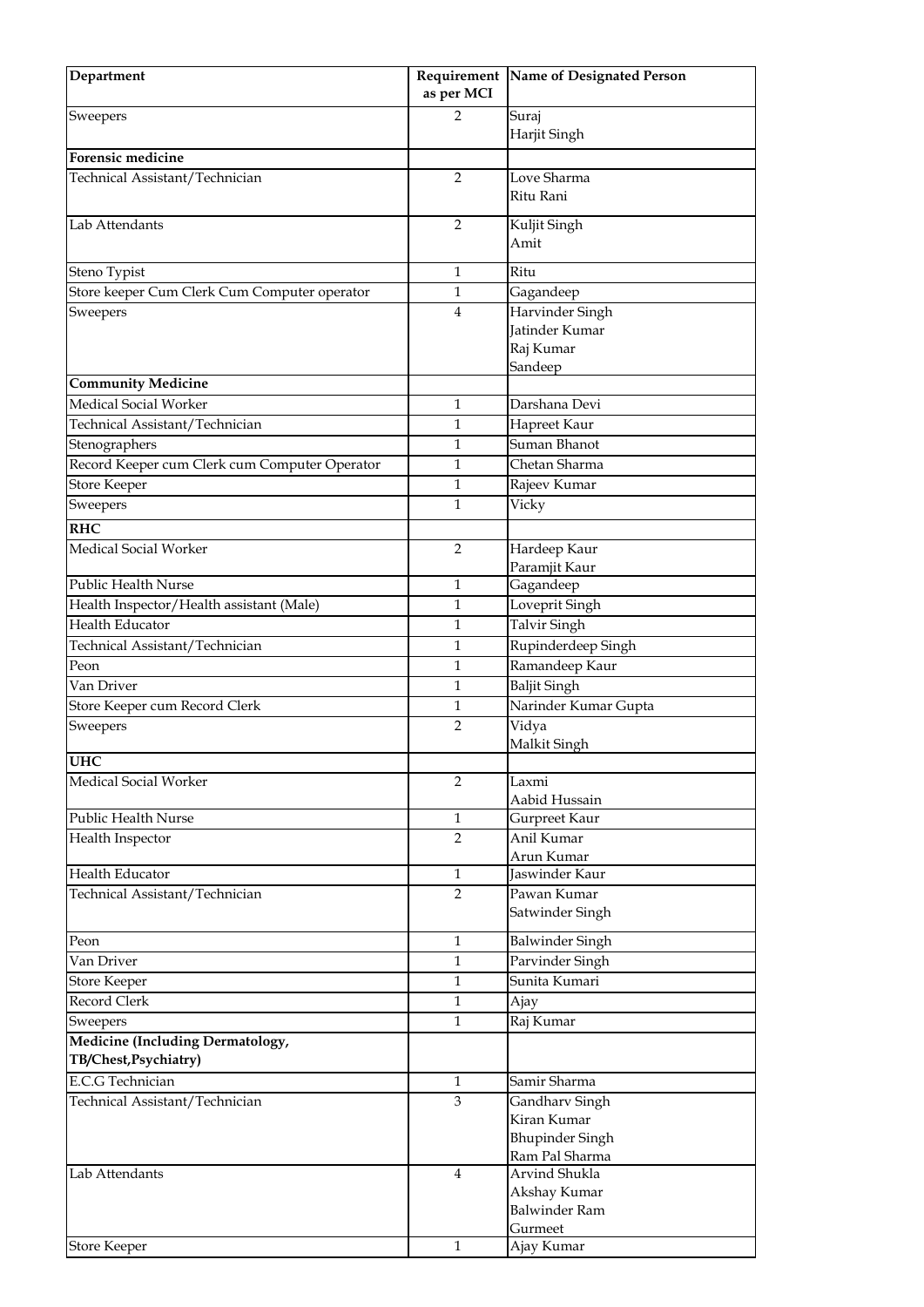| Department                             | as per MCI     | Requirement Name of Designated Person        |
|----------------------------------------|----------------|----------------------------------------------|
| Steno Typist                           | 1              | Amandeep Singh                               |
| <b>Record Clerks</b>                   | 2              | Rajni Sharma<br>Pushpa Chauhan               |
| T.B and Chest Diseases Health Visitors | 2              | Santosh Kumar                                |
| Psychiatric Social Workers             | $\overline{2}$ | Ankit Kumar<br>Virender Singh                |
| Pediatrics                             |                | Vacant                                       |
| Child Psychologist                     | 1              | Priyanka Dewan                               |
| Health Educator                        | 1              | Ayush Chaku                                  |
| Technical Assistant/Technician         | 1              | Harpreet Kaur                                |
| Lab Attendant                          | $\mathbf{1}$   | Amit Kumar                                   |
| <b>Store Keeper</b>                    | 1              | Sukhdev Singh                                |
| <b>Record Clerks</b>                   | 1              | Pushpa Thomas                                |
| Social Worker                          | 1              | Paramjit Kaur Sandhu                         |
| <b>General Surgery</b>                 |                |                                              |
| Technical Assistant/Technician         | $\mathfrak 3$  | Major Singh                                  |
|                                        |                | Rakesh W Singh<br>Sukhjot Kaur               |
| Lab Attendants                         | $\overline{4}$ | Joginder Kumar<br>Gumna Kumar<br>Vijay Kumar |
|                                        |                | Amit Kumar                                   |
| <b>Record Clerks</b>                   | 2              | Harish Chander<br>Santosh Rani               |
| <b>Store Keeper</b>                    | 1              | Gurjot Kaur                                  |
| Steno Typist                           | $\mathbf{1}$   | Satish Kumar                                 |
| Ortho                                  |                |                                              |
| Technical Assistant/Technician         | 1              | Deepak Simon                                 |
| Lab Attendants                         | $\mathbf{1}$   | Amar Nath                                    |
| <b>Store Keeper</b>                    | 1              | Palwinder Singh                              |
| Steno Typist                           | 1              | Sunita Verma                                 |
| Record Clerk                           | 1              | Shashi                                       |
| Oto-Rhino-Larygology                   |                |                                              |
| Technical Assistant/Technician         | $\mathbf{1}$   | Amandeep Kaur                                |
| Lab Attendants                         |                | Rajneesh Kumar                               |
| Record Clerks                          | $\mathbf{1}$   | Surinder Kaur                                |
| <b>Store Keeper</b>                    | 1              | Vijay Singh                                  |
| Steno Typist                           |                | Shreekala Pillai                             |
| Audiometry Technician                  |                | Ravi Chand                                   |
| Speech Therapist                       | $\mathbf{1}$   | Rajeev Ranjan                                |
| Ophthalmology                          |                |                                              |
| Technical Assistant/Technician         | 1              | Varinder Kumar                               |
| Lab Attendants                         | 1              | Om Lal                                       |
| <b>Store Keeper</b>                    | $\mathbf{1}$   | Govind Charan Sharma                         |
| Steno Typist                           | $\mathbf{1}$   | Aswathi Nair                                 |
| Record Clerks                          | $\mathbf{1}$   | Hardeep Kaur                                 |
| Refractionist                          | $\mathbf{1}$   | Amit Kumar                                   |
| Obst & Gynae                           |                |                                              |
| Social Worker                          | 2              | Sushma Vishwas                               |
| Technical Assistant/Technician         | 2              | Hari Priya Prakash<br>Anita Rani             |
| Lab Attendants                         | $\overline{2}$ | Gurmeet Kaur<br>Rajni Bala                   |
| Stenographer                           | 1              | Renu Gupta                                   |
| Record Clerk                           | 1              | Sunil Kumar Singh                            |
| <b>Store Keeper</b>                    | $\mathbf{1}$   | Jaswinder Kaur                               |
| Radiodiagnosis                         |                |                                              |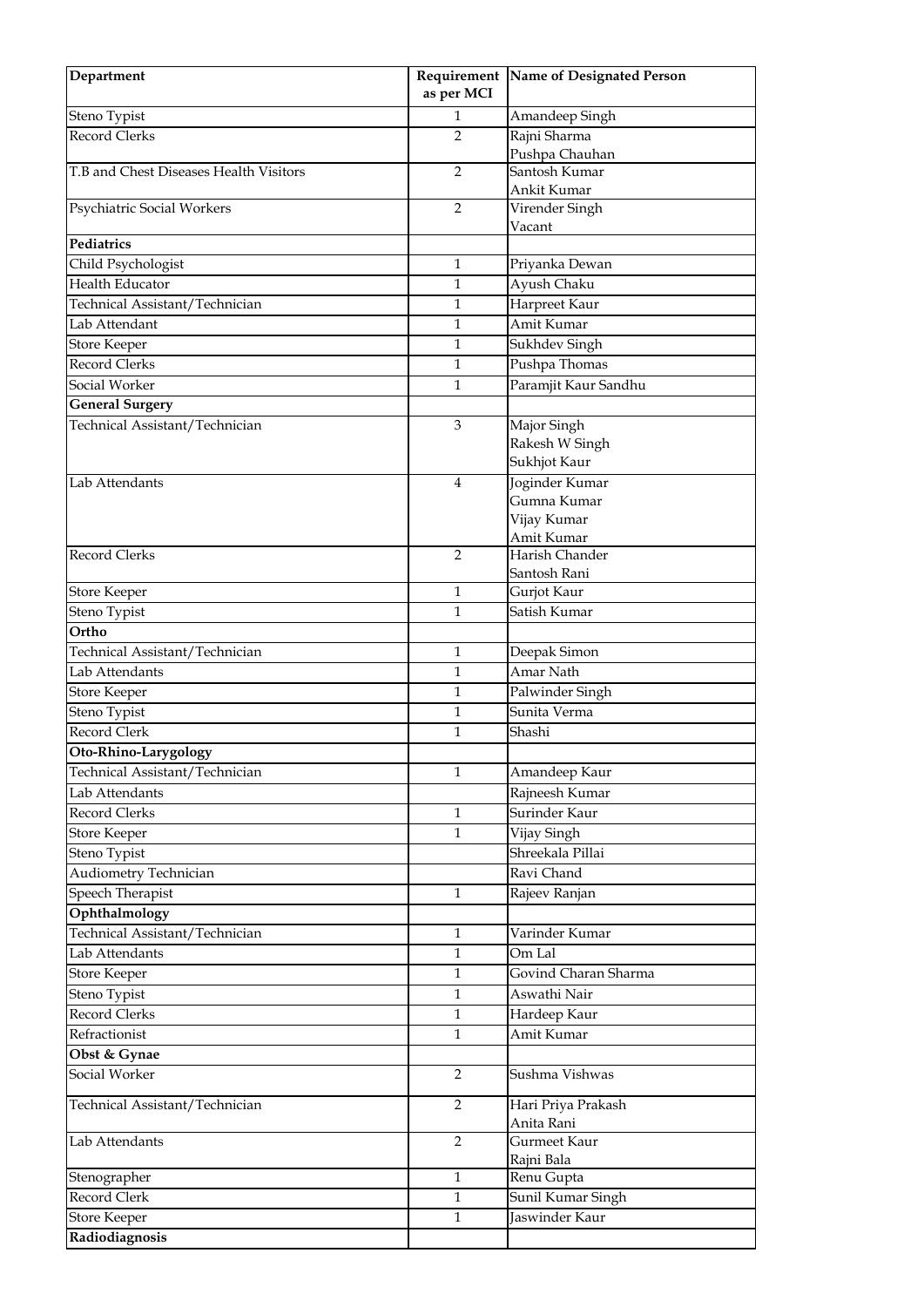| Department                                     | as per MCI     | Requirement Name of Designated Person |
|------------------------------------------------|----------------|---------------------------------------|
| Radiographic Technician                        | 8              | Sukhdeep Singh                        |
|                                                |                | Kamaljit Kaur                         |
|                                                |                | Amrik Singh                           |
|                                                |                | Anand Ballabh                         |
|                                                |                | Ravi Kumar                            |
|                                                |                | Manoj Kumar                           |
|                                                |                | Sapna Bhaskar                         |
|                                                |                | Durgesh Kumar Yadav                   |
| Dark Room Assistant                            | 4              | Jasbir Singh                          |
|                                                |                | Avtar Singh                           |
|                                                |                | Shiv Nath Maurya                      |
|                                                |                | Sandeep Kumar                         |
| Stenographers                                  | 1              | Komal Lata                            |
| Storekeeper                                    | 1              | Hem Raj                               |
| Record Clerk                                   | 1              | Amita Salaria                         |
| Anaesthesia                                    |                |                                       |
| Technical Assistant/Technician                 | 8              | Des Raj                               |
|                                                |                | Ranjit Singh                          |
|                                                |                | Parshu Ram Nishat                     |
|                                                |                | Maninderjit Singh                     |
|                                                |                | Shakti Saroop                         |
|                                                |                | Sukhjinder Singh                      |
|                                                |                | Jasvir Singh                          |
|                                                |                | Rashwinder Singh                      |
| Steno Typist                                   | 1              | Ravinder Singh                        |
| Record Clerks                                  | $\mathbf{1}$   | Mukesh Kumar Kaura                    |
| <b>Store Keeper</b>                            | 1              | Kulwant Singh                         |
| Physiotherapy                                  |                |                                       |
| Occupational Therapists                        | $\overline{2}$ | Avkash Teotia                         |
|                                                |                | Vikash Jain                           |
| Speech Therapists                              | 1              | Rajeev Ranjan                         |
| Prosthetic and Orthotic Technicians            | $\overline{2}$ | Ruchika Sharma                        |
|                                                |                | Sonu                                  |
| Workshop Workers                               | 6              | Sandeep Singh                         |
|                                                |                | Balwinder Singh                       |
|                                                |                | <b>Balkar Singh</b>                   |
|                                                |                | Karam Singh                           |
|                                                |                | Raj Kumar                             |
|                                                |                | Geeta Bisht                           |
| Clinical Psychologists                         | $\mathbf{1}$   | Parveen Goel                          |
| Medico-social Worker                           | $\mathbf{1}$   | Blabir Kaur                           |
| Public Health Nurse/Rehabilation Nurse         | 1              | Pukhraj Kaur                          |
| <b>Vocational Counseller</b>                   | 1              | Ajay Kumar                            |
| Multirehabilation Workers/Technician/Therapist | 4              | Alka Kaul                             |
|                                                |                | Shweta Mahajan                        |
|                                                |                | Priyanka                              |
|                                                |                | Kamaldeep Kaur                        |
| Stenographer                                   | $\mathbf{1}$   | Ankit Kumar                           |
| Record Clerk                                   | 1              | Satish Kumar                          |
| Class IV workers                               | 4              |                                       |
|                                                |                | Tehal Singh<br><b>Brahm Dutt</b>      |
|                                                |                |                                       |
|                                                |                | Jaswant Singh                         |
| Dentistry                                      |                | Chamkaur Singh                        |
| Dental Technicians                             | 4              | Jasmail Kair                          |
|                                                |                | Saroj                                 |
|                                                |                | Vijay Bahuguna                        |
|                                                |                | Sukhveer Singh                        |
| Store Keeper cum Clerk                         | $\mathbf{1}$   | Uma Rani                              |
| <b>Central Record Section</b>                  |                |                                       |
| Medical Record Officer                         |                | 1 Pawan Kumar Rana                    |
|                                                |                |                                       |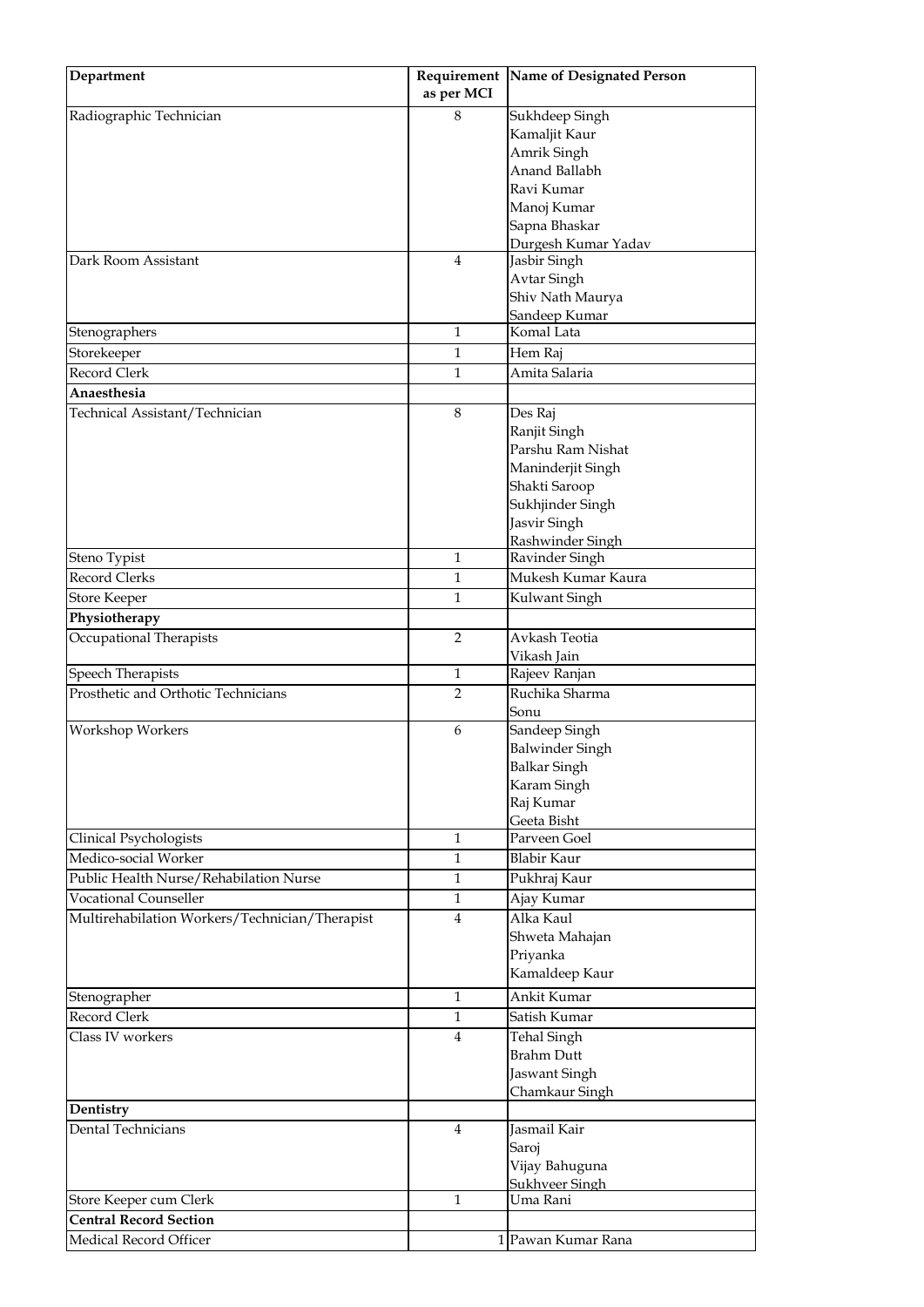| Department                                                     |            | Requirement   Name of Designated Person |
|----------------------------------------------------------------|------------|-----------------------------------------|
|                                                                | as per MCI |                                         |
| Statistician                                                   |            | 1 Sandeep Kumar                         |
| <b>Coding Clerks</b>                                           |            | 4 Gurpreet Singh                        |
|                                                                |            | Ajeet                                   |
|                                                                |            | Diksha Bhardwaj                         |
|                                                                |            | Pankaj Kumar                            |
| Record Clerks                                                  |            | 6 Aarti                                 |
|                                                                |            | Manoj Kumar                             |
|                                                                |            | Bankey Bihari Kalia                     |
|                                                                |            | Hakam Singh                             |
|                                                                |            | Jarnail Singh<br>Amit Kumar             |
| <b>Daftaries</b>                                               |            | 2 Yadveer Singh                         |
|                                                                |            | Sangram Singh                           |
| Peons                                                          |            | 2 Sunder Lal                            |
|                                                                |            | Surendra Singh Rawat                    |
| Stenotypist                                                    |            | 1 Yogita Rani                           |
| <b>Central Animal House</b>                                    |            |                                         |
| Veterinary officer                                             |            | 1 Dr. J.S. Mauj                         |
| Animal attendants                                              |            | 2 Karan Shirswal                        |
|                                                                |            | Vijay Kumar                             |
| Technician for animal operation room                           |            | 1 Ashok Kumar                           |
| Sweepers                                                       |            | 2 Ram Kumar                             |
|                                                                |            | Tinku                                   |
|                                                                |            |                                         |
| <b>Central Library</b>                                         |            |                                         |
|                                                                |            |                                         |
| Librarian with a degree in Library science<br>Deputy Librarian |            | 1 Chanderbhan Singh<br>1 Dhani Ram      |
| documentalist                                                  |            | 1 Ashish Kumar                          |
|                                                                |            | 1 Munish Bains                          |
| Catalouger                                                     |            |                                         |
| Library assistants                                             |            | 4 Kuldeep<br>Basheshwar Lal             |
|                                                                |            | Jaswinder Singh                         |
|                                                                |            | Parsdeep Kumar                          |
| Daftaries                                                      |            | 2 Balvir Singh                          |
|                                                                |            | Subodh Kumar Giri                       |
|                                                                |            |                                         |
| Peons                                                          |            | 2 Sawan Kumar                           |
|                                                                |            | Laxman Singh Bisht                      |
| Central Photographic unit                                      |            |                                         |
| Photographers                                                  |            | 1 Deepak Sharma                         |
| <b>Artist Modellers</b>                                        |            | 1 Kulwinder Kaur                        |
| Dark Room Assistant                                            |            | 1 Vinay Verma (Radio)                   |
| Audiovisual Technician                                         |            | 1 Pushap Sharma                         |
| Store Keeper cum Clerk                                         |            | 1 Yogesh Kumar Chauhan                  |
| Attendant                                                      |            | 1 Umesh Shah                            |
| <b>Medical Education Unit</b>                                  |            |                                         |
| Stenographer                                                   |            | 1 Shraddha Shukla                       |
| Computer operator                                              |            | 1 Rajan Karakoti                        |
| Technician in AV Aids, Photography and Artist                  |            | 1 Antriksh Chaudhary                    |
| <b>Central Sterlization Unit</b>                               |            |                                         |
| Matron                                                         |            | 1 Veerpal Kaur                          |
| <b>Staff Nurse</b>                                             |            | 4 Virpal Kaur                           |
|                                                                |            | Sukhwinder Kaur                         |
|                                                                |            | Paramjit Kaur                           |
|                                                                |            | Harpreet Kaur                           |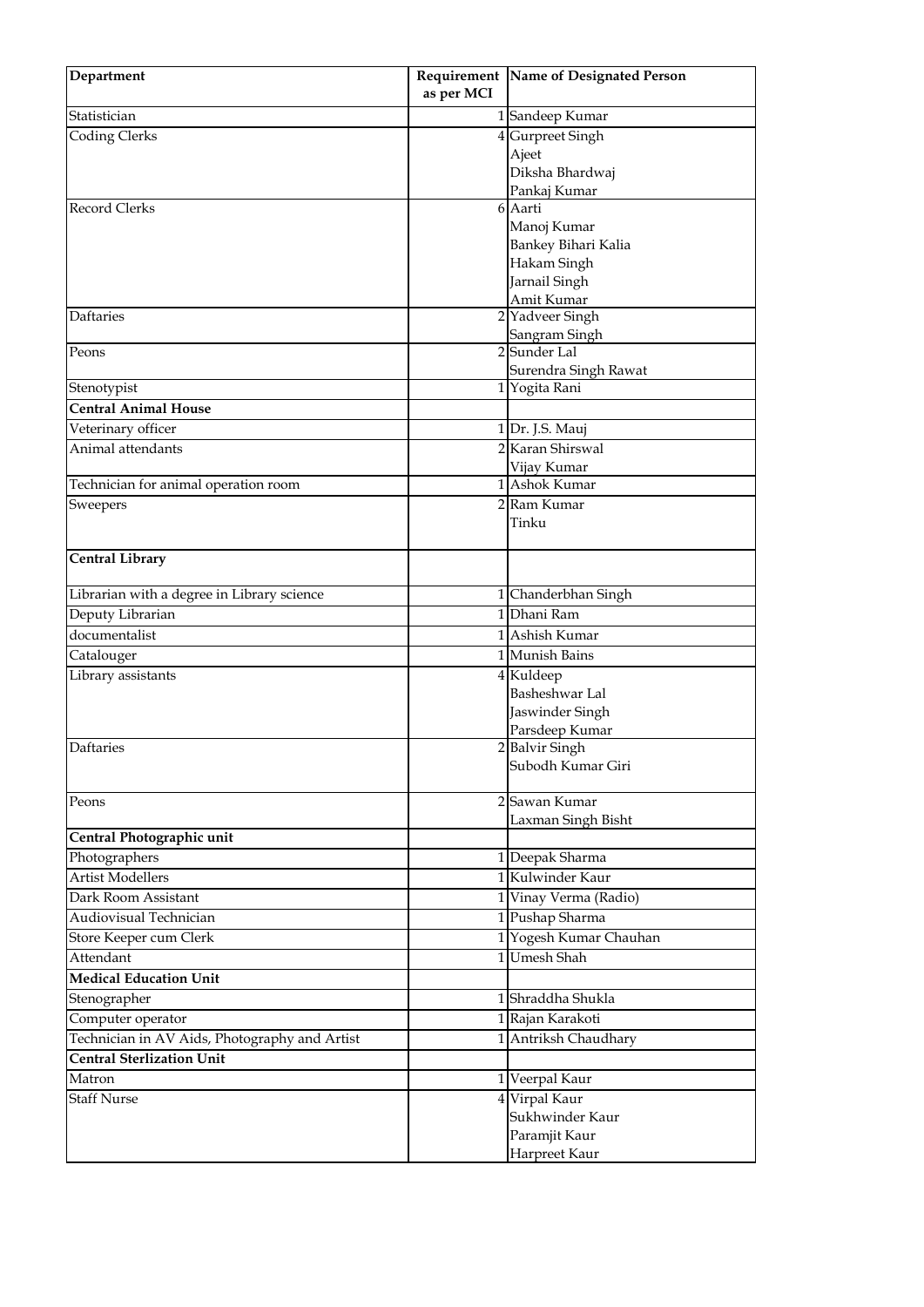| 8 Dashmesh Kumar<br><b>Technical Assistant</b><br>Dalip Kumar<br>Ram Dutt<br>Veena Sharma<br>Dashmesh Kumar<br>Khem Raj<br>Sukh Ram<br>Narinder Singh<br>Technician<br>8 Lakhwinder Kumar<br>Sultan Singh<br>Pardeep Kumar<br>Palwinder Singh<br>Narinder Kumar<br>Anil Kumar<br>Sukhwant Singh<br>Shashi Pal<br>Ward boys<br>8 Gurmeet Singh<br>Rakesh Kumar<br>Paramjit Kaur<br>Ravi Kumar<br>Ravinder Kumar<br>Sachida Nand<br>Lakhvir Singh<br><b>Beant Singh</b><br>4 Paramjit Singh<br>Sweeper<br>Dharminder Singh<br>Sukhpal Singh<br>Ram Kumar<br>Laundary<br>2 Bittu Kumar<br>Supervisor<br>Pankaj Kumar<br>Dhobi/Washerman/Women<br>12 Bahadur Singh<br>Dinesh Kumar<br>Rakesh Kumar<br>Angrej Singh<br>Aman Kumar<br><b>Balwinder Singh</b><br>Sukhjinder Singh<br>Manga Singh<br>Harwinder Singh<br>Rahul<br>Kishore Kumar<br>Anil Kumar<br>12 Sunil Kumar<br>Packer<br>Amritpal Singh<br>Sanjay<br>Suraj<br>Karan Kanojia<br>Khoob Ram<br>Harbir Kumar Bhanwar<br>Rajwinder Singh<br>Shiv Kumar<br>Vicky<br>Kamalpreet Singh<br>Dheeraj Kumar<br><b>Blood Bank</b><br>6 Harjinder Puri<br>Technicians<br>Hari Om Kumar<br>Sheeja P.S.<br>Kamal Dass Sharma<br>Raj Kumar Pandey<br>Leela Ram | Department |            | Requirement Name of Designated Person |
|----------------------------------------------------------------------------------------------------------------------------------------------------------------------------------------------------------------------------------------------------------------------------------------------------------------------------------------------------------------------------------------------------------------------------------------------------------------------------------------------------------------------------------------------------------------------------------------------------------------------------------------------------------------------------------------------------------------------------------------------------------------------------------------------------------------------------------------------------------------------------------------------------------------------------------------------------------------------------------------------------------------------------------------------------------------------------------------------------------------------------------------------------------------------------------------------------------|------------|------------|---------------------------------------|
|                                                                                                                                                                                                                                                                                                                                                                                                                                                                                                                                                                                                                                                                                                                                                                                                                                                                                                                                                                                                                                                                                                                                                                                                          |            | as per MCI |                                       |
|                                                                                                                                                                                                                                                                                                                                                                                                                                                                                                                                                                                                                                                                                                                                                                                                                                                                                                                                                                                                                                                                                                                                                                                                          |            |            |                                       |
|                                                                                                                                                                                                                                                                                                                                                                                                                                                                                                                                                                                                                                                                                                                                                                                                                                                                                                                                                                                                                                                                                                                                                                                                          |            |            |                                       |
|                                                                                                                                                                                                                                                                                                                                                                                                                                                                                                                                                                                                                                                                                                                                                                                                                                                                                                                                                                                                                                                                                                                                                                                                          |            |            |                                       |
|                                                                                                                                                                                                                                                                                                                                                                                                                                                                                                                                                                                                                                                                                                                                                                                                                                                                                                                                                                                                                                                                                                                                                                                                          |            |            |                                       |
|                                                                                                                                                                                                                                                                                                                                                                                                                                                                                                                                                                                                                                                                                                                                                                                                                                                                                                                                                                                                                                                                                                                                                                                                          |            |            |                                       |
|                                                                                                                                                                                                                                                                                                                                                                                                                                                                                                                                                                                                                                                                                                                                                                                                                                                                                                                                                                                                                                                                                                                                                                                                          |            |            |                                       |
|                                                                                                                                                                                                                                                                                                                                                                                                                                                                                                                                                                                                                                                                                                                                                                                                                                                                                                                                                                                                                                                                                                                                                                                                          |            |            |                                       |
|                                                                                                                                                                                                                                                                                                                                                                                                                                                                                                                                                                                                                                                                                                                                                                                                                                                                                                                                                                                                                                                                                                                                                                                                          |            |            |                                       |
|                                                                                                                                                                                                                                                                                                                                                                                                                                                                                                                                                                                                                                                                                                                                                                                                                                                                                                                                                                                                                                                                                                                                                                                                          |            |            |                                       |
|                                                                                                                                                                                                                                                                                                                                                                                                                                                                                                                                                                                                                                                                                                                                                                                                                                                                                                                                                                                                                                                                                                                                                                                                          |            |            |                                       |
|                                                                                                                                                                                                                                                                                                                                                                                                                                                                                                                                                                                                                                                                                                                                                                                                                                                                                                                                                                                                                                                                                                                                                                                                          |            |            |                                       |
|                                                                                                                                                                                                                                                                                                                                                                                                                                                                                                                                                                                                                                                                                                                                                                                                                                                                                                                                                                                                                                                                                                                                                                                                          |            |            |                                       |
|                                                                                                                                                                                                                                                                                                                                                                                                                                                                                                                                                                                                                                                                                                                                                                                                                                                                                                                                                                                                                                                                                                                                                                                                          |            |            |                                       |
|                                                                                                                                                                                                                                                                                                                                                                                                                                                                                                                                                                                                                                                                                                                                                                                                                                                                                                                                                                                                                                                                                                                                                                                                          |            |            |                                       |
|                                                                                                                                                                                                                                                                                                                                                                                                                                                                                                                                                                                                                                                                                                                                                                                                                                                                                                                                                                                                                                                                                                                                                                                                          |            |            |                                       |
|                                                                                                                                                                                                                                                                                                                                                                                                                                                                                                                                                                                                                                                                                                                                                                                                                                                                                                                                                                                                                                                                                                                                                                                                          |            |            |                                       |
|                                                                                                                                                                                                                                                                                                                                                                                                                                                                                                                                                                                                                                                                                                                                                                                                                                                                                                                                                                                                                                                                                                                                                                                                          |            |            |                                       |
|                                                                                                                                                                                                                                                                                                                                                                                                                                                                                                                                                                                                                                                                                                                                                                                                                                                                                                                                                                                                                                                                                                                                                                                                          |            |            |                                       |
|                                                                                                                                                                                                                                                                                                                                                                                                                                                                                                                                                                                                                                                                                                                                                                                                                                                                                                                                                                                                                                                                                                                                                                                                          |            |            |                                       |
|                                                                                                                                                                                                                                                                                                                                                                                                                                                                                                                                                                                                                                                                                                                                                                                                                                                                                                                                                                                                                                                                                                                                                                                                          |            |            |                                       |
|                                                                                                                                                                                                                                                                                                                                                                                                                                                                                                                                                                                                                                                                                                                                                                                                                                                                                                                                                                                                                                                                                                                                                                                                          |            |            |                                       |
|                                                                                                                                                                                                                                                                                                                                                                                                                                                                                                                                                                                                                                                                                                                                                                                                                                                                                                                                                                                                                                                                                                                                                                                                          |            |            |                                       |
|                                                                                                                                                                                                                                                                                                                                                                                                                                                                                                                                                                                                                                                                                                                                                                                                                                                                                                                                                                                                                                                                                                                                                                                                          |            |            |                                       |
|                                                                                                                                                                                                                                                                                                                                                                                                                                                                                                                                                                                                                                                                                                                                                                                                                                                                                                                                                                                                                                                                                                                                                                                                          |            |            |                                       |
|                                                                                                                                                                                                                                                                                                                                                                                                                                                                                                                                                                                                                                                                                                                                                                                                                                                                                                                                                                                                                                                                                                                                                                                                          |            |            |                                       |
|                                                                                                                                                                                                                                                                                                                                                                                                                                                                                                                                                                                                                                                                                                                                                                                                                                                                                                                                                                                                                                                                                                                                                                                                          |            |            |                                       |
|                                                                                                                                                                                                                                                                                                                                                                                                                                                                                                                                                                                                                                                                                                                                                                                                                                                                                                                                                                                                                                                                                                                                                                                                          |            |            |                                       |
|                                                                                                                                                                                                                                                                                                                                                                                                                                                                                                                                                                                                                                                                                                                                                                                                                                                                                                                                                                                                                                                                                                                                                                                                          |            |            |                                       |
|                                                                                                                                                                                                                                                                                                                                                                                                                                                                                                                                                                                                                                                                                                                                                                                                                                                                                                                                                                                                                                                                                                                                                                                                          |            |            |                                       |
|                                                                                                                                                                                                                                                                                                                                                                                                                                                                                                                                                                                                                                                                                                                                                                                                                                                                                                                                                                                                                                                                                                                                                                                                          |            |            |                                       |
|                                                                                                                                                                                                                                                                                                                                                                                                                                                                                                                                                                                                                                                                                                                                                                                                                                                                                                                                                                                                                                                                                                                                                                                                          |            |            |                                       |
|                                                                                                                                                                                                                                                                                                                                                                                                                                                                                                                                                                                                                                                                                                                                                                                                                                                                                                                                                                                                                                                                                                                                                                                                          |            |            |                                       |
|                                                                                                                                                                                                                                                                                                                                                                                                                                                                                                                                                                                                                                                                                                                                                                                                                                                                                                                                                                                                                                                                                                                                                                                                          |            |            |                                       |
|                                                                                                                                                                                                                                                                                                                                                                                                                                                                                                                                                                                                                                                                                                                                                                                                                                                                                                                                                                                                                                                                                                                                                                                                          |            |            |                                       |
|                                                                                                                                                                                                                                                                                                                                                                                                                                                                                                                                                                                                                                                                                                                                                                                                                                                                                                                                                                                                                                                                                                                                                                                                          |            |            |                                       |
|                                                                                                                                                                                                                                                                                                                                                                                                                                                                                                                                                                                                                                                                                                                                                                                                                                                                                                                                                                                                                                                                                                                                                                                                          |            |            |                                       |
|                                                                                                                                                                                                                                                                                                                                                                                                                                                                                                                                                                                                                                                                                                                                                                                                                                                                                                                                                                                                                                                                                                                                                                                                          |            |            |                                       |
|                                                                                                                                                                                                                                                                                                                                                                                                                                                                                                                                                                                                                                                                                                                                                                                                                                                                                                                                                                                                                                                                                                                                                                                                          |            |            |                                       |
|                                                                                                                                                                                                                                                                                                                                                                                                                                                                                                                                                                                                                                                                                                                                                                                                                                                                                                                                                                                                                                                                                                                                                                                                          |            |            |                                       |
|                                                                                                                                                                                                                                                                                                                                                                                                                                                                                                                                                                                                                                                                                                                                                                                                                                                                                                                                                                                                                                                                                                                                                                                                          |            |            |                                       |
|                                                                                                                                                                                                                                                                                                                                                                                                                                                                                                                                                                                                                                                                                                                                                                                                                                                                                                                                                                                                                                                                                                                                                                                                          |            |            |                                       |
|                                                                                                                                                                                                                                                                                                                                                                                                                                                                                                                                                                                                                                                                                                                                                                                                                                                                                                                                                                                                                                                                                                                                                                                                          |            |            |                                       |
|                                                                                                                                                                                                                                                                                                                                                                                                                                                                                                                                                                                                                                                                                                                                                                                                                                                                                                                                                                                                                                                                                                                                                                                                          |            |            |                                       |
|                                                                                                                                                                                                                                                                                                                                                                                                                                                                                                                                                                                                                                                                                                                                                                                                                                                                                                                                                                                                                                                                                                                                                                                                          |            |            |                                       |
|                                                                                                                                                                                                                                                                                                                                                                                                                                                                                                                                                                                                                                                                                                                                                                                                                                                                                                                                                                                                                                                                                                                                                                                                          |            |            |                                       |
|                                                                                                                                                                                                                                                                                                                                                                                                                                                                                                                                                                                                                                                                                                                                                                                                                                                                                                                                                                                                                                                                                                                                                                                                          |            |            |                                       |
|                                                                                                                                                                                                                                                                                                                                                                                                                                                                                                                                                                                                                                                                                                                                                                                                                                                                                                                                                                                                                                                                                                                                                                                                          |            |            |                                       |
|                                                                                                                                                                                                                                                                                                                                                                                                                                                                                                                                                                                                                                                                                                                                                                                                                                                                                                                                                                                                                                                                                                                                                                                                          |            |            |                                       |
|                                                                                                                                                                                                                                                                                                                                                                                                                                                                                                                                                                                                                                                                                                                                                                                                                                                                                                                                                                                                                                                                                                                                                                                                          |            |            |                                       |
|                                                                                                                                                                                                                                                                                                                                                                                                                                                                                                                                                                                                                                                                                                                                                                                                                                                                                                                                                                                                                                                                                                                                                                                                          |            |            |                                       |
|                                                                                                                                                                                                                                                                                                                                                                                                                                                                                                                                                                                                                                                                                                                                                                                                                                                                                                                                                                                                                                                                                                                                                                                                          |            |            |                                       |
|                                                                                                                                                                                                                                                                                                                                                                                                                                                                                                                                                                                                                                                                                                                                                                                                                                                                                                                                                                                                                                                                                                                                                                                                          |            |            |                                       |
|                                                                                                                                                                                                                                                                                                                                                                                                                                                                                                                                                                                                                                                                                                                                                                                                                                                                                                                                                                                                                                                                                                                                                                                                          |            |            |                                       |
|                                                                                                                                                                                                                                                                                                                                                                                                                                                                                                                                                                                                                                                                                                                                                                                                                                                                                                                                                                                                                                                                                                                                                                                                          |            |            |                                       |
|                                                                                                                                                                                                                                                                                                                                                                                                                                                                                                                                                                                                                                                                                                                                                                                                                                                                                                                                                                                                                                                                                                                                                                                                          |            |            |                                       |
|                                                                                                                                                                                                                                                                                                                                                                                                                                                                                                                                                                                                                                                                                                                                                                                                                                                                                                                                                                                                                                                                                                                                                                                                          |            |            |                                       |
|                                                                                                                                                                                                                                                                                                                                                                                                                                                                                                                                                                                                                                                                                                                                                                                                                                                                                                                                                                                                                                                                                                                                                                                                          |            |            |                                       |
|                                                                                                                                                                                                                                                                                                                                                                                                                                                                                                                                                                                                                                                                                                                                                                                                                                                                                                                                                                                                                                                                                                                                                                                                          |            |            |                                       |
|                                                                                                                                                                                                                                                                                                                                                                                                                                                                                                                                                                                                                                                                                                                                                                                                                                                                                                                                                                                                                                                                                                                                                                                                          |            |            |                                       |
|                                                                                                                                                                                                                                                                                                                                                                                                                                                                                                                                                                                                                                                                                                                                                                                                                                                                                                                                                                                                                                                                                                                                                                                                          |            |            |                                       |
|                                                                                                                                                                                                                                                                                                                                                                                                                                                                                                                                                                                                                                                                                                                                                                                                                                                                                                                                                                                                                                                                                                                                                                                                          |            |            |                                       |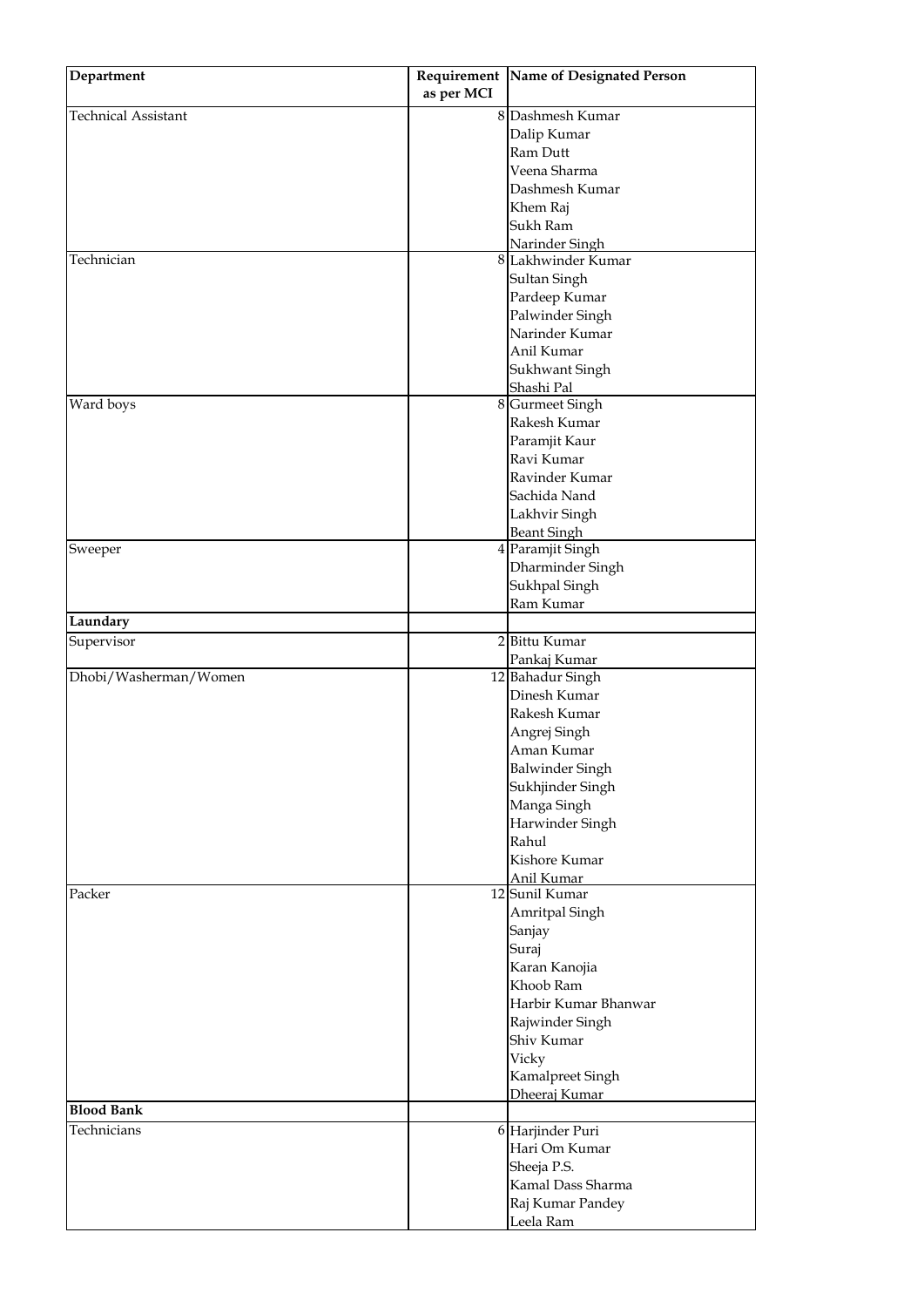| Department                          |                      | Requirement   Name of Designated Person        |
|-------------------------------------|----------------------|------------------------------------------------|
|                                     | as per MCI           |                                                |
| Lab Attendants                      |                      | 6 Karnehar Singh                               |
|                                     |                      | Sikander Singh                                 |
|                                     |                      | Brijinder Pal Singh                            |
|                                     |                      | Harjit Singh                                   |
|                                     |                      | Sanjeet Kumar                                  |
|                                     |                      | Prabhjot Kaur                                  |
| <b>Store Keepers</b>                |                      | 6 Iqbal Kaur                                   |
|                                     |                      | <b>Beant Kaur</b>                              |
|                                     |                      | Sanjeev Kumar                                  |
|                                     |                      | Sunil Kumar                                    |
|                                     |                      | Rahul Kumar                                    |
| <b>Record Clerks</b>                |                      | Janu Mehmi<br>2 Dinesh Kashyap                 |
|                                     |                      | Samandeep Singh                                |
| Casualty                            |                      |                                                |
| <b>Strecher Bearers</b>             |                      | 6 Rohtash                                      |
|                                     |                      | Satwinder Singh                                |
|                                     |                      | Vivek Gupta                                    |
|                                     |                      | Ajay Kumar Tiwari                              |
|                                     |                      | Jatinder Singh                                 |
|                                     |                      | Kush Nahar                                     |
| Receptionist Cum Clerk              |                      | 2 Ram Chander Yadav                            |
|                                     |                      | Rajeet Kumar                                   |
| Ward Boys                           |                      | 6 Ram Gulam                                    |
|                                     |                      | Sudhir Kumar                                   |
|                                     |                      | Mohan Singh                                    |
|                                     |                      | Kamaljit Singh                                 |
|                                     |                      | Gurmeet Singh                                  |
|                                     |                      | Sanjeev Kumar                                  |
| Nursing and para Medical Staff      |                      | 6 Ranjit Kaur Mann                             |
|                                     |                      | Paramjit Minhas                                |
|                                     |                      | Inderpreet Kaur                                |
|                                     |                      | Sandeep Kaur                                   |
|                                     |                      | Rajwinder Kaur                                 |
|                                     |                      | Mandeep Kaur                                   |
| <b>Central Workshop</b>             |                      |                                                |
| Suprintendent- A Qualified Engineer |                      | 1 Raj Kumar Goyal                              |
| Senior Technician                   |                      | 4 Mahesh Chander (Electronic)                  |
|                                     |                      | Surinder Kumar (Electrical)                    |
|                                     |                      | Darshan Singh (Mechanical)                     |
| Junior Technicians                  |                      | Jagdish Singh (Refrigeration)<br>2 Sohan Singh |
|                                     |                      | Sukhdev Singh                                  |
| Carpenter                           |                      | 1 Shishan Kumar                                |
| Blacksmith                          |                      | 1 Rajit Ram                                    |
| <b>Attendants</b>                   |                      | 4 Rajit Ram                                    |
|                                     |                      | Shubham                                        |
|                                     |                      | Subhash                                        |
|                                     |                      | Shinkder Singh                                 |
| <b>Employee Name</b>                | Designation          | <b>Posting Area</b>                            |
| KAMALJIT KAUR                       |                      | STAFF NURSEBONE MARROW TRANSPLANT              |
| <b>JASKARAN RATTAN</b>              |                      | STAFF NURSE BONE MARROW TRANSPLANT             |
|                                     |                      |                                                |
| <b>MANPREET KAUR</b>                |                      | STAFF NURSEBONE MARROW TRANSPLANT              |
| ROHINI GILL                         |                      | STAFF NURSE BONE MARROW TRANSPLANT             |
| <b>SEERAT</b>                       |                      | STAFF NURSEBONE MARROW TRANSPLANT              |
| <b>INDERJIT KAUR</b>                | WARD SISTERBURN ICU  |                                                |
| <b>GURPREET KAUR BRAR</b>           | SR. STAFF NUBURN ICU |                                                |
| ARASHDEEP KAUR KAILAY               | SR. STAFF NUBURN ICU |                                                |
| NEELAM DEVI                         | SR. STAFF NUBURN ICU |                                                |
| KANWALJIT KAUR                      | STAFF NURSE BURN ICU |                                                |
| RAMANDEEP KAUR                      | STAFF NURSE BURN ICU |                                                |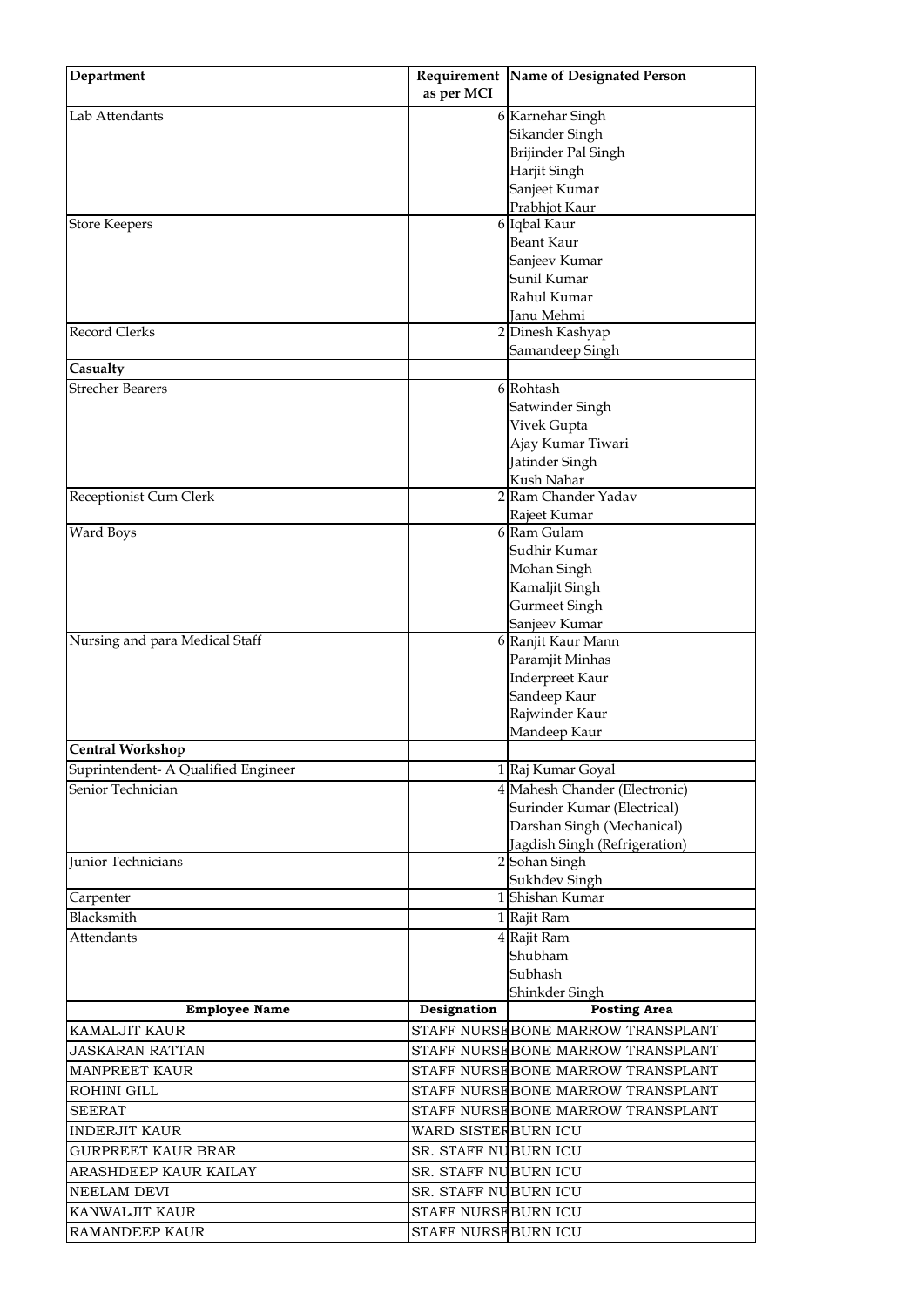| Department                   | as per MCI                  | Requirement Name of Designated Person |
|------------------------------|-----------------------------|---------------------------------------|
| <b>STAFFI JOY</b>            | <b>STAFF NURSE BURN ICU</b> |                                       |
| <b>GURMEET KAUR</b>          | STAFF NURSE BURN ICU        |                                       |
| PRABHJOT KAUR                | STAFF NURSE BURN ICU        |                                       |
| <b>DIVYA BALA</b>            | STAFF NURSE BURN ICU        |                                       |
| AMANJIT KAUR KAPOOR          |                             | SR. STAFF NUCHEST WARD                |
| <b>BALJINDER KAUR</b>        |                             | STAFF NURSE CHEST WARD                |
| <b>JASPREET KAUR</b>         |                             | STAFF NURSECHEST WARD                 |
| <b>SWARN KAUR</b>            |                             | STAFF NURSE CHEST WARD                |
| <b>KAMALPREET KAUR</b>       |                             | STAFF NURSE CHEST WARD                |
| <b>MANDEEP KAUR</b>          |                             | STAFF NURSE CHEST WARD                |
| <b>NAVJOT KAUR</b>           |                             | STAFF NURSE CHEST WARD                |
| VIRPAL KAUR                  | SR. STAFF NUCSSD            |                                       |
|                              |                             | SR. STAFF NUCT SCAN / ULTRASOUND      |
| <b>JASVIR KAUR BRAR</b>      |                             |                                       |
| <b>SUMAN ARORA</b>           |                             | SR. STAFF NUCT SCAN / ULTRASOUND      |
| <b>BALWINDER KAUR</b>        |                             | SR. STAFF NUDE-ADDICTION WARD         |
| <b>EMMANUEL HANS</b>         |                             | STAFF NURSEDE-ADDICTION WARD          |
| <b>SACHIN</b>                |                             | STAFF NURSE DE-ADDICTION WARD         |
| <b>JASMAIL KAUR</b>          | SR. LADY HEADENTAL          |                                       |
| PARAMJIT KAUR                |                             | WARD SISTEF DIALYSIS UNIT             |
| <b>AMRITPAL KAUR</b>         |                             | SR. STAFF NUDIALYSIS UNIT             |
| <b>MANPRIT KAUR</b>          |                             | SR. STAFF NUDIALYSIS UNIT             |
| <b>HARJIT KAUR</b>           |                             | SR. STAFF NUDIALYSIS UNIT             |
| <b>SIMARPREET KAUR</b>       |                             | SR. STAFF NUDIALYSIS UNIT             |
| <b>SUKHWINDER KAUR</b>       |                             | SR. STAFF NUDIALYSIS UNIT             |
| <b>RIBKA RANI</b>            |                             | SR. STAFF NUDIALYSIS UNIT             |
| PARMJIT KAUR                 |                             | STAFF NURSE DIALYSIS UNIT             |
| <b>JASPAL KAUR</b>           |                             | STAFF NURSE DIALYSIS UNIT             |
| HARPREET KAUR GREWAL         |                             | STAFF NURSE DIALYSIS UNIT             |
| <b>ARTI BRAR</b>             |                             | STAFF NURSE DIALYSIS UNIT             |
| RUPINDER KAUR GREWAL         |                             | STAFF NURSE DIALYSIS UNIT             |
| <b>NANCY KAPIL</b>           |                             | STAFF NURSE DIALYSIS UNIT             |
| <b>MEENU</b>                 |                             | STAFF NURSE DIALYSIS UNIT             |
| <b>BABITA PRIM</b>           |                             | STAFF NURSE DIALYSIS UNIT             |
| NAVJEET KAUR GILL            |                             | STAFF NURSE DIALYSIS UNIT             |
| <b>AMANJOT KAUR</b>          |                             | STAFF NURSE DIALYSIS UNIT             |
| MITHILA                      |                             | STAFF NURSE DIALYSIS UNIT             |
| RUPINDER KAUR SANDHU         |                             | STAFF NURSE DIALYSIS UNIT             |
| <b>INDERJEET KAUR SRAN</b>   |                             | STAFF NURSE DIALYSIS UNIT             |
| MEENU KUMARI                 |                             | STAFF NURSE DIALYSIS UNIT             |
| MONIKA                       |                             | STAFF NURSE DIALYSIS UNIT             |
| SAKSHI                       |                             | STAFF NURSE DIALYSIS UNIT             |
| <b>RAMANDEEP KAUR BANGER</b> |                             | STAFF NURSE DIALYSIS UNIT             |
| DILPREET KAUR                |                             | STAFF NURSE DIALYSIS UNIT             |
| <b>DEEPAK SHARMA</b>         |                             | WARD SISTEFEMERGENCY                  |
| <b>ELIZABETH</b>             |                             | WARD SISTEFEMERGENCY                  |
| <b>INDERPREET KAUR</b>       |                             | SR. STAFF NUEMERGENCY                 |
| <b>KULDEEP KAUR</b>          |                             | WARD SISTER EMERGENCY                 |
|                              |                             |                                       |
| PARAMJIT KAUR MINHAS         |                             | SR. STAFF NUEMERGENCY                 |
| RANJIT KAUR MANN             |                             | SR. STAFF NUEMERGENCY                 |
| <b>SANDEEP KAUR SIDHU</b>    |                             | SR. STAFF NUEMERGENCY                 |
| <b>MANDEEP KAUR</b>          |                             | SR. STAFF NUEMERGENCY                 |
| <b>LAKHVIR KAUR</b>          |                             | SR. STAFF NUEMERGENCY                 |
| <b>GURPREET KAUR BATTH</b>   |                             | SR. STAFF NUEMERGENCY                 |
| <b>AMRI LAL</b>              |                             | SR. STAFF NUEMERGENCY                 |
| PARVEEN KUMARI               |                             | SR. STAFF NUEMERGENCY                 |
| <b>ROOPALI</b>               |                             | SR. STAFF NUEMERGENCY                 |
| <b>HARJEET DEVI</b>          |                             | SR. STAFF NUEMERGENCY                 |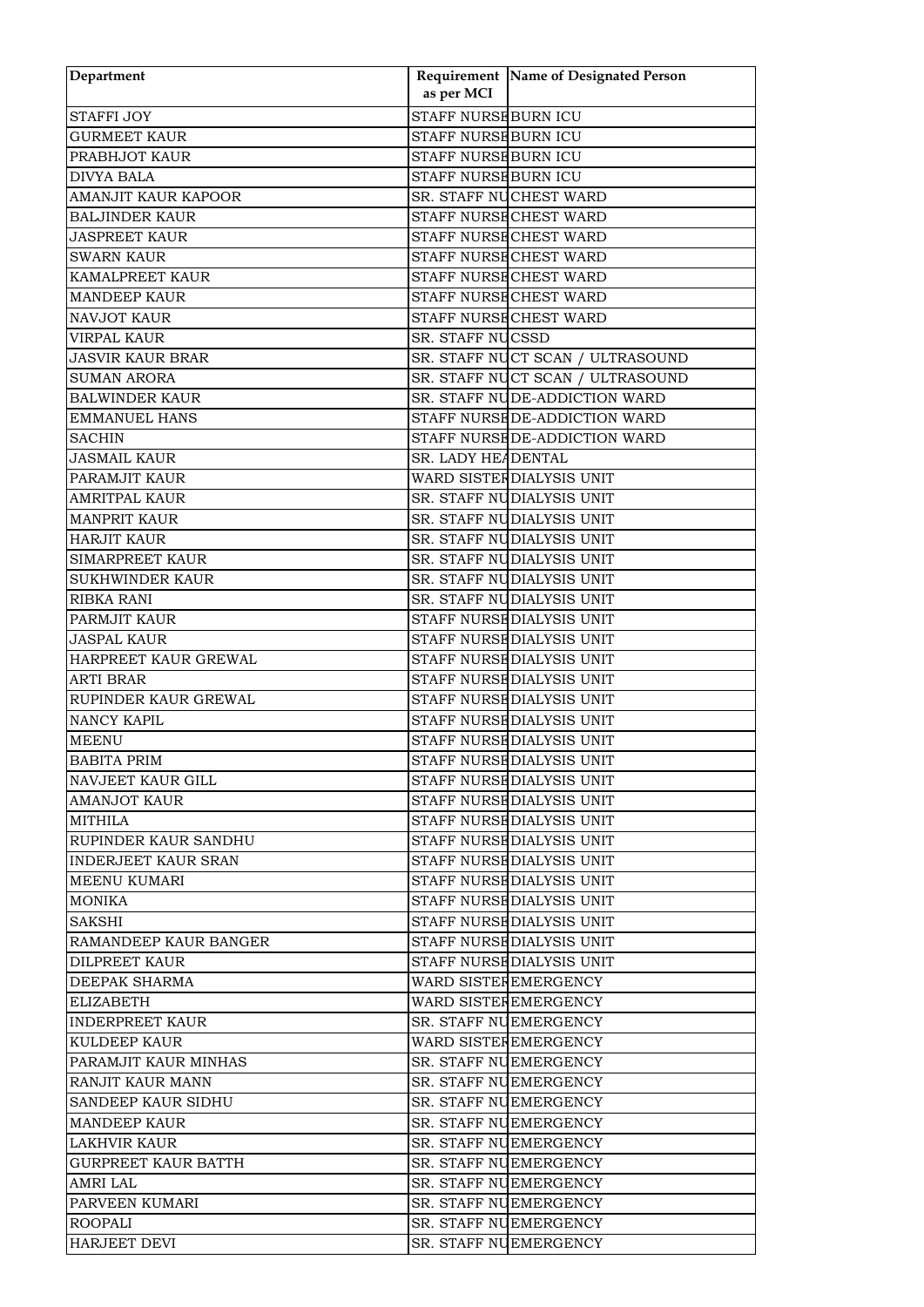| Department               | as per MCI | Requirement Name of Designated Person |
|--------------------------|------------|---------------------------------------|
|                          |            |                                       |
| REEMA JUMBH              |            | SR. STAFF NUEMERGENCY                 |
| <b>RIBCA</b>             |            | SR. STAFF NUEMERGENCY                 |
| HARMANDEEP KAUR DHALIWAL |            | SR. STAFF NUEMERGENCY                 |
| <b>BALVIR KAUR</b>       |            | SR. STAFF NUEMERGENCY                 |
| <b>SUKHJEET KAUR</b>     |            | STAFF NURSE EMERGENCY                 |
| RUPINDER KAUR MUNDI      |            | STAFF NURSE EMERGENCY                 |
| <b>VISHAL RANI</b>       |            | STAFF NURSE EMERGENCY                 |
| HARPREET KAUR MANGAT     |            | STAFF NURSE EMERGENCY                 |
| HARVINDERPAL KAUR LODHRA |            | STAFF NURSE EMERGENCY                 |
| CHAMANDEEP KAUR GREWAL   |            | STAFF NURSE EMERGENCY                 |
| <b>SUKHDEEP KAUR</b>     |            | STAFF NURSE EMERGENCY                 |
| <b>KAMALJIT</b>          |            | STAFF NURSE EMERGENCY                 |
| MANDEEP KAUR GREWAL      |            | STAFF NURSE EMERGENCY                 |
| POOJA RANI               |            | STAFF NURSE EMERGENCY                 |
| <b>HARVINDER KAUR</b>    |            | STAFF NURSE EMERGENCY                 |
| RAJWINDER KAUR CHEEMA    |            | STAFF NURSEEMERGENCY                  |
| <b>SANDEEP KAUR</b>      |            | STAFF NURSE EMERGENCY                 |
| <b>INDERJIT KAUR</b>     |            | STAFF NURSE EMERGENCY                 |
| KAVITA KUMARI            |            | STAFF NURSE EMERGENCY                 |
| <b>HARPREET KAUR</b>     |            | STAFF NURSE EMERGENCY                 |
| <b>HARDEEP KAUR</b>      |            | STAFF NURSE EMERGENCY                 |
| <b>NAVDEEP KAUR</b>      |            | STAFF NURSE EMERGENCY                 |
| <b>SARBJEET KAUR</b>     |            | STAFF NURSE EMERGENCY                 |
| <b>LUCKPREET KAUR</b>    |            | STAFF NURSE EMERGENCY                 |
| <b>KARAMJIT KAUR</b>     |            | STAFF NURSE EMERGENCY                 |
| <b>PARMINDER KAUR</b>    |            | STAFF NURSE EMERGENCY                 |
| <b>JASWINDER KAUR</b>    |            | STAFF NURSE EMERGENCY                 |
| <b>HARJEET KAUR</b>      |            | STAFF NURSE EMERGENCY                 |
| <b>LAVEENA NANDA</b>     |            | STAFF NURSE EMERGENCY                 |
| <b>RUPINDER KAUR</b>     |            | STAFF NURSE EMERGENCY                 |
| <b>GAGANDEEP KAUR</b>    |            | STAFF NURSE EMERGENCY                 |
| <b>ARSHVEER KAUR</b>     |            | STAFF NURSE EMERGENCY                 |
| <b>JASPREET KAUR</b>     |            | STAFF NURSE EMERGENCY                 |
| GURINDER KAUR            |            | STAFF NURSE EMERGENCY                 |
| MARSHAL JANBAJ SINGH     |            | STAFF NURSE EMERGENCY                 |
| NAVJOT KAUR JANDU        |            | STAFF NURSE EMERGENCY                 |
| <b>MANPREET KAUR</b>     |            | STAFF NURSHEMERGENCY                  |
| <b>JASPREET KAUR</b>     |            | STAFF NURSE EMERGENCY                 |
| <b>SUKHDEEP KAUR</b>     |            | STAFF NURSE EMERGENCY                 |
| <b>RANJEET KAUR</b>      |            | STAFF NURSE EMERGENCY                 |
|                          |            | STAFF NURSE EMERGENCY                 |
| RAJDEEP KAUR             |            |                                       |
| <b>AKANSHA PAL</b>       |            | STAFF NURSE EMERGENCY                 |
| RAMANDEEP KAUR           |            | STAFF NURSE EMERGENCY                 |
| <b>PAWAN KUMAR</b>       |            | STAFF NURSE EMERGENCY                 |
| RAMANPREET KAUR KHANDAL  |            | STAFF NURSE EMERGENCY                 |
| <b>GURPREET KAUR</b>     |            | STAFF NURSE EMERGENCY                 |
| <b>VEERPAL KAUR</b>      |            | STAFF NURSE EMERGENCY                 |
| <b>SANGEETA</b>          |            | STAFF NURSE EMERGENCY                 |
| <b>KAMALPREET KAUR</b>   |            | STAFF NURSEEMERGENCY                  |
| RAMANDEEP KAUR           |            | STAFF NURSE EMERGENCY                 |
| <b>CHANDAR PRABHA</b>    |            | STAFF NURSE EMERGENCY                 |
| <b>GURPREET KAUR</b>     |            | STAFF NURSE EMERGENCY                 |
| <b>RANMEET KAUR</b>      |            | STAFF NURSE EMERGENCY                 |
| POONAM RANI              |            | STAFF NURSE EMERGENCY                 |
| <b>MANPREET KAUR</b>     |            | STAFF NURSE EMERGENCY                 |
| <b>MANVEER KAUR</b>      |            | STAFF NURSE EMERGENCY                 |
| JYOTI                    |            | STAFF NURSE EMERGENCY                 |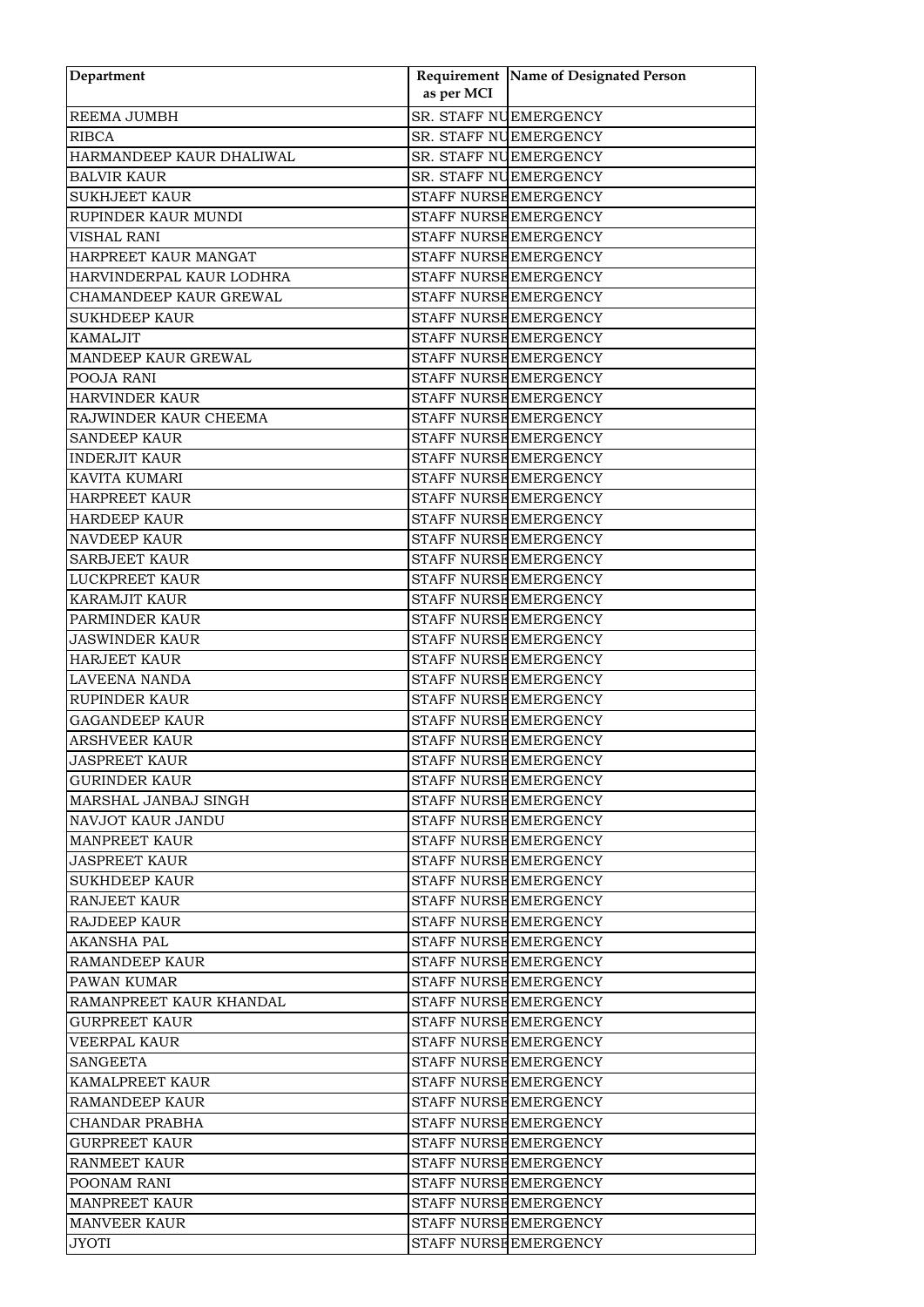| Department                  | as per MCI | Requirement Name of Designated Person |
|-----------------------------|------------|---------------------------------------|
|                             |            |                                       |
| <b>KOMAL</b>                |            | STAFF NURSE EMERGENCY                 |
| <b>KIRANDEEP KAUR</b>       |            | STAFF NURSE EMERGENCY                 |
| <b>MANJOT KAUR</b>          |            | STAFF NURSE EMERGENCY                 |
| VARUN SHARMA                |            | STAFF NURSE EMERGENCY                 |
| <b>GURJEET KAUR</b>         |            | STAFF NURSE EMERGENCY                 |
| <b>MANVEER KAUR</b>         |            | STAFF NURSE EMERGENCY                 |
| KIRANDEEP KAUR SANDHU       |            | STAFF NURSE EMERGENCY                 |
| <b>DIKSHA</b>               |            | STAFF NURSE EMERGENCY                 |
| <b>AMANDEEP KAUR</b>        |            | STAFF NURSE EMERGENCY                 |
| PRIYA WALIA                 |            | STAFF NURSE EMERGENCY                 |
| <b>MANPRIT KAUR</b>         |            | STAFF NURSE EMERGENCY                 |
| JEMIMA                      |            | STAFF NURSE EMERGENCY                 |
| <b>MANDEEP KAUR</b>         |            | STAFF NURSE EMERGENCY                 |
| <b>SUKHPREET KAUR</b>       |            | STAFF NURSE EMERGENCY                 |
| <b>RAJ KAUR</b>             |            | STAFF NURSE EMERGENCY                 |
| AMASSE REYAZ                |            | STAFF NURSE EMERGENCY                 |
| <b>RAJANDEEP KAUR</b>       |            | STAFF NURSE EMERGENCY                 |
| <b>ENAKSHI UPPAL</b>        |            | STAFF NURSE EMERGENCY                 |
| <b>GURLEEN KAUR</b>         |            | STAFF NURSE EMERGENCY                 |
| <b>HARSIMRAN KAUR</b>       |            | STAFF NURSE EMERGENCY                 |
| RANJANA DEVI                |            | SR. STAFF NUEMERGENCY ICU-I           |
| <b>KAMALJIT KAUR</b>        |            | STAFF NURSE EMERGENCY ICU-I           |
| <b>JASVIR KAUR RANU</b>     |            | SR. STAFF NUEMERGENCY ICU-I           |
| <b>SHALLY</b>               |            | SR. STAFF NUEMERGENCY ICU-I           |
| <b>MALVI GUPTA</b>          |            | SR. STAFF NUEMERGENCY ICU-I           |
| HARDEEP KAUR HEHAR          |            | STAFF NURSE EMERGENCY ICU-I           |
| <b>NARINDER KAUR</b>        |            | STAFF NURSE EMERGENCY ICU-I           |
| <b>DALVIR KAUR</b>          |            | STAFF NURSE EMERGENCY ICU-I           |
| <b>SUNITA PETER</b>         |            | STAFF NURSE EMERGENCY ICU-I           |
| <b>JASPAL KAUR</b>          |            | STAFF NURSE EMERGENCY ICU-I           |
| <b>HARDEEP KAUR</b>         |            | STAFF NURSEEMERGENCY ICU-I            |
| <b>INDERJIT KAUR</b>        |            | STAFF NURSE EMERGENCY ICU-I           |
| RAVINDERJEET KAUR GILL      |            | STAFF NURSEEMERGENCY ICU-I            |
| <b>RISHU DHILLON</b>        |            | STAFF NURSE EMERGENCY ICU-I           |
| <b>KAMALPREET KAUR HANS</b> |            | STAFF NURSE EMERGENCY ICU-I           |
| <b>GURMEET KAUR</b>         |            | STAFF NURSE EMERGENCY ICU-I           |
| DAVINDER                    |            | STAFF NURSEEMERGENCY ICU-I            |
| <b>JASMEEN KAUR</b>         |            | STAFF NURSE EMERGENCY ICU-I           |
| ROOFA LAWRENCE              |            | STAFF NURSE EMERGENCY ICU-I           |
| <b>MANPREET KAUR</b>        |            | STAFF NURSE EMERGENCY ICU-I           |
| <b>AMANJOT KAUR</b>         |            | STAFF NURSE EMERGENCY ICU-I           |
| <b>SANDEEP BALA</b>         |            | STAFF NURSE EMERGENCY ICU-I           |
| JASDEEP KAUR                |            | STAFF NURSEEMERGENCY ICU-I            |
| <b>HARWINDER KAUR</b>       |            | STAFF NURSE EMERGENCY ICU-I           |
| <b>SHWETA</b>               |            | STAFF NURSE EMERGENCY ICU-I           |
| <b>AMANDEEP KAUR</b>        |            | STAFF NURSE EMERGENCY ICU-I           |
| <b>MANPREET KAUR</b>        |            | STAFF NURSE EMERGENCY ICU-I           |
| PAWANDEEP KAUR              |            | STAFF NURSE EMERGENCY ICU-I           |
| HARMANDEEP KAUR             |            | STAFF NURSEEMERGENCY ICU-I            |
| SIMRANPREET KAUR            |            | STAFF NURSE EMERGENCY ICU-I           |
| <b>PRIYA</b>                |            | STAFF NURSE EMERGENCY ICU-I           |
| <b>SUMAN</b>                |            | STAFF NURSE EMERGENCY ICU-I           |
| <b>MANINDER KAUR</b>        |            | STAFF NURSE EMERGENCY ICU-II          |
| <b>VEENA RANI</b>           |            | STAFF NURSE EMERGENCY ICU-II          |
| <b>SUMAN LATA</b>           |            | STAFF NURSE EMERGENCY ICU-II          |
| <b>BALJINDER KAUR</b>       |            | STAFF NURSE EMERGENCY ICU-II          |
| LAJO                        |            | STAFF NURSE EMERGENCY ICU-II          |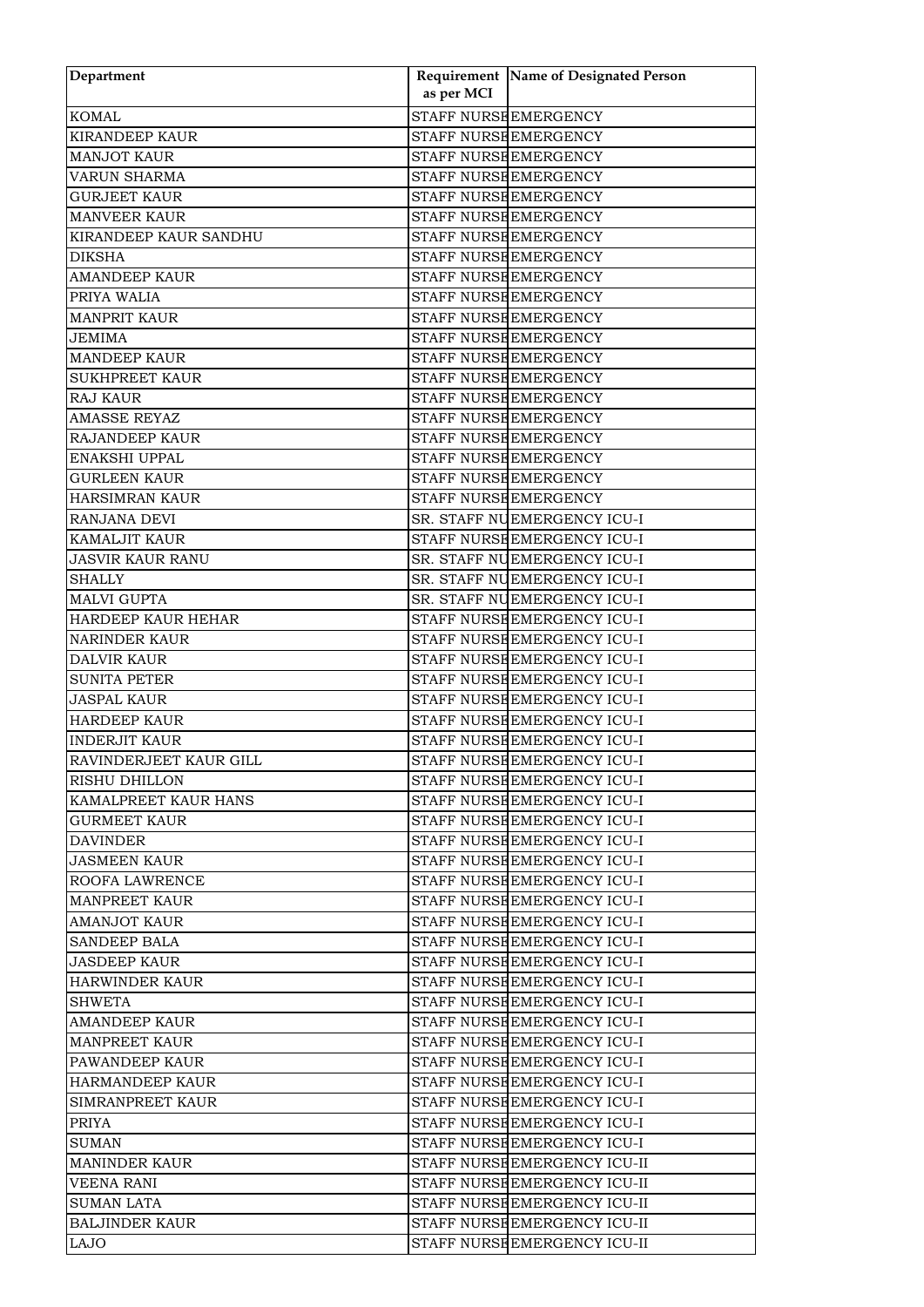| Department                | as per MCI             | Requirement Name of Designated Person |
|---------------------------|------------------------|---------------------------------------|
| <b>JASLEEN KAUR JOHAL</b> |                        | STAFF NURSE EMERGENCY ICU-II          |
| <b>HARNEET KAUR</b>       |                        | STAFF NURSE EMERGENCY ICU-II          |
| <b>RAJBIR KAUR</b>        |                        | STAFF NURSE EMERGENCY ICU-II          |
| SATINDERPAL SINGH         |                        | STAFF NURSE EMERGENCY ICU-II          |
| <b>SUKHJEET KAUR</b>      |                        | STAFF NURSE EMERGENCY ICU-II          |
| SARABJEET KAUR            |                        | STAFF NURSE EMERGENCY ICU-II          |
| <b>MAMTA RANI</b>         |                        | STAFF NURSE EMERGENCY ICU-II          |
| <b>MANPREET KAUR</b>      |                        | STAFF NURSE EMERGENCY ICU-II          |
|                           |                        |                                       |
| <b>BALPREET SINGH</b>     |                        | STAFF NURSE EMERGENCY ICU-II          |
| <b>ARSHDEEP KAUR</b>      |                        | STAFF NURSE EMERGENCY ICU-II          |
| <b>JASHANPREET KAUR</b>   |                        | STAFF NURSE EMERGENCY ICU-II          |
| GURPREET SINGH            |                        | STAFF NURSE EMERGENCY ICU-II          |
| <b>GURINDER KAUR</b>      |                        | STAFF NURSE EMERGENCY ICU-II          |
| <b>REETIKA</b>            |                        | STAFF NURSE EMERGENCY ICU-II          |
| <b>SAPNA RANI</b>         |                        | STAFF NURSE EMERGENCY ICU-II          |
| RAJWINDER KAUR            |                        | STAFF NURSE EMERGENCY ICU-II          |
| <b>SHIVANI</b>            |                        | STAFF NURSE EMERGENCY ICU-II          |
| <b>SUKHMAN KAUR</b>       |                        | STAFF NURSE EMERGENCY ICU-II          |
| PAWANDEEP KAUR            |                        | STAFF NURSE EMERGENCY ICU-II          |
| <b>DALBIR KAUR</b>        |                        | WARD SISTEFEMERGENCY OT               |
| <b>MANDEEP KAUR</b>       |                        | SR. STAFF NUEMERGENCY OT              |
| <b>GURDEEP KAUR</b>       |                        | SR. STAFF NUEMERGENCY OT              |
| MANJIT SINGH              |                        | SR. STAFF NUEMERGENCY OT              |
| <b>SUKHWINDER KAUR</b>    |                        | STAFF NURSE EMERGENCY OT              |
| RAJNI                     |                        | STAFF NURSE EMERGENCY OT              |
| <b>GURDEEP KAUR</b>       |                        | STAFF NURSE EMERGENCY OT              |
| <b>JAGJOT KAUR</b>        |                        | STAFF NURSE EMERGENCY OT              |
| <b>SANNA DASS</b>         |                        | STAFF NURSE EMERGENCY OT              |
| SUKHJINDERJEET KAUR       |                        | SR. STAFF NUEMERGENCY RECOVERY        |
| <b>BEANT KAUR BRAR</b>    |                        | STAFF NURSE EMERGENCY RECOVERY        |
| <b>AMANPREET KAUR</b>     |                        | STAFF NURSE EMERGENCY RECOVERY        |
| <b>BABALJEET KAUR</b>     |                        | STAFF NURSE EMERGENCY RECOVERY        |
| LOVEPREET KAUR            |                        | STAFF NURSE EMERGENCY RECOVERY        |
| PUSHVINDER KAUR           |                        | SR. STAFF NUENDOCRINOLOGY WARD        |
| <b>AMRIT PAL KAUR</b>     |                        | STAFF NURSE ENDOCRINOLOGY WARD        |
| PRABJOT KAUR              |                        | STAFF NURSE ENDOCRINOLOGY WARD        |
| <b>BALJEET KAUR</b>       |                        | STAFF NURSEENDOCRINOLOGY WARD         |
| <b>POOJA</b>              |                        | STAFF NURSE ENDOCRINOLOGY WARD        |
| <b>BHUPINDER KAUR</b>     |                        | STAFF NURSE ENDOCRINOLOGY WARD        |
| <b>RITU</b>               |                        | STAFF NURSE ENDOCRINOLOGY WARD        |
| KARMJEET KAUR SIDHU       | SR. STAFF NUENDOSCOPY  |                                       |
| AJAY BHARDWAJ             | STAFF NURSE ENDOSCOPY  |                                       |
| KARAMJIT KAUR             | STAFF NURSE ENDOSCOPY  |                                       |
| <b>MANDEEP KAUR</b>       | STAFF NURSE ENDOSCOPY  |                                       |
| <b>SATVEER KAUR</b>       | STAFF NURSE ENDOSCOPY  |                                       |
| <b>BEANT SINGH</b>        | STAFF NURSE ENDOSCOPY  |                                       |
| DEEPAK CHEEDA             | STAFF NURSE ENDOSCOPY  |                                       |
| VARINDERJEET SINGH        | STAFF NURSE ENDOSCOPY  |                                       |
| JUSTIN ABRAHAM            | STAFF NURSE ENDOSCOPY  |                                       |
| <b>ANDREW BHATTI</b>      | PHYSICIAN AS ENDOSCOPY |                                       |
| <b>SANDEEP KUMAR</b>      | STAFF NURSE ENDOSCOPY  |                                       |
| <b>SIMI WILSON</b>        | STAFF NURSE ENDOSCOPY  |                                       |
| <b>SURINDER KAUR</b>      | SR. LADY HEAENT OPD    |                                       |
| PARVATI                   | SR. STAFF NUENT Ward   |                                       |
| DIMPLE                    | SR. STAFF NUENT Ward   |                                       |
|                           |                        |                                       |
| <b>SEEMA KUMARI</b>       | STAFF NURSE ENT Ward   |                                       |
| <b>AMANPREET KAUR</b>     | STAFF NURSEENT Ward    |                                       |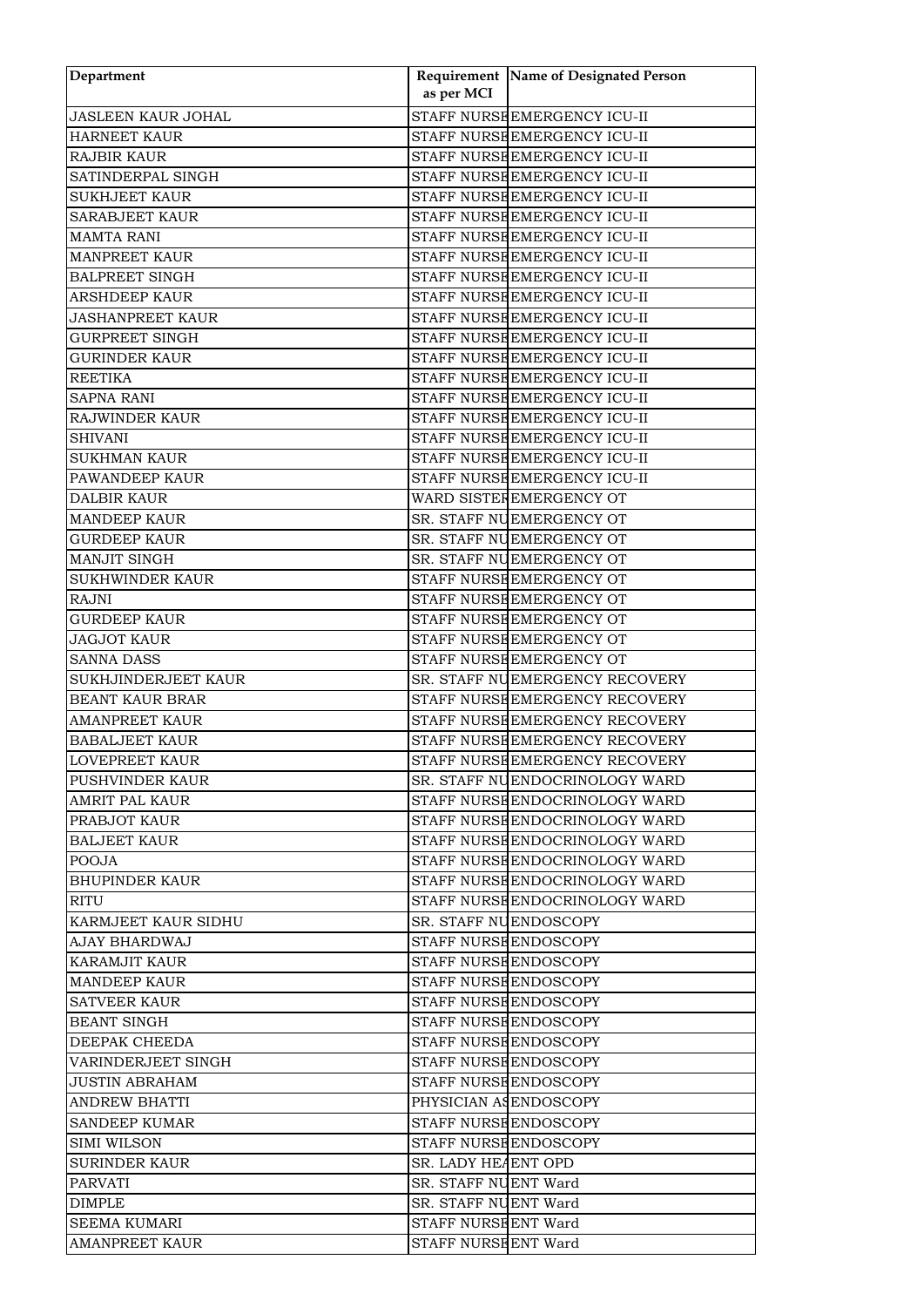| Department                   | as per MCI                                         | Requirement Name of Designated Person |
|------------------------------|----------------------------------------------------|---------------------------------------|
| <b>SHABNAM</b>               | STAFF NURSE ENT Ward                               |                                       |
| <b>HARDEEP KAUR</b>          | SR. LADY HEAEYE OPD                                |                                       |
| <b>NASEEM</b>                | SR. STAFF NUEYE WARD                               |                                       |
| <b>SAVRAJJIT KAUR</b>        | SR. STAFF NUEYE WARD                               |                                       |
| <b>MANJEET KAUR</b>          | STAFF NURSE EYE WARD                               |                                       |
|                              |                                                    |                                       |
| <b>KAMALJEET KAUR</b>        | STAFF NURSHEYE WARD                                |                                       |
| <b>SURINDER KAUR SAINI</b>   | WARD SISTER F/W 151-161<br>SR. STAFF NUF/W 151-161 |                                       |
| SUNITA DEVI                  |                                                    |                                       |
| <b>CHARNJEET KAUR</b>        | SR. STAFF NUF/W 151-161                            |                                       |
| <b>JASPAL KAUR</b>           | SR. STAFF NUF/W 151-161                            |                                       |
| <b>MAMTA RANI</b>            | SR. STAFF NUF/W 151-161                            |                                       |
| PARMJEET KAUR                | STAFF NURSE F/W 151-161                            |                                       |
| KIRANA DEVI AGNIHOTRI        | STAFF NURSEF/W 151-161                             |                                       |
| <b>JASBIR KAUR</b>           | STAFF NURSEF/W 151-161                             |                                       |
| <b>KARAMJIT KAUR</b>         | STAFF NURSEF/W 151-161                             |                                       |
| <b>AMANDEEP KAUR</b>         | STAFF NURSEF/W 151-161                             |                                       |
| <b>AKJINDER KAUR</b>         | STAFF NURSEF/W 151-161                             |                                       |
| <b>JASLEEN KAUR</b>          | STAFF NURSEF/W 151-161                             |                                       |
| <b>TAWINKAL PURI</b>         | STAFF NURSEF/W 151-161                             |                                       |
| <b>JATINDER JIT KAUR</b>     |                                                    | SR. STAFF NUF/W 162-173               |
| KULWINDER KAUR BILLING       |                                                    | STAFF NURSEF/W 162-173                |
| <b>KAMALJIT KAUR</b>         | STAFF NURSEF/W 162-173                             |                                       |
| <b>AMARJEET KAUR</b>         |                                                    | STAFF NURSEF/W 162-173                |
| <b>JASPREET KAUR</b>         |                                                    | STAFF NURSEF/W 162-173                |
| <b>AMANDEEP KAUR</b>         | STAFF NURSEF/W 162-173                             |                                       |
| <b>SUMANDEEP KAUR</b>        |                                                    | STAFF NURSE F/W 162-173               |
| <b>SATINDER KAUR</b>         |                                                    | STAFF NURSEF/W 162-173                |
| <b>NAVDEEP KAUR</b>          | STAFF NURSEF/W 162-173                             |                                       |
| <b>RAMANDEEP KAUR</b>        | STAFF NURSE F/W 162-173                            |                                       |
| <b>SUKHBIR KAUR</b>          |                                                    | WARD SISTER F/W 251-265               |
| <b>CHARANJIT KAUR</b>        |                                                    | SR. STAFF NUF/W 251-265               |
| <b>JASVIR KAUR</b>           |                                                    | SR. STAFF NUF/W 251-265               |
| MANDEEP KAUR                 | SR. STAFF NUF/W 251-265                            |                                       |
| <b>BALJEET KAUR</b>          | STAFF NURSEF/W 251-265                             |                                       |
| <b>DILPREET KAUR</b>         |                                                    | STAFF NURSEF/W 251-265                |
| <b>MANPREET KAUR</b>         |                                                    | STAFF NURSEF/W 251-265                |
| <b>MANDEEP KAUR</b>          |                                                    | STAFF NURSEF/W 251-265                |
| <b>SIMERJIT KAUR</b>         | STAFF NURSEF/W 251-265                             |                                       |
| <b>RAMANDEEP KAUR</b>        |                                                    | STAFF NURSE F/W 251-265               |
| <b>BHAWANA SHARMA</b>        |                                                    | STAFF NURSEF/W 251-265                |
| <b>JATINDER CHAUHAN</b>      | SR. STAFF NUF/W 266-283                            |                                       |
| <b>RAJWINDER KAUR</b>        |                                                    | WARD SISTERF/W 266-283                |
| RAJINDER KAUR SRAN           |                                                    | SR. STAFF NUF/W 266-283               |
| <b>MANPREET KAUR</b>         | STAFF NURSEF/W 266-283                             |                                       |
| NAYANDEEP KAUR               | STAFF NURSEF/W 266-283                             |                                       |
| <b>ARSHDEEP KAUR</b>         | STAFF NURSE F/W 266-283                            |                                       |
| <b>AMANDEEP KAUR</b>         | STAFF NURSEF/W 266-283                             |                                       |
| <b>MANISHA PRUTHI</b>        | STAFF NURSEF/W 266-283                             |                                       |
| SHIKHA                       | STAFF NURSEF/W 266-283                             |                                       |
| <b>GEETU</b>                 | STAFF NURSEF/W 266-283                             |                                       |
| LAKHWINDER KAUR              |                                                    | STAFF NURSEF/W 266-283                |
| MEENU SHARMA                 |                                                    | SR. STAFF NUF/W 351-370               |
|                              |                                                    |                                       |
| PARAMJIT KAUR                |                                                    | WARD SISTERF/W 351-370                |
| ARCHNA                       |                                                    | SR. STAFF NUF/W 351-370               |
| <b>GURVINDER KAUR BHATTI</b> |                                                    | SR. STAFF NUF/W 351-370               |
| <b>RAJVIR KAUR</b>           |                                                    | STAFF NURSEF/W 351-370                |
| NAVDEEP KAUR                 |                                                    | STAFF NURSEF/W 351-370                |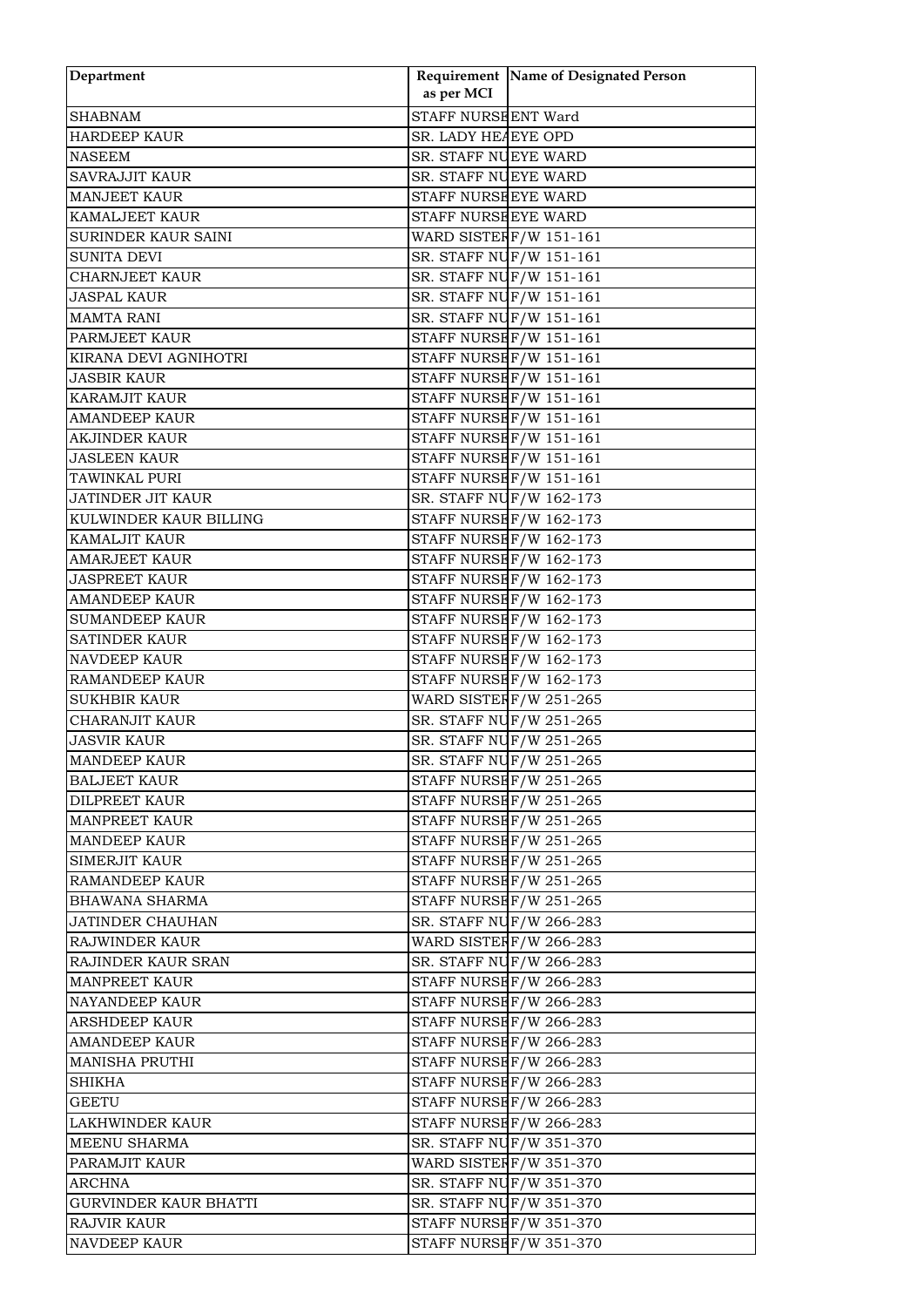| Department                 |                         | Requirement Name of Designated Person |
|----------------------------|-------------------------|---------------------------------------|
|                            | as per MCI              |                                       |
| NOSHIA NAZ                 | STAFF NURSE F/W 351-370 |                                       |
| <b>SHAILY MINHAS</b>       | STAFF NURSEF/W 351-370  |                                       |
| <b>PINKY</b>               | STAFF NURSEF/W 351-370  |                                       |
| HARPREET KAUR BAL          | STAFF NURSEF/W 351-370  |                                       |
| <b>SHIVANI</b>             | STAFF NURSEF/W 351-370  |                                       |
| <b>JASPREET KAUR</b>       | STAFF NURSEF/W 351-370  |                                       |
| <b>MAMTA RANI</b>          | STAFF NURSEF/W 351-370  |                                       |
| <b>ANKITA SHARMA</b>       | STAFF NURSEF/W 351-370  |                                       |
| <b>KAMALDEEP KAUR</b>      | STAFF NURSEF/W 351-370  |                                       |
| <b>VEENU</b>               | STAFF NURSE F/W 371-389 |                                       |
| MANDEEP KAUR GILL          | STAFF NURSE F/W 371-389 |                                       |
| <b>JASPREET KAUR</b>       | STAFF NURSEF/W 371-389  |                                       |
| <b>JOTWINDER KAUR</b>      | STAFF NURSEF/W 371-389  |                                       |
| <b>HARPREET KAUR</b>       | STAFF NURSE F/W 371-389 |                                       |
| <b>AMANDEEP KAUR</b>       | STAFF NURSEF/W 371-389  |                                       |
| <b>INDERVIR KAUR</b>       | STAFF NURSEF/W 371-389  |                                       |
| <b>KIRANDEEP KAUR</b>      | STAFF NURSEF/W 371-389  |                                       |
| <b>AMANJOT KAUR</b>        | STAFF NURSEF/W 371-389  |                                       |
| <b>JASPREET KAUR SIDHU</b> | STAFF NURSEF/W 371-389  |                                       |
| <b>SIMRANJIT KAUR</b>      | STAFF NURSE F/W 371-389 |                                       |
| <b>KUSUM VERMA</b>         | STAFF NURSEF/W 371-389  |                                       |
| <b>KAMALPREET KAUR</b>     | STAFF NURSEF/W 371-389  |                                       |
| <b>HARDEEP KAUR</b>        | STAFF NURSEF/W 371-389  |                                       |
| <b>TEJ KAUR</b>            |                         | SR. STAFF NUGASTRO EXTENSION / HDU    |
| KAMALJIT KAUR DHALIWAL     |                         | STAFF NURSE GASTRO EXTENSION / HDU    |
| CHARANJEET KAUR BHULLAR    |                         | STAFF NURSE GASTRO EXTENSION / HDU    |
| <b>RAVNEET KAUR</b>        |                         | STAFF NURSE GASTRO EXTENSION / HDU    |
| RAJDEEP KAUR SANDHU        |                         | STAFF NURSE GASTRO EXTENSION / HDU    |
| <b>NASEEM PARVEEN</b>      |                         | STAFF NURSE GASTRO EXTENSION / HDU    |
| PAWANPREET KAUR            |                         | STAFF NURSE GASTRO EXTENSION / HDU    |
| <b>JASPREET KAUR</b>       |                         | STAFF NURSE GASTRO EXTENSION / HDU    |
| <b>JASPREET KAUR</b>       |                         | STAFF NURSE GASTRO EXTENSION / HDU    |
| <b>KAVITA</b>              |                         | STAFF NURSE GASTRO EXTENSION / HDU    |
| <b>MANDEEP KAUR</b>        |                         | STAFF NURSE GASTRO EXTENSION / HDU    |
| <b>NAVNEET KAUR</b>        |                         | STAFF NURSEGASTRO EXTENSION / HDU     |
| <b>SONIYA KUMARI</b>       |                         | STAFF NURSE GASTRO EXTENSION / HDU    |
| <b>JASPREET KAUR</b>       | WARD SISTERGASTRO ICU   |                                       |
| <b>MAMTA RANI</b>          | SR. STAFF NUGASTRO ICU  |                                       |
| <b>REENA RAI</b>           | SR. STAFF NUGASTRO ICU  |                                       |
| <b>BEANT KAUR SIDHU</b>    | SR. STAFF NUGASTRO ICU  |                                       |
| <b>ANUKA SEKHON</b>        | STAFF NURSE GASTRO ICU  |                                       |
| <b>MANPREET KAUR</b>       | STAFF NURSE GASTRO ICU  |                                       |
| SURINDER KAUR GILL         | STAFF NURSE GASTRO ICU  |                                       |
| <b>LOVEPREET KAUR</b>      | STAFF NURSE GASTRO ICU  |                                       |
| <b>HARJOT KAUR</b>         | STAFF NURSE GASTRO ICU  |                                       |
| <b>AMARDEEP KAUR</b>       | STAFF NURSE GASTRO ICU  |                                       |
| <b>MANJITA DEVI</b>        | STAFF NURSE GASTRO ICU  |                                       |
| <b>MANDEEP KAUR</b>        | STAFF NURSE GASTRO ICU  |                                       |
| <b>MANDEEP KAUR</b>        | STAFF NURSE GASTRO ICU  |                                       |
| NEHA KUMARI MISHRA         | STAFF NURSE GASTRO ICU  |                                       |
| <b>MANPREET KAUR</b>       | STAFF NURSE GASTRO ICU  |                                       |
| <b>BALWINDER KAUR</b>      | STAFF NURSE GASTRO ICU  |                                       |
| <b>AMANDEEP KAUR</b>       | STAFF NURSE GASTRO ICU  |                                       |
| NEETA RANI                 |                         | SR. STAFF NUGASTRO SURGERY            |
| <b>BALJIT KAUR KULAR</b>   |                         | STAFF NURSE GASTRO SURGERY            |
| <b>SWARNPREET KAUR</b>     |                         | STAFF NURSE GASTRO SURGERY            |
| NISHI SHARMA               |                         | STAFF NURSE GASTRO SURGERY            |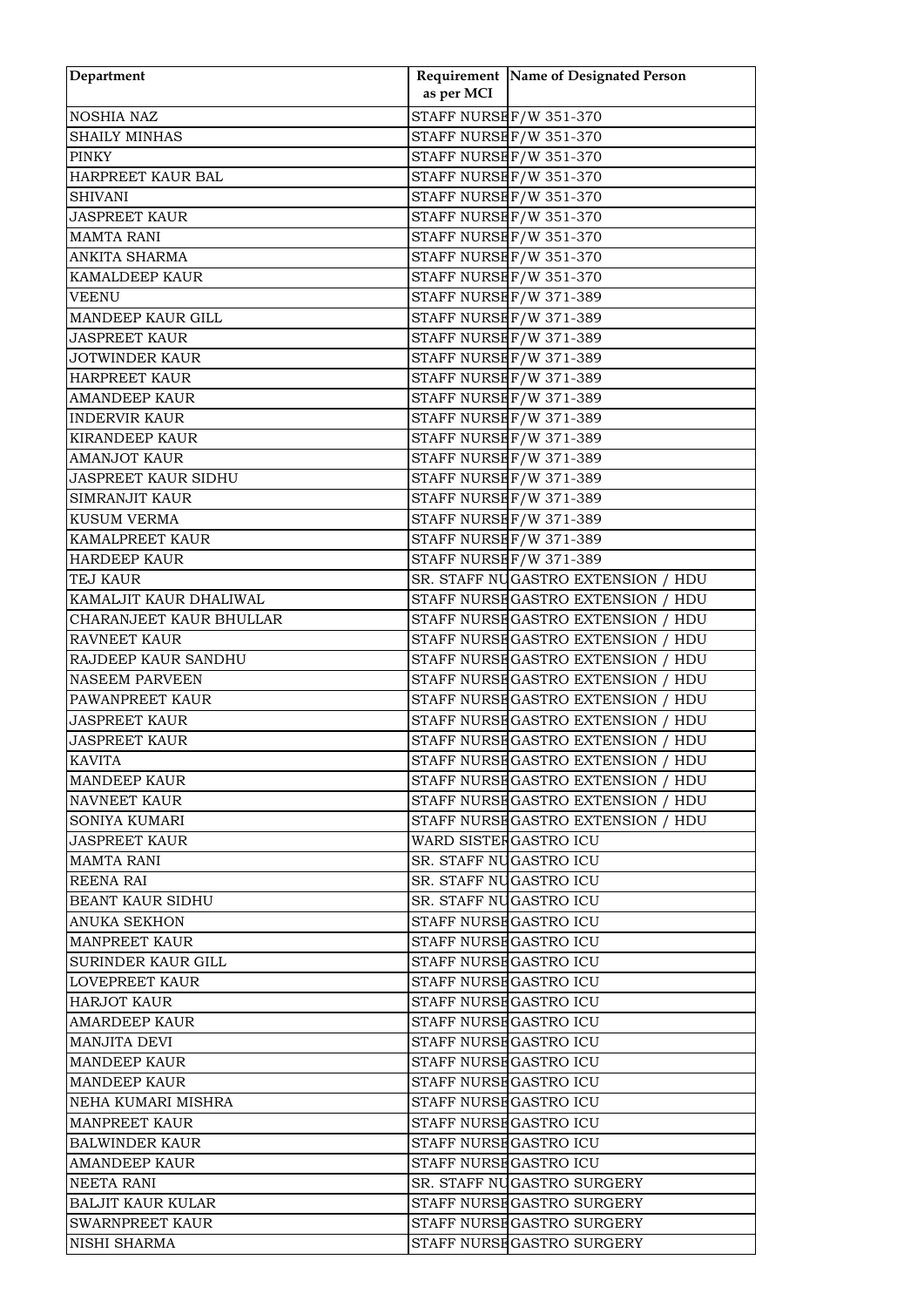| Department             |                       | Requirement Name of Designated Person  |  |
|------------------------|-----------------------|----------------------------------------|--|
|                        | as per MCI            |                                        |  |
| <b>MANAVJOT</b>        |                       | STAFF NURSE GASTRO SURGERY             |  |
| <b>JAGPREET KAUR</b>   |                       | STAFF NURSE GASTRO SURGERY             |  |
| ASHISH RICHARD         |                       | STAFF NURSE GASTRO SURGERY             |  |
| <b>GAGANDEEP KAUR</b>  |                       | STAFF NURSE GASTRO SURGERY             |  |
| SIMMI KASHYAP          |                       | STAFF NURSE GASTRO SURGERY             |  |
| NAVJOT KAUR            |                       | STAFF NURSE GASTRO SURGERY             |  |
| RAJANPREET KAUR        |                       | STAFF NURSE GASTRO SURGERY             |  |
| <b>RANJIT KAUR</b>     |                       | WARD SISTER GASTRO WARD-I              |  |
| <b>RAMAN KUMARI</b>    |                       | SR. STAFF NUGASTRO WARD-I              |  |
| RAJINDER KAUR MANN     |                       | SR. STAFF NUGASTRO WARD-I              |  |
| KAMALJIT KAUR          |                       | SR. STAFF NUGASTRO WARD-I              |  |
| MUNISHA DEVI           |                       | SR. STAFF NUGASTRO WARD-I              |  |
| <b>BALJIT KAUR</b>     |                       | SR. STAFF NUGASTRO WARD-I              |  |
| <b>KAMALJIT KAUR</b>   |                       | STAFF NURSE GASTRO WARD-I              |  |
| KANWALJEET KAUR        |                       | SR. STAFF NUGASTRO WARD-I              |  |
| <b>KAMALJIT KAUR</b>   |                       | STAFF NURSE GASTRO WARD-I              |  |
| <b>ASHISH PRIM</b>     |                       | STAFF NURSE GASTRO WARD-I              |  |
| <b>SAMRITI</b>         |                       | STAFF NURSE GASTRO WARD-I              |  |
| <b>BHUPINDER KAUR</b>  |                       | STAFF NURSE GASTRO WARD-I              |  |
| <b>JASPREET KAUR</b>   |                       | STAFF NURSE GASTRO WARD-I              |  |
| KM JAYANTI PRADHAN     |                       | STAFF NURSE GASTRO WARD-I              |  |
| PAWANDEEP KAUR         |                       | STAFF NURSE GASTRO WARD-I              |  |
| <b>VINKEY VERMA</b>    |                       | STAFF NURSE GASTRO WARD-I              |  |
| JASWINDER KAUR CHAHAL  |                       | STAFF NURSE GASTRO WARD-I              |  |
| <b>SHABNAM BHATIA</b>  |                       | STAFF NURSE GASTRO WARD-I              |  |
| <b>ROSY KHAN</b>       |                       | STAFF NURSE GASTRO WARD-I              |  |
| <b>KAMALJIT KAUR</b>   |                       | SR. STAFF NUGASTRO WARD-II             |  |
| <b>HARDEEP KAUR</b>    |                       | SR. STAFF NUGASTRO WARD-II             |  |
| <b>KIRANDEEP</b>       |                       | STAFF NURSE GASTRO WARD-II             |  |
| <b>MAMTA</b>           |                       | STAFF NURSE GASTRO WARD-II             |  |
| ROOP KAMAL KAUR        |                       | STAFF NURSEGASTRO WARD-II              |  |
| PRABHJOT KAUR          |                       | STAFF NURSE GASTRO WARD-II             |  |
| <b>JASWINDER KAUR</b>  |                       | STAFF NURSE GASTRO WARD-II             |  |
| <b>MANDEEP KAUR</b>    |                       | STAFF NURSE GASTRO WARD-II             |  |
| <b>MANJIT KAUR</b>     |                       |                                        |  |
| <b>AMARJEET KAUR</b>   | WARD SISTER GYNAE OPD |                                        |  |
|                        | SR. LADY HEAGYNAE OPD |                                        |  |
| <b>SAROJ SHARMA</b>    | SR. LADY HEAGYNAE OPD |                                        |  |
| <b>BALJINDER KAUR</b>  |                       | WARD SISTERGYNAE WARD                  |  |
| <b>KARAMJIT KAUR</b>   |                       | SR. STAFF NUGYNAE WARD                 |  |
| <b>RAVINDER KAUR</b>   |                       | SR. STAFF NUGYNAE WARD                 |  |
| RAJNI SODHI            |                       | SR. STAFF NUGYNAE WARD                 |  |
| <b>RAJWANT KAUR</b>    |                       | SR. LADY HEAGYNAE WARD                 |  |
| <b>SARBJIT KAUR</b>    |                       | SR. STAFF NUGYNAE WARD                 |  |
| <b>KIRAN</b>           |                       | SR. STAFF NUGYNAE WARD                 |  |
| <b>LEENA SHARMA</b>    |                       | SR. STAFF NUGYNAE WARD                 |  |
| <b>SUKHWINDER KAUR</b> |                       | STAFF NURSE GYNAE WARD                 |  |
| PAWANPREET KAUR PANNU  |                       | STAFF NURSE GYNAE WARD                 |  |
| <b>HARLEEN KAUR</b>    |                       | STAFF NURSE GYNAE WARD                 |  |
| <b>ALISHA</b>          |                       | STAFF NURSE GYNAE WARD                 |  |
| <b>NISHA</b>           |                       | HOME CARE IHOME CARE SERVICES          |  |
| <b>MEENU</b>           |                       | HOME CARE IHOME CARE SERVICES          |  |
| <b>HARPREET KAUR</b>   |                       | HOME CARE IHOME CARE SERVICES          |  |
| KM RUBI YADAV          |                       | HOME CARE IHOME CARE SERVICES          |  |
| <b>SUNITA KAUR</b>     |                       | HOME CARE IHOME CARE SERVICES          |  |
| <b>IQBAL KAUR</b>      |                       | SR. LADY HEAIMMUNOHAEMATOLOGY AND BLOC |  |
| <b>BEANT KAUR</b>      |                       | STAFF NURSEIMMUNOHAEMATOLOGY AND BLOC  |  |
| <b>JAGMEET KAUR</b>    |                       | STAFF NURSEIMMUNOHAEMATOLOGY AND BLOC  |  |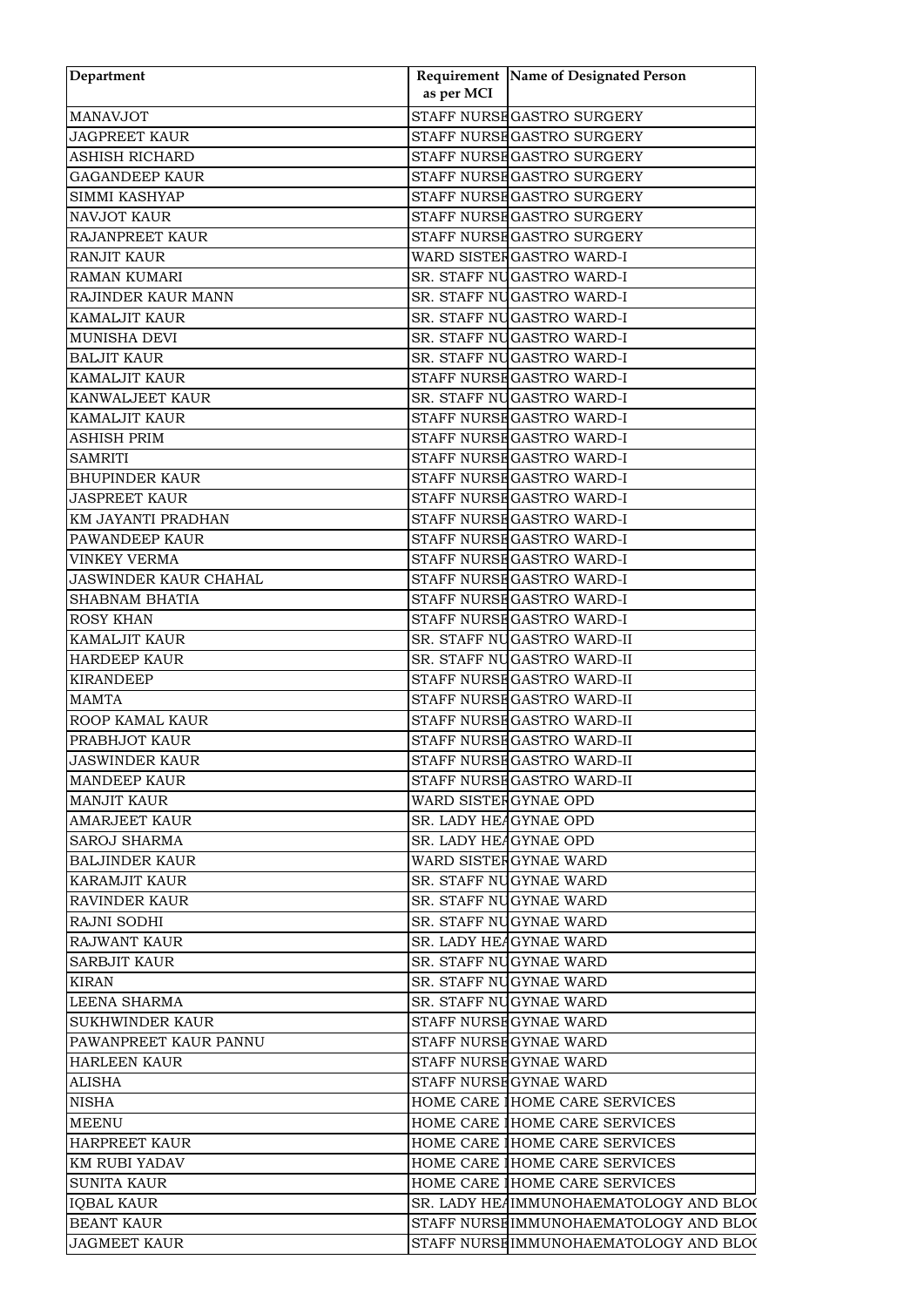| Department                   | as per MCI                  | Requirement Name of Designated Person |
|------------------------------|-----------------------------|---------------------------------------|
| <b>CHANDAN BHATIA</b>        |                             | SR. STAFF NUINFECTION CONTROL         |
| CHARNJIT KAUR SIDHU          |                             | SR. STAFF NUINFECTION CONTROL         |
| PRITPAL KAUR                 |                             | SR. STAFF NUINFECTION CONTROL         |
| <b>SUNITA DEVI</b>           |                             | SR. STAFF NUINFECTION CONTROL         |
|                              |                             | SR. STAFF NUINFECTION CONTROL         |
| PREET INDER                  |                             |                                       |
| KARAMJIT KAUR BAATH          |                             | SR. STAFF NUINFECTION CONTROL         |
| <b>RAJ RANI</b>              |                             | SR. STAFF NUINFECTION CONTROL         |
| <b>SATVIR KAUR</b>           |                             | SR. STAFF NUINFECTION CONTROL         |
| <b>JASPREET KAUR</b>         |                             | STAFF NURSE INFECTION CONTROL         |
| <b>SUKHVIR KAUR</b>          |                             | STAFF NURSE INFECTION CONTROL         |
| <b>BHUPINDERJIT</b>          | SR. STAFF NUIVF UNIT        |                                       |
| <b>BALJIT KAUR</b>           | <b>SR. STAFF NUIVF UNIT</b> |                                       |
| <b>KAMALJIT</b>              |                             | WARD SISTER KIDNEY TRANSPLANT         |
| <b>MANJIT KAUR</b>           |                             | SR. STAFF NUKIDNEY TRANSPLANT         |
| <b>HARVIR KAUR</b>           |                             | SR. STAFF NUKIDNEY TRANSPLANT         |
| <b>GEETA DEVI</b>            |                             | STAFF NURSE KIDNEY TRANSPLANT         |
| INDERJIT                     |                             | WARD SISTER LABOUR ROOM               |
| <b>SHASHI BALA</b>           |                             | SR. STAFF NULABOUR ROOM               |
| KARAMJIT KAUR SANDHU         |                             | SR. STAFF NULABOUR ROOM               |
| <b>GURSHARAN KAUR BHATOE</b> |                             | SR. STAFF NULABOUR ROOM               |
| <b>MALKIAT</b>               |                             | SR. STAFF NULABOUR ROOM               |
| PALWINDER KAUR               |                             | SR. STAFF NULABOUR ROOM               |
| <b>LAXMI</b>                 |                             | SR. STAFF NULABOUR ROOM               |
| PALWINDER KAUR KHOSA         |                             | SR. STAFF NULABOUR ROOM               |
| <b>HARPREET KAUR</b>         |                             | STAFF NURSE LABOUR ROOM               |
| <b>KALYANI</b>               |                             | STAFF NURSE LABOUR ROOM               |
| PAVANDEEP KAUR               |                             | STAFF NURSE LABOUR ROOM               |
| <b>RACHNA</b>                |                             | STAFF NURSE LABOUR ROOM               |
| <b>JASHANPREET KAUR</b>      |                             | STAFF NURSE LABOUR ROOM               |
| <b>KIRANDEEP KAUR</b>        |                             | STAFF NURSE LABOUR ROOM               |
| PUSHPA BHATTI                |                             | STAFF NURSE LABOUR ROOM               |
| <b>GURMINDER KAUR</b>        |                             | STAFF NURSE LABOUR ROOM               |
| NEELAM KUMARI                |                             | STAFF NURSE LABOUR ROOM               |
| MANJINDER KAUR               |                             | STAFF NURSE LABOUR ROOM               |
| <b>SUKHMANDER KAUR</b>       |                             | STAFF NURSE LABOUR ROOM               |
| <b>HARPREET KAUR</b>         |                             | STAFF NURSELABOUR ROOM                |
| GURVINDER KAUR               |                             | STAFF NURSELABOUR ROOM (SUPER DELUX)  |
| <b>JASPREET KAUR</b>         |                             | STAFF NURSELABOUR ROOM (SUPER DELUX)  |
| <b>SUNITA BHULLAR</b>        |                             | SR. LADY HEALABOUR ROOM OT            |
| <b>SURJEET KAUR</b>          |                             | STAFF NURSELABOUR ROOM OT             |
| <b>HARDEEP KAUR</b>          |                             | STAFF NURSELABOUR ROOM OT             |
| PREETI                       |                             | STAFF NURSELIVER CARE ICU             |
| PAWANVIR KAUR                |                             | STAFF NURSE LIVER CARE ICU            |
| <b>KAMALJIT KAUR</b>         |                             | STAFF NURSELIVER CARE ICU             |
| <b>SUKHJIT KAUR</b>          |                             | SR. STAFF NULIVER CARE OT             |
| <b>SUMAN BALA</b>            |                             | SR. STAFF NULIVER CARE OT             |
| <b>BIBIN DEVASYA</b>         |                             | STAFF NURSELIVER CARE OT              |
| <b>MANJIT KAUR SEKHON</b>    |                             | SR. STAFF NUMEDICAL HDU-I             |
| <b>JYOTI VANAIK</b>          |                             | SR. STAFF NUMEDICAL HDU-I             |
| HARPAL KAUR SIDHU            |                             | SR. STAFF NUMEDICAL HDU-I             |
| <b>HARJEET KAUR</b>          |                             | SR. STAFF NUMEDICAL HDU-I             |
| <b>DAVINDER KAUR</b>         |                             | SR. STAFF NUMEDICAL HDU-I             |
| RITA RANI                    |                             | SR. STAFF NUMEDICAL HDU-I             |
| KARAMJEET KAUR SANDHU        |                             | SR. STAFF NUMEDICAL HDU-I             |
| <b>MANBEER KAUR KEHAL</b>    |                             | STAFF NURSE MEDICAL HDU-I             |
| RAJNI BALA                   |                             | STAFF NURSE MEDICAL HDU-I             |
| <b>JANCY</b>                 |                             | STAFF NURSEMEDICAL HDU-I              |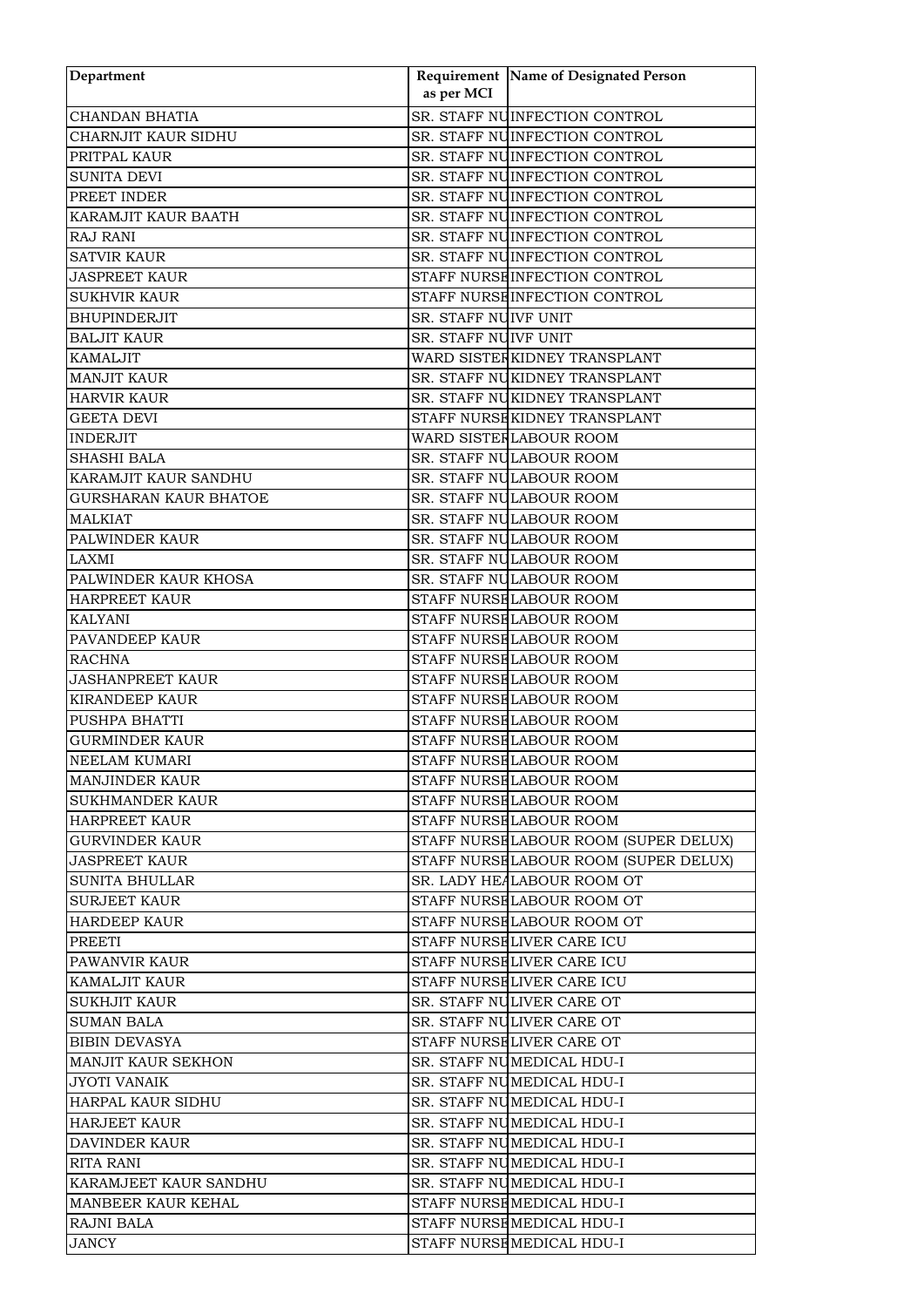| Department                  |            | <b>Requirement Name of Designated Person</b> |
|-----------------------------|------------|----------------------------------------------|
|                             | as per MCI |                                              |
| <b>SANDEEP KAUR</b>         |            | STAFF NURSEMEDICAL HDU-I                     |
| <b>RAJBIR KAUR</b>          |            | STAFF NURSE MEDICAL HDU-I                    |
| <b>AMANPREET KAUR</b>       |            | STAFF NURSEMEDICAL HDU-I                     |
| <b>SIMRANJEET KAUR</b>      |            | STAFF NURSEMEDICAL HDU-I                     |
| PRABHJOT KAUR               |            | STAFF NURSEMEDICAL HDU-I                     |
| <b>RUPINDER KAUR</b>        |            | STAFF NURSEMEDICAL HDU-I                     |
| PARVEEN KAUR                |            | STAFF NURSEMEDICAL HDU-I                     |
| <b>GURJINDER KAUR</b>       |            | STAFF NURSE MEDICAL HDU-I                    |
| <b>DITI</b>                 |            | STAFF NURSE MEDICAL HDU-I                    |
| <b>SAGANPREET KAUR</b>      |            | STAFF NURSEMEDICAL HDU-I                     |
| <b>MANISHA</b>              |            | STAFF NURSEMEDICAL HDU-I                     |
| <b>RAMANPREET KAUR</b>      |            | STAFF NURSEMEDICAL HDU-I                     |
| <b>MANPREET KAUR</b>        |            | STAFF NURSEMEDICAL HDU-I                     |
| <b>KOMAL</b>                |            | STAFF NURSE MEDICAL HDU-I                    |
| <b>MANPREET KAUR</b>        |            | STAFF NURSE MEDICAL HDU-I                    |
| <b>MEHAK SHIVA</b>          |            | STAFF NURSE MEDICAL HDU-I                    |
| <b>PREETI</b>               |            | STAFF NURSEMEDICAL HDU-I                     |
| <b>MANJIT KAUR GILL</b>     |            | SR. STAFF NUMEDICAL HDU-II                   |
| <b>KULJEET KAUR</b>         |            | SR. STAFF NUMEDICAL HDU-II                   |
| MOHINDER KAUR CHOHAN        |            | SR. STAFF NUMEDICAL HDU-II                   |
| <b>SUKHJIT KAUR</b>         |            | SR. STAFF NUMEDICAL HDU-II                   |
| <b>KARAMJEET KAUR</b>       |            | STAFF NURSE MEDICAL HDU-II                   |
| KAMALJEET KAUR GREWAL       |            | STAFF NURSE MEDICAL HDU-II                   |
| KANU SHARMA                 |            | STAFF NURSE MEDICAL HDU-II                   |
| SIMRANJIT SINGH GILL        |            | STAFF NURSE MEDICAL HDU-II                   |
| <b>SUKHVEER KAUR</b>        |            | STAFF NURSE MEDICAL HDU-II                   |
| <b>SANDEEP KAUR</b>         |            | STAFF NURSE MEDICAL HDU-II                   |
| <b>ARSHPREET KAUR</b>       |            | STAFF NURSE MEDICAL HDU-II                   |
| <b>MANPREET KAUR</b>        |            | STAFF NURSE MEDICAL HDU-II                   |
| <b>NAVDEEP KAUR</b>         |            | STAFF NURSE MEDICAL HDU-II                   |
| <b>HARPREET KAUR</b>        |            | STAFF NURSE MEDICAL HDU-II                   |
| <b>AMANDEEP KAUR</b>        |            | STAFF NURSE MEDICAL HDU-II                   |
| UTTAMJIT SINGH              |            | STAFF NURSEMEDICAL HDU-II                    |
| <b>SUKHDEEP KAUR</b>        |            | STAFF NURSEMEDICAL HDU-II                    |
| <b>AMANDEEP KAUR</b>        |            | STAFF NURSE MEDICAL HDU-II                   |
| IRAMANDEEP KAUR             |            | STAFF NURSEMEDICAL HDU-II                    |
| JASBIR KAUR                 |            | WARD SISTEF MEDICAL ICU                      |
| <b>ANJU BALA</b>            |            | SR. STAFF NUMEDICAL ICU                      |
| <b>BALJINDER KAUR MAJHU</b> |            | SR. STAFF NUMEDICAL ICU                      |
|                             |            | SR. STAFF NUMEDICAL ICU                      |
| KULDEEP KAUR                |            |                                              |
| KAMLESH KAUR                |            | SR. STAFF NUMEDICAL ICU                      |
| <b>RAMANDEEP KAUR</b>       |            | SR. STAFF NUMEDICAL ICU                      |
| <b>BALJINDER SABHARWAL</b>  |            | SR. STAFF NUMEDICAL ICU                      |
| <b>SUKHJIT KAUR</b>         |            | STAFF NURSEMEDICAL ICU                       |
| <b>RAMANDEEP KAUR</b>       |            | STAFF NURSEMEDICAL ICU                       |
| <b>RUPINDER KAUR</b>        |            | STAFF NURSEMEDICAL ICU                       |
| JASBIR KAUR                 |            | STAFF NURSE MEDICAL ICU                      |
| <b>AJAY PAL KAUR</b>        |            | STAFF NURSEMEDICAL ICU                       |
| <b>AMRIT PREET KAUR</b>     |            | STAFF NURSEMEDICAL ICU                       |
| <b>RAMANDEEP KAUR</b>       |            | STAFF NURSEMEDICAL ICU                       |
| <b>HARPREET KAUR</b>        |            | STAFF NURSEMEDICAL ICU                       |
| GURJINDER KAUR              |            | STAFF NURSEMEDICAL ICU                       |
| <b>MANPREET KAUR</b>        |            | STAFF NURSE MEDICAL ICU                      |
| <b>KULJIT KAUR</b>          |            | STAFF NURSEMEDICAL ICU                       |
| AMANDEEP KAUR               |            | STAFF NURSEMEDICAL ICU                       |
| <b>LOVEPREET KAUR</b>       |            | STAFF NURSEMEDICAL ICU                       |
| <b>MANPREET KAUR</b>        |            | STAFF NURSEMEDICAL ICU                       |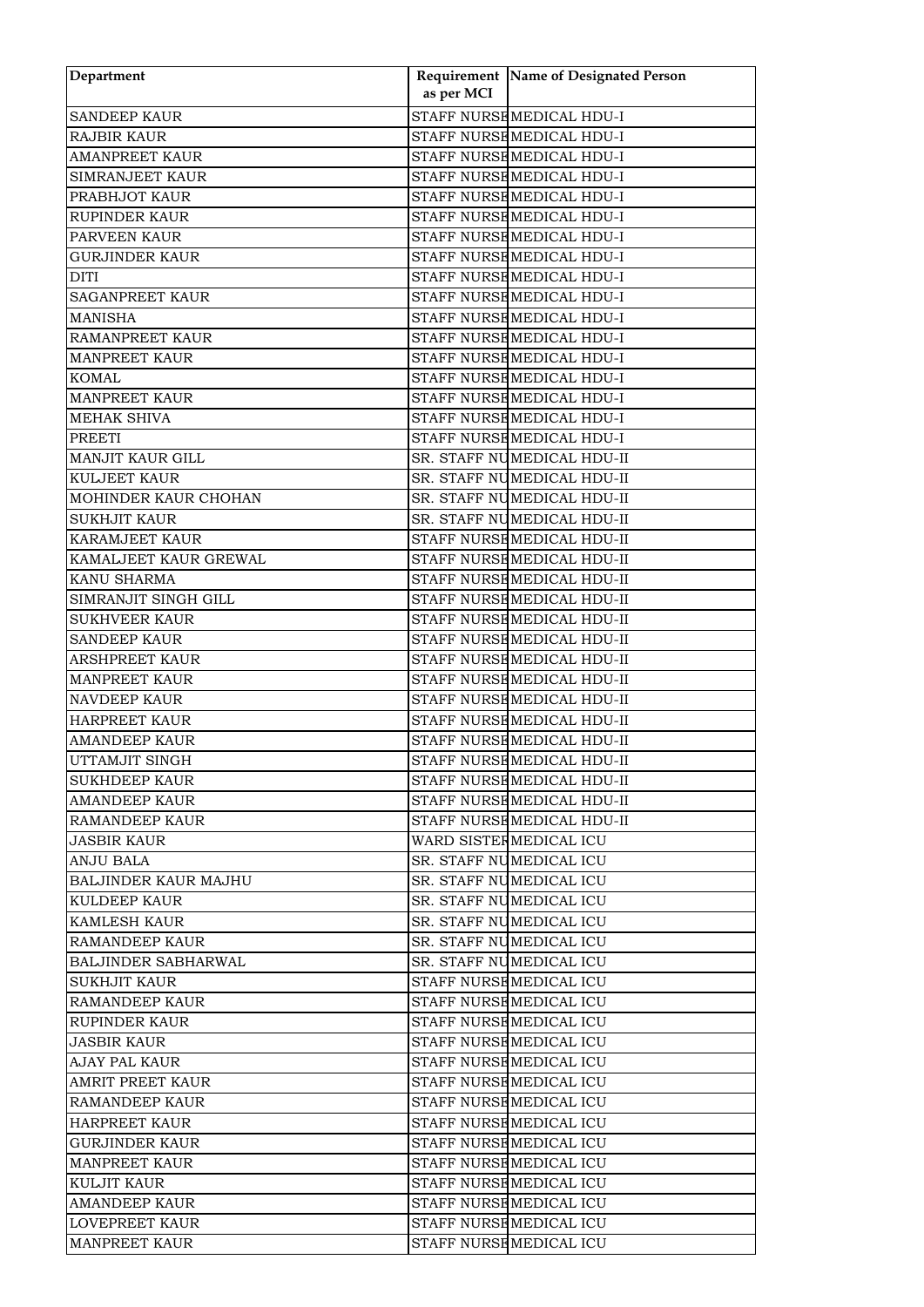| Department                |            | <b>Requirement Name of Designated Person</b> |
|---------------------------|------------|----------------------------------------------|
|                           | as per MCI |                                              |
| <b>LOVEPREET KAUR</b>     |            | STAFF NURSE MEDICAL ICU                      |
| <b>JASPREET KAUR</b>      |            | STAFF NURSEMEDICAL ICU                       |
| <b>SUKHMANPREET KAUR</b>  |            | STAFF NURSEMEDICAL ICU                       |
| <b>MANPREET KAUR</b>      |            | STAFF NURSEMEDICAL ICU                       |
| <b>TAJINDER KAUR</b>      |            | STAFF NURSEMEDICAL ICU                       |
| <b>ANJLI GILL</b>         |            | STAFF NURSE MEDICAL ICU                      |
| <b>SONIA</b>              |            | STAFF NURSEMEDICAL ICU                       |
| <b>EKTA</b>               |            | STAFF NURSE MEDICAL ICU                      |
| <b>MANJOT KAUR</b>        |            | STAFF NURSE MEDICAL ICU                      |
| <b>GURPREET SINGH</b>     |            | STAFF NURSEMEDICAL ICU                       |
| AMANDEEP KAUR SANDHU      |            | STAFF NURSEMEDICAL ICU                       |
| <b>RAMANDEEP KAUR</b>     |            | STAFF NURSEMEDICAL ICU                       |
| <b>POONAM</b>             |            | STAFF NURSEMEDICAL ICU                       |
| KULWINDER KAUR BRAR       |            | SR. STAFF NUMEDICINE OPD                     |
| <b>BINDER KAUR</b>        |            | SR. LADY HEAMEDICINE OPD                     |
| <b>JASPREET KAUR</b>      |            | SR. LADY HEAMEDICINE OPD                     |
| HARMINDERJIT KAUR         |            | WARD SISTER MEDICINE UNIT-I                  |
| PARNEETA SACHDEVA         |            | STAFF NURSEMEDICINE UNIT-I                   |
| <b>KARAMJEET KAUR</b>     |            | STAFF NURSEMEDICINE UNIT-I                   |
| HARPREET KAUR DHILLON     |            | STAFF NURSE MEDICINE UNIT-I                  |
| DAVINDERJEET KAUR         |            | STAFF NURSE MEDICINE UNIT-I                  |
| <b>PRATIBHA</b>           |            | STAFF NURSE MEDICINE UNIT-I                  |
| <b>NAVPREET KAUR</b>      |            | STAFF NURSE MEDICINE UNIT-I                  |
| <b>GAGANDEEP KAUR</b>     |            | STAFF NURSEMEDICINE UNIT-I                   |
| <b>JASHANPREET KAUR</b>   |            | STAFF NURSEMEDICINE UNIT-I                   |
| <b>RUPINDER KAUR</b>      |            | STAFF NURSE MEDICINE UNIT-I                  |
| <b>JASPREET KAUR</b>      |            | STAFF NURSE MEDICINE UNIT-I                  |
| <b>JASVIR KAUR GREWAL</b> |            | SR. STAFF NUMEDICINE UNIT-II                 |
| PARVINDER KAUR            |            | SR. STAFF NUMEDICINE UNIT-II                 |
| <b>SANTOSH SAINI</b>      |            | WARD SISTER MEDICINE UNIT-II                 |
| <b>ANURADHA</b>           |            | SR. STAFF NUMEDICINE UNIT-II                 |
| <b>GURJINDER PAL KAUR</b> |            | SR. STAFF NUMEDICINE UNIT-II                 |
| <b>HARIJOT KAUR</b>       |            | STAFF NURSE MEDICINE UNIT-II                 |
| POONAM BALA               |            | STAFF NURSE MEDICINE UNIT-II                 |
| NEELAM                    |            | STAFF NURSE MEDICINE UNIT-II                 |
| <b>SUMAN</b>              |            | STAFF NURSEMEDICINE UNIT-II                  |
| <b>BABANPREET KAUR</b>    |            | STAFF NURSE MEDICINE UNIT-II                 |
| <b>SATTANA GARG</b>       |            | STAFF NURSE MEDICINE UNIT-II                 |
| <b>KARAMJIT KAUR</b>      |            | SR. STAFF NUMEDICINE UNIT-III                |
| RAJINA SHARMA             |            | WARD SISTER MEDICINE UNIT-III                |
| <b>DALJIT KAUR</b>        |            | SR. STAFF NUMEDICINE UNIT-III                |
| RAVINDER KAUR CHEEMA      |            | STAFF NURSEMEDICINE UNIT-III                 |
| RUBY KAUR                 |            | STAFF NURSEMEDICINE UNIT-III                 |
| <b>HARMANDEEP KAUR</b>    |            | STAFF NURSE MEDICINE UNIT-III                |
| <b>BHUMIKA SHARMA</b>     |            | STAFF NURSE MEDICINE UNIT-III                |
| <b>SATVIR KAUR</b>        |            | STAFF NURSEMEDICINE UNIT-III                 |
| <b>JASPREET KAUR</b>      |            | STAFF NURSEMEDICINE UNIT-III                 |
| <b>HARMEET KAUR</b>       |            | STAFF NURSEMEDICINE UNIT-III                 |
| <b>GURLEEN KAUR</b>       |            | STAFF NURSEMEDICINE UNIT-III                 |
| PRATIBHA SHARMA           |            | WARD SISTEF MEDICINE UNIT-IV                 |
| <b>SHELLY GROVER</b>      |            | SR. STAFF NUMEDICINE UNIT-IV                 |
| KANCHAN LATA              |            | SR. STAFF NUMEDICINE UNIT-IV                 |
| <b>MARTHA</b>             |            | SR. STAFF NUMEDICINE UNIT-IV                 |
| <b>SATWINDER KAUR</b>     |            | SR. STAFF NUMEDICINE UNIT-IV                 |
| HARJINDER KAUR            |            | SR. STAFF NUMEDICINE UNIT-IV                 |
| <b>MANJEET KAUR</b>       |            | STAFF NURSEMEDICINE UNIT-IV                  |
|                           |            |                                              |
| <b>JASLEEN KAUR</b>       |            | STAFF NURSEMEDICINE UNIT-IV                  |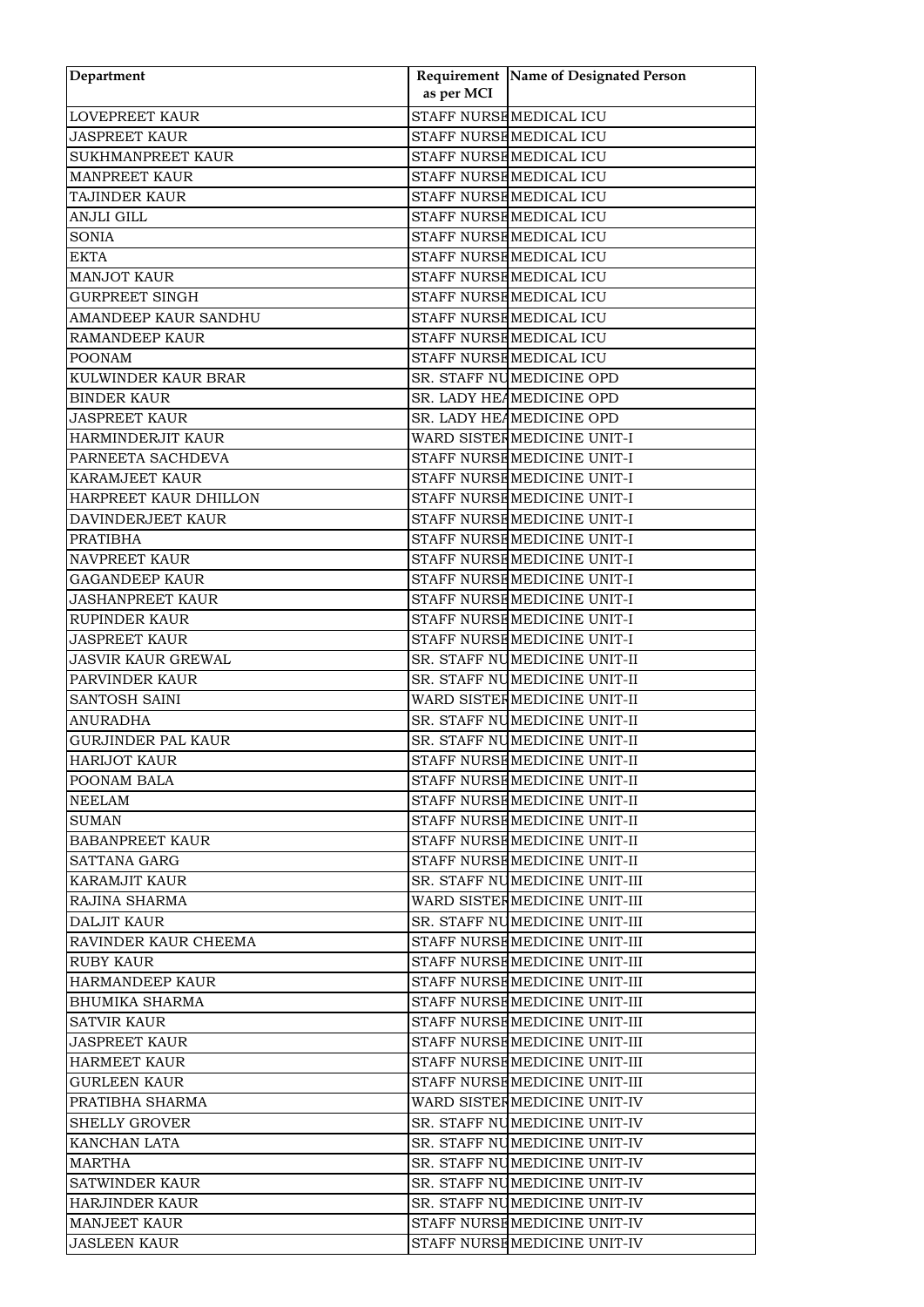| Department                                   | as per MCI | Requirement Name of Designated Person                     |
|----------------------------------------------|------------|-----------------------------------------------------------|
| <b>HARPREET KAUR</b>                         |            | STAFF NURSE MEDICINE UNIT-IV                              |
| <b>LOVEPREET KAUR</b>                        |            | STAFF NURSE MEDICINE UNIT-IV                              |
|                                              |            | STAFF NURSE MEDICINE UNIT-IV                              |
| <b>HARPREET KAUR</b><br><b>KAMALJIT KAUR</b> |            |                                                           |
|                                              |            | SR. STAFF NUNEONATAL OBSERVATION ROOM                     |
| <b>MANJINDER KAUR SIVIA</b>                  |            | STAFF NURSENEONATAL OBSERVATION ROOM                      |
| SAWARN KAUR GILL                             |            | STAFF NURSENEONATAL OBSERVATION ROOM                      |
| PARAMJEET KAUR BRAR                          |            | SR. STAFF NUNEPHROLOGY WARD                               |
| RAJDEEP KAUR                                 |            | SR. STAFF NUNEPHROLOGY WARD                               |
| <b>RUPINDER KAUR</b>                         |            | STAFF NURSENEPHROLOGY WARD<br>STAFF NURSE NEPHROLOGY WARD |
| <b>GURJEET KAUR</b>                          |            |                                                           |
| <b>URVASHI</b>                               |            | STAFF NURSENEPHROLOGY WARD                                |
| <b>SANDEEP RANI</b>                          |            | STAFF NURSENEPHROLOGY WARD                                |
| POONAM LALOTRA                               |            | STAFF NURSENEPHROLOGY WARD                                |
| PRABHDEEP KAUR                               |            | STAFF NURSENEPHROLOGY WARD                                |
| <b>SIMARJEET KAUR</b>                        |            | STAFF NURSE NEPHROLOGY WARD                               |
| <b>MANPREET KAUR</b>                         |            | STAFF NURSE NEPHROLOGY WARD                               |
| RAVNEET KAUR                                 |            | STAFF NURSENEPHROLOGY WARD                                |
| MAHIMA SAINI                                 |            | STAFF NURSENEPHROLOGY WARD                                |
| PAWANPREET KAUR                              |            | STAFF NURSENEPHROLOGY WARD                                |
| <b>KAJAL MISHRA</b>                          |            | STAFF NURSENEPHROLOGY WARD                                |
| <b>ANJALI SANDHU</b>                         |            | STAFF NURSENEPHROLOGY WARD                                |
| AMANPREET KAUR MOURON                        |            | SR. STAFF NUNEURO ORTHO OT                                |
| <b>RAJWINDER KAUR</b>                        |            | SR. STAFF NUNEURO ORTHO OT                                |
| KULVIR KAUR SIBIA                            |            | SR. STAFF NUNEURO ORTHO OT                                |
| <b>KARAMJIT KAUR</b>                         |            | SR. STAFF NUNEURO ORTHO OT                                |
| PARDEEP KAUR                                 |            | STAFF NURSENEURO ORTHO OT                                 |
| MANPREET KAUR KALER                          |            | STAFF NURSENEURO ORTHO OT                                 |
| <b>AMANDEEP KAUR</b>                         |            | STAFF NURSENEURO ORTHO OT                                 |
| <b>GURDIP KAUR</b>                           |            | STAFF NURSENEURO ORTHO OT                                 |
| <b>JASSICA</b>                               |            | STAFF NURSENEURO ORTHO OT                                 |
| <b>GURDEEP KAUR</b>                          |            | STAFF NURSENEURO ORTHO OT                                 |
| TARANJIT SINGH                               |            | STAFF NURSENEURO ORTHO OT                                 |
| SANDEEP KAUR                                 |            | STAFF NURSE NEURO ORTHO OT                                |
| MANJOT KAUR                                  |            | STAFF NURSENEURO ORTHO OT                                 |
| PAVANPREET KAUR                              |            | STAFF NURSENEURO ORTHO OT                                 |
| AMRITA                                       |            | STAFF NURSENEURO ORTHO OT                                 |
| HARPREET KAUR SANDHU                         |            | STAFF NURSENEURO ORTHO OT                                 |
| <b>MANVIR KAUR</b>                           |            | STAFF NURSENEURO ORTHO OT                                 |
| <b>RUPINDER KAUR</b>                         |            | SR. STAFF NUNEURO ORTHO RECOVERY                          |
| <b>NASIB KAUR SIMAK</b>                      |            | SR. STAFF NUNEURO ORTHO RECOVERY                          |
| PARVEEN KAUR                                 |            | SR. STAFF NUNEURO ORTHO RECOVERY                          |
| KAWALPREET KAUR                              |            | STAFF NURSENEURO ORTHO RECOVERY                           |
| KIRAN KATARIA                                |            | STAFF NURSENEURO ORTHO RECOVERY                           |
| <b>AMANDEEP KAUR</b>                         |            | STAFF NURSENEURO ORTHO RECOVERY                           |
| LAKHWINDERJOT KAUR                           |            | STAFF NURSENEURO ORTHO RECOVERY                           |
| <b>NAVLEEN KAUR</b>                          |            | STAFF NURSENEURO ORTHO RECOVERY                           |
| <b>HARPREET KAUR</b>                         |            | STAFF NURSENEURO ORTHO RECOVERY                           |
| AMANPREET KAUR SANDHU                        |            | STAFF NURSENEURO ORTHO RECOVERY                           |
| ANDLEENA                                     |            | STAFF NURSENEURO ORTHO RECOVERY                           |
| <b>PRIYA</b>                                 |            | STAFF NURSENEURO ORTHO RECOVERY                           |
| <b>SALONI</b>                                |            | STAFF NURSENEURO ORTHO RECOVERY                           |
| KARNVIR SINGH                                |            | STAFF NURSENEURO ORTHO RECOVERY                           |
| <b>KARAMJIT KAUR</b>                         |            | SR. STAFF NUNEURO SURGERY ICU                             |
| KULWINDER KAUR KHEHRA                        |            | SR. STAFF NUNEURO SURGERY ICU                             |
| LOVELY                                       |            | STAFF NURSENEURO SURGERY ICU                              |
| <b>INDERJIT KAUR GILL</b>                    |            | STAFF NURSENEURO SURGERY ICU                              |
| <b>GURDEEP KAUR TOOR</b>                     |            | STAFF NURSENEURO SURGERY ICU                              |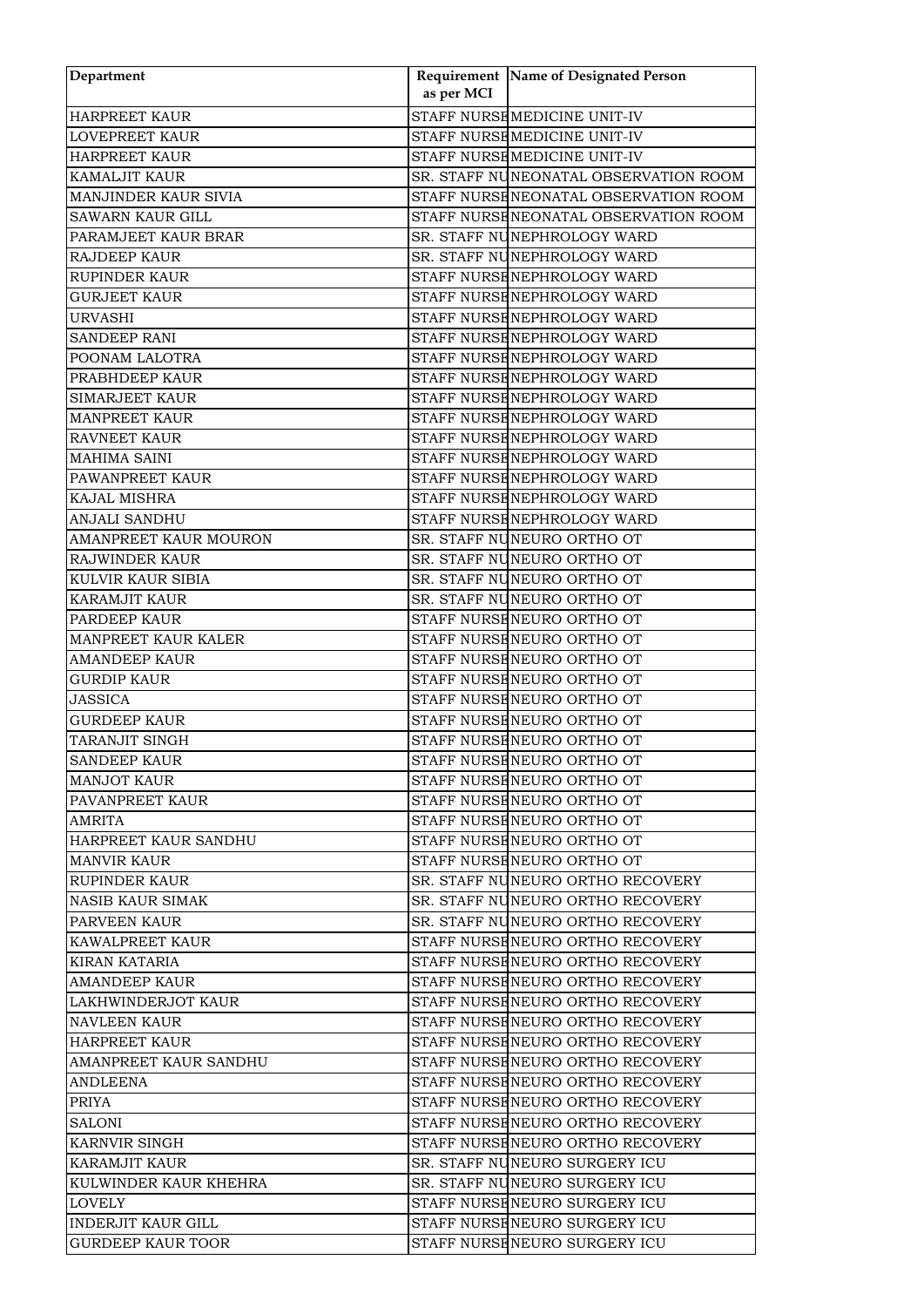| Department                  | as per MCI | Requirement Name of Designated Person |
|-----------------------------|------------|---------------------------------------|
| <b>NAVDEEP KAUR</b>         |            | STAFF NURSENEURO SURGERY ICU          |
| <b>RAJNI RANI</b>           |            | STAFF NURSE NEURO SURGERY ICU         |
| SANYOGITA SHARMA            |            | STAFF NURSENEURO SURGERY ICU          |
| <b>RAMANPREET KAUR</b>      |            | STAFF NURSENEURO SURGERY ICU          |
| RUPINDER KAUR               |            | STAFF NURSENEURO SURGERY ICU          |
| <b>GURVINDER KAUR</b>       |            | STAFF NURSENEURO SURGERY ICU          |
| <b>NEERU BALA</b>           |            | STAFF NURSENEURO SURGERY ICU          |
| <b>SAKSHI</b>               |            | STAFF NURSENEURO SURGERY ICU          |
| RAJVINDER KAUR MANGAT       |            | STAFF NURSENEURO SURGERY ICU          |
| <b>GAGANJIT KAUR</b>        |            | STAFF NURSENEURO SURGERY ICU          |
| <b>PUSHPINDER KAUR</b>      |            | STAFF NURSENEURO SURGERY ICU          |
| <b>SONIA MEHMI</b>          |            | STAFF NURSENEURO SURGERY ICU          |
| <b>NAVJOT KAUR</b>          |            | STAFF NURSENEURO SURGERY ICU          |
| <b>VIMALPREET KAUR</b>      |            | STAFF NURSENEURO SURGERY ICU          |
| <b>GURJIT KAUR</b>          |            | STAFF NURSENEURO SURGERY ICU          |
| <b>GURPREET KAUR</b>        |            | STAFF NURSENEURO SURGERY ICU          |
| <b>JASWINDER KAUR</b>       |            | STAFF NURSENEURO SURGERY ICU          |
| <b>NAAZREEN</b>             |            | STAFF NURSENEURO SURGERY ICU          |
| <b>MONIKA SAINI</b>         |            | STAFF NURSENEURO SURGERY ICU          |
| <b>MAMTA KUMARI</b>         |            | STAFF NURSENEURO SURGERY ICU          |
| <b>PARDEEP KAUR</b>         |            | STAFF NURSENEURO SURGERY ICU          |
| <b>SHIWANI SAIN</b>         |            | STAFF NURSENEURO SURGERY ICU          |
| <b>GURMEET KAUR</b>         |            | SR. STAFF NUNEURO SURGERY-I           |
| JASWINDER KAUR MAND         |            | WARD SISTER NEURO SURGERY-I           |
|                             |            |                                       |
| <b>MONIKA SHARMA</b>        |            | SR. STAFF NUNEURO SURGERY-I           |
| <b>SUKHJIT PATHANIA</b>     |            | SR. STAFF NUNEURO SURGERY-I           |
| SARBJIT KAUR BUTTAR         |            | SR. STAFF NUNEURO SURGERY-I           |
| <b>MARGRATE</b>             |            | STAFF NURSENEURO SURGERY-I            |
| <b>KIRANJIT KAUR</b>        |            | STAFF NURSENEURO SURGERY-I            |
| PRABHJOT KAUR               |            | STAFF NURSENEURO SURGERY-I            |
| <b>GURPREET KAUR CHEEMA</b> |            | STAFF NURSENEURO SURGERY-I            |
| <b>AMRITPAL KAUR</b>        |            | STAFF NURSENEURO SURGERY-I            |
| <b>GURDEEP SINGH</b>        |            | STAFF NURSENEURO SURGERY-I            |
| KAMALPREET KAUR             |            | STAFF NURSENEURO SURGERY-I            |
| <b>MANPREET KAUR</b>        |            | STAFF NURSENEURO SURGERY-I            |
| <b>RAJAT</b>                |            | STAFF NURSHNEURO SURGERY-I            |
| <b>TANYA KHOKHAR</b>        |            | STAFF NURSENEURO SURGERY-I            |
| <b>SHALINI PREET KAUR</b>   |            | STAFF NURSENEURO SURGERY-I            |
| <b>SANDEEP KAUR</b>         |            | STAFF NURSENEURO SURGERY-I            |
| <b>RANJOT SINGH SRAN</b>    |            | STAFF NURSHNEURO SURGERY-I            |
| <b>RAJDEEP KAUR</b>         |            | STAFF NURSENEURO SURGERY-I            |
| <b>AMIT PATHAK</b>          |            | STAFF NURSENEURO SURGERY-I            |
| <b>MANDEEP KAUR</b>         |            | STAFF NURSENEURO SURGERY-I            |
| <b>MUSKAN VERMA</b>         |            | STAFF NURSENEURO SURGERY-I            |
| <b>AMANPREET KAUR</b>       |            | STAFF NURSENEURO SURGERY-I            |
| PRABHJOT KAUR               |            | STAFF NURSENEURO SURGERY-I            |
| PARMPUNEET KAUR             |            | STAFF NURSENEURO SURGERY-I            |
| <b>STEPHENPAL</b>           |            | STAFF NURSENEURO SURGERY-I            |
| <b>SHEHNAZ</b>              |            | STAFF NURSENEURO SURGERY-I            |
| SONALI                      |            | STAFF NURSENEURO SURGERY-I            |
| <b>JOSEPHINE</b>            |            | SR. STAFF NUNEURO SURGERY-II          |
| PARVEEN KUMARI              |            | SR. STAFF NUNEURO SURGERY-II          |
| SURINDER PAL KAUR           |            | SR. STAFF NUNEURO SURGERY-II          |
| <b>RAMANJIT KAUR</b>        |            | SR. STAFF NUNEURO SURGERY-II          |
| <b>MANPREET KAUR</b>        |            | SR. STAFF NUNEURO SURGERY-II          |
| <b>RUPINDER KAUR</b>        |            | STAFF NURSENEURO SURGERY-II           |
| <b>JASPREET KAUR</b>        |            | STAFF NURSENEURO SURGERY-II           |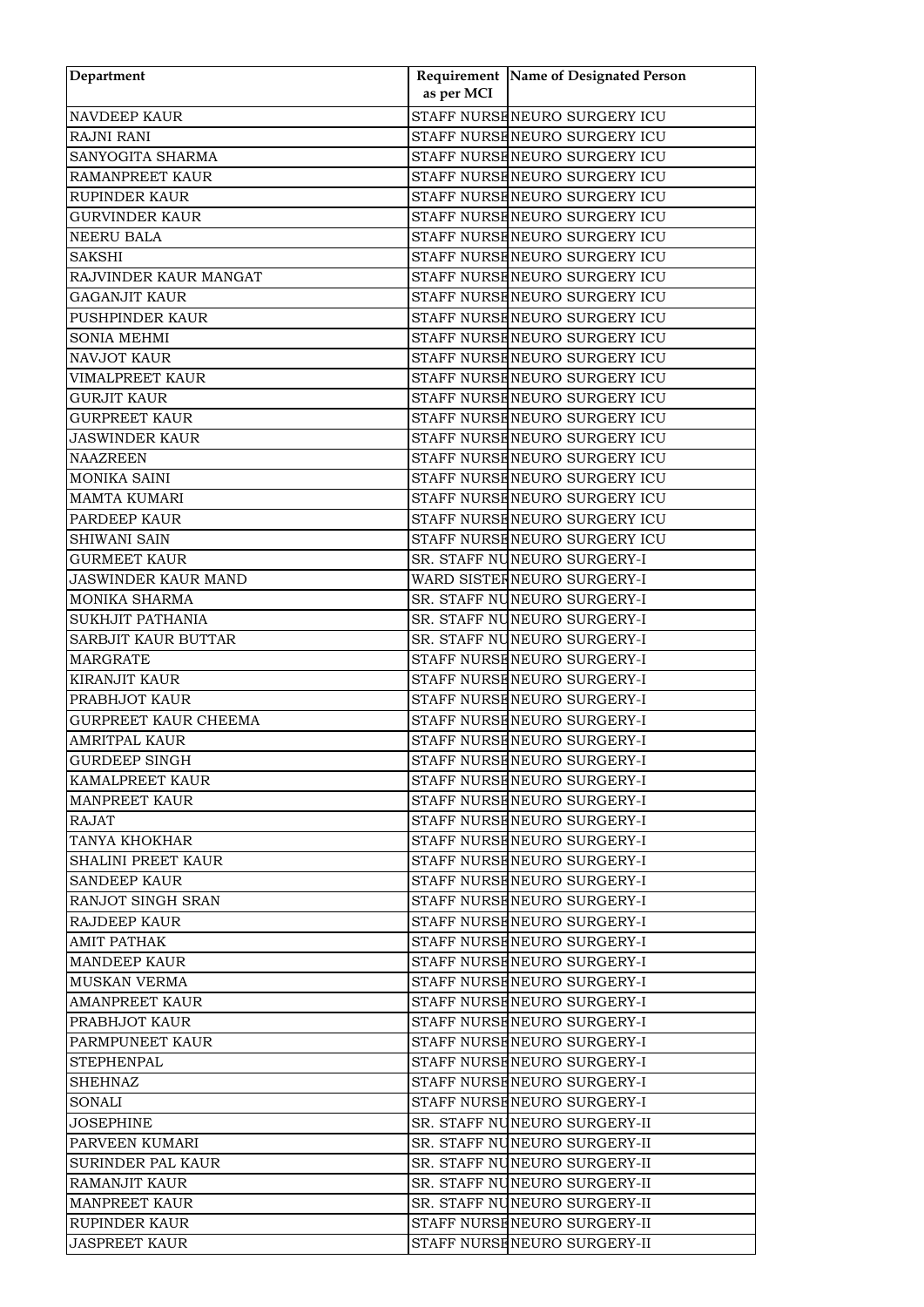| Department                                  |                                            | Requirement Name of Designated Person |
|---------------------------------------------|--------------------------------------------|---------------------------------------|
|                                             | as per MCI                                 |                                       |
| <b>KARANJEET KAUR</b>                       |                                            | STAFF NURSENEURO SURGERY-II           |
| <b>KAVITA</b>                               |                                            | STAFF NURSENEURO SURGERY-II           |
| <b>LUKHVEER KAUR</b>                        |                                            | STAFF NURSENEURO SURGERY-II           |
| <b>GAGANDEEP KAUR</b>                       |                                            | STAFF NURSENEURO SURGERY-II           |
| <b>AMANDEEP KAUR</b>                        |                                            | STAFF NURSENEURO SURGERY-II           |
| <b>GURMEET SINGH</b>                        |                                            | STAFF NURSENEURO SURGERY-II           |
| <b>KAMALJEET KAUR</b>                       |                                            | STAFF NURSENEURO SURGERY-II           |
| <b>HARMANJOT KAUR</b>                       |                                            | STAFF NURSENEURO SURGERY-II           |
| <b>NAVNEET KAUR</b>                         |                                            | STAFF NURSENEURO SURGERY-II           |
| <b>ISHA SINGH</b>                           |                                            | STAFF NURSENEURO SURGERY-II           |
| <b>BALJINDER KAUR</b>                       |                                            | STAFF NURSENEURO SURGERY-II           |
| <b>NEELAM</b>                               |                                            | STAFF NURSENEURO SURGERY-II           |
| <b>AMANPREET KAUR</b>                       |                                            | STAFF NURSENEURO SURGERY-II           |
| <b>SARITA DEVI</b>                          |                                            | STAFF NURSENEURO SURGERY-II           |
| <b>BABITA</b>                               |                                            | STAFF NURSENEURO SURGERY-II           |
| <b>BALWINDER KAUR</b>                       |                                            | WARD SISTER NEUROLOGY WARD            |
| RUPINDER KAUR                               |                                            | SR. STAFF NUNEUROLOGY WARD            |
| <b>MANJINDER KAUR</b>                       |                                            | SR. STAFF NUNEUROLOGY WARD            |
| KULVIR KAUR BATTH                           |                                            | SR. STAFF NUNEUROLOGY WARD            |
| <b>SUMANJIT KAUR MAAN</b>                   |                                            | SR. STAFF NUNEUROLOGY WARD            |
| <b>SHALINI</b>                              |                                            | SR. STAFF NUNEUROLOGY WARD            |
| <b>KARAMJIT KAUR</b>                        |                                            | SR. STAFF NUNEUROLOGY WARD            |
| <b>GURDEEP KAUR</b>                         |                                            | STAFF NURSE NEUROLOGY WARD            |
| <b>JASBIR KAUR</b>                          |                                            | STAFF NURSE NEUROLOGY WARD            |
| <b>VINAY PAUL</b>                           |                                            | STAFF NURSE NEUROLOGY WARD            |
| <b>HARPREET KAUR</b>                        |                                            | STAFF NURSE NEUROLOGY WARD            |
| <b>GAGANDEEP KAUR</b>                       |                                            | STAFF NURSE NEUROLOGY WARD            |
| <b>NAVREET KAUR</b>                         |                                            | STAFF NURSE NEUROLOGY WARD            |
| <b>AKWINDER KAUR</b>                        |                                            | STAFF NURSE NEUROLOGY WARD            |
| DEEPIKA SHARMA                              |                                            | STAFF NURSE NEUROLOGY WARD            |
| PRIYANKA SHARMA                             |                                            | STAFF NURSENEUROLOGY WARD             |
| <b>SHWETA VERMA</b>                         |                                            | STAFF NURSENEUROLOGY WARD             |
| <b>PALLAVI</b>                              |                                            | STAFF NURSENEUROLOGY WARD             |
| ARADHNA                                     |                                            | STAFF NURSENEUROLOGY WARD             |
| <b>ROOT</b>                                 |                                            | STAFF NURSENEUROLOGY WARD             |
| <b>ISSAC PROCHA</b>                         |                                            | STAFF NURSENEUROLOGY WARD             |
| TARANUM MOHI UD DIN                         |                                            | STAFF NURSENEUROLOGY WARD             |
| MIR TAHZEEQ GOWHAR                          |                                            | STAFF NURSENEUROLOGY WARD             |
| <b>SAPNA</b>                                |                                            | STAFF NURSENEUROLOGY WARD             |
| SATINDER PAL KAUR GILL                      | WARD SISTERNURSERY                         |                                       |
| <b>MANDEEP PAUL KAUR</b>                    | SR. STAFF NUNURSERY                        |                                       |
| <b>GURMEET KAUR</b>                         | SR. STAFF NUNURSERY                        |                                       |
| AMANDEEP KAUR                               | SR. STAFF NUNURSERY                        |                                       |
| <b>PAYAL BANSAL</b>                         | SR. STAFF NUNURSERY<br>SR. STAFF NUNURSERY |                                       |
| <b>AMRITPAL KAUR</b>                        |                                            |                                       |
| <b>JASVIR KAUR</b><br><b>KARAMJEET KAUR</b> | SR. STAFF NUNURSERY                        |                                       |
| POONAM RANI                                 | SR. STAFF NUNURSERY<br>SR. STAFF NUNURSERY |                                       |
|                                             |                                            |                                       |
| ASHA RANI<br>KULWINDER KAUR GILL            | SR. STAFF NUNURSERY<br>STAFF NURSENURSERY  |                                       |
| <b>GURPINDER KAUR</b>                       | STAFF NURSENURSERY                         |                                       |
| <b>SATWINDER KAUR</b>                       | STAFF NURSENURSERY                         |                                       |
| <b>KULWINDER KAUR</b>                       | STAFF NURSENURSERY                         |                                       |
| <b>HARJINDER KAUR</b>                       | STAFF NURSENURSERY                         |                                       |
| <b>MANJEET KAUR RAI</b>                     | STAFF NURSENURSERY                         |                                       |
| <b>NAVJOT KAUR</b>                          | STAFF NURSENURSERY                         |                                       |
| <b>SARBJOT KAUR</b>                         | STAFF NURSENURSERY                         |                                       |
|                                             |                                            |                                       |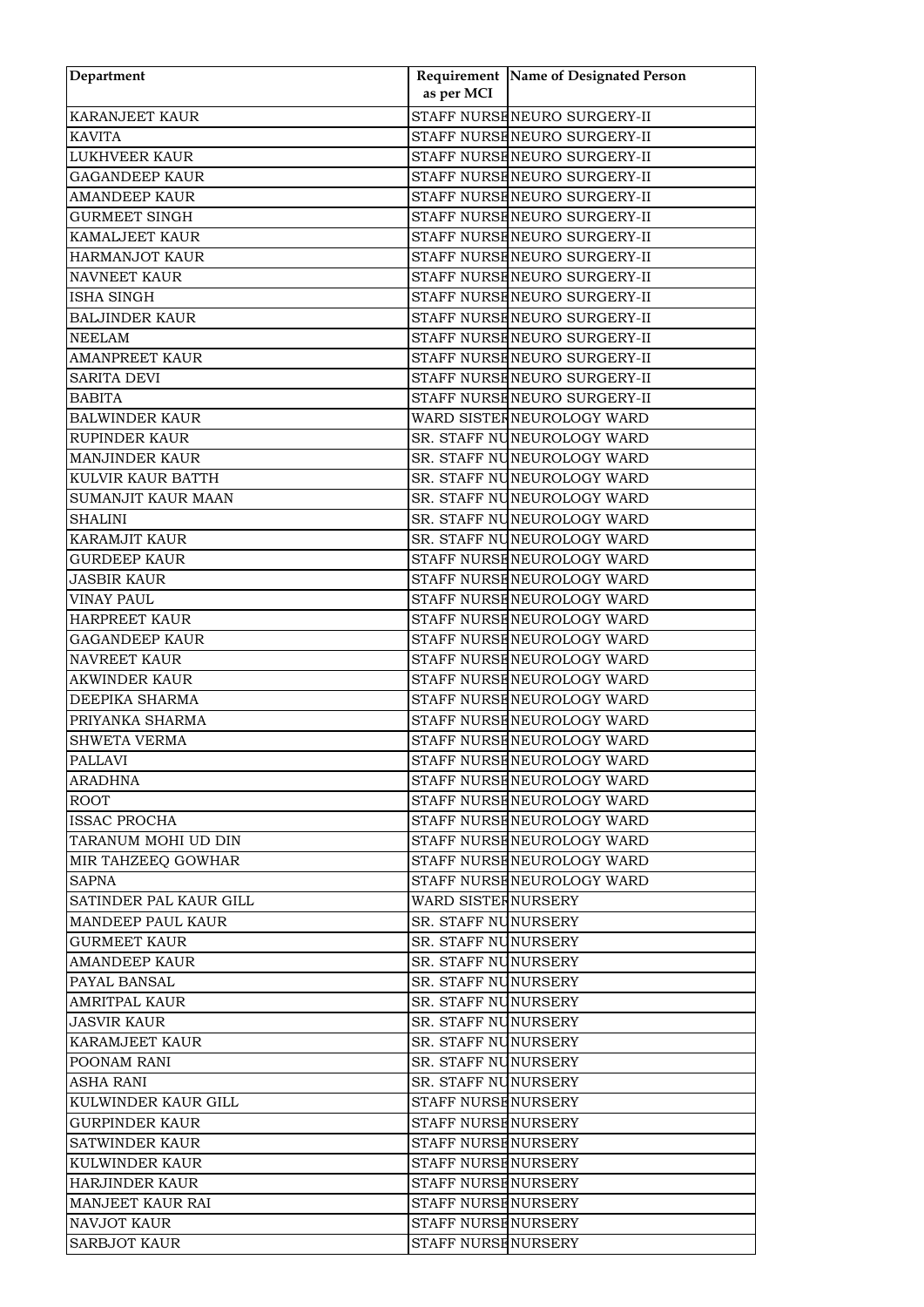| Department                          | as per MCI                                               | Requirement Name of Designated Person |
|-------------------------------------|----------------------------------------------------------|---------------------------------------|
| RAMANDEEP KAUR VIRK                 | <b>STAFF NURSE NURSERY</b>                               |                                       |
|                                     |                                                          |                                       |
| <b>ASHA</b><br><b>MANPREET KAUR</b> | <b>STAFF NURSE NURSERY</b><br><b>STAFF NURSE NURSERY</b> |                                       |
|                                     |                                                          |                                       |
| <b>NAVDEEP KAUR</b>                 | <b>STAFF NURSE NURSERY</b>                               |                                       |
| KIRANPREET KAUR                     | <b>STAFF NURSE NURSERY</b>                               |                                       |
| <b>AMANDEEP KAUR</b>                | STAFF NURSE NURSERY                                      |                                       |
| <b>SUKHMEEN KAUR</b>                | <b>STAFF NURSE NURSERY</b>                               |                                       |
| PRABHDEEP SINGH                     | <b>STAFF NURSE NURSERY</b>                               |                                       |
| <b>NARINDER PAL KAUR</b>            | <b>STAFF NURSE NURSERY</b>                               |                                       |
| <b>ANKITA KUMARI</b>                | <b>STAFF NURSE NURSERY</b>                               |                                       |
| NIDHI SHARMA                        | <b>STAFF NURSE NURSERY</b>                               |                                       |
| PAWANDEEP KAUR                      | <b>STAFF NURSE NURSERY</b>                               |                                       |
| <b>HARDEEP KAUR</b>                 | <b>STAFF NURSE NURSERY</b>                               |                                       |
| SONIA SHARMA                        | <b>STAFF NURSE NURSERY</b>                               |                                       |
| <b>PRIYANKA</b>                     | <b>STAFF NURSE NURSERY</b>                               |                                       |
| KOMALPREET KAUR                     | <b>STAFF NURSE NURSERY</b>                               |                                       |
| <b>RAVNEET KAUR</b>                 | <b>STAFF NURSE NURSERY</b>                               |                                       |
| <b>RAJVEER KAUR</b>                 | <b>STAFF NURSE NURSERY</b>                               |                                       |
| ANJALI SINGH                        | <b>STAFF NURSE NURSERY</b>                               |                                       |
| <b>NAVDEEP KAUR</b>                 | <b>STAFF NURSE NURSERY</b>                               |                                       |
| KAJAL KATHPALIA                     | <b>STAFF NURSENURSERY</b>                                |                                       |
| <b>MUSKAN RANI</b>                  | <b>STAFF NURSE NURSERY</b>                               |                                       |
| <b>VEERPAL KAUR</b>                 | <b>STAFF NURSE NURSERY</b>                               |                                       |
| <b>AVNEET KAUR VIRK</b>             | <b>STAFF NURSE NURSERY</b>                               |                                       |
| <b>AMANDEEP KAUR</b>                | <b>STAFF NURSE NURSERY</b>                               |                                       |
| <b>SUKHPREET KAUR</b>               | <b>STAFF NURSE NURSERY</b>                               |                                       |
| <b>MAINROOP KAUR</b>                | <b>STAFF NURSE NURSERY</b>                               |                                       |
| SURINDER PAL KAUR                   |                                                          | SR. STAFF NUNURSING POOL              |
| VARINDERJIT KAUR                    |                                                          | WARD SISTER NURSING POOL              |
| PUKHRAJ KAUR                        |                                                          | SR. LADY HEANURSING POOL              |
| <b>AMARJIT KAUR</b>                 |                                                          | SR. STAFF NUNURSING POOL              |
| <b>AMANDEEP KAUR</b>                |                                                          | STAFF NURSENURSING POOL               |
| <b>SEEMA MOUDGIL</b>                |                                                          | STAFF NURSE NURSING POOL              |
| PAWANDEEP KAUR                      |                                                          | STAFF NURSENURSING POOL               |
| RAJDEEP KAUR                        |                                                          | STAFF NURSENURSING POOL               |
| <b>NAVJOT KAUR</b>                  |                                                          | STAFF NURSENURSING POOL               |
| <b>GAGANDEEP KAUR UPPAL</b>         |                                                          | STAFF NURSENURSING POOL               |
| SATINDER KAUR                       |                                                          | STAFF NURSENURSING POOL               |
| <b>HARPREET KAUR</b>                |                                                          | STAFF NURSENURSING POOL               |
| AMANDEEP KAUR GILL                  |                                                          | STAFF NURSENURSING POOL               |
| <b>SHELLY MASIH</b>                 |                                                          | STAFF NURSENURSING POOL               |
| <b>MANMINDER KAUR SIDHU</b>         |                                                          | STAFF NURSENURSING POOL               |
| PUNEET KAUR                         |                                                          | STAFF NURSENURSING POOL               |
| <b>MANJOT KAUR</b>                  |                                                          | STAFF NURSENURSING POOL               |
| SIMRANJIT KAUR                      |                                                          | STAFF NURSENURSING POOL               |
| <b>RAJWANT KAUR</b>                 |                                                          | STAFF NURSENURSING POOL               |
| <b>GURPREET KAUR</b>                |                                                          | STAFF NURSENURSING POOL               |
|                                     |                                                          | STAFF NURSENURSING POOL               |
| MONIKA YADAV                        |                                                          |                                       |
| AMRITPAL KAUR                       |                                                          | STAFF NURSENURSING POOL               |
| LOVELEEN                            |                                                          | STAFF NURSENURSING POOL               |
| <b>SAPANDEEP KAUR</b>               |                                                          | STAFF NURSENURSING POOL               |
| <b>POOJA</b>                        |                                                          | STAFF NURSENURSING POOL               |
| <b>NAVPREET KAUR</b>                |                                                          | STAFF NURSENURSING POOL               |
| <b>JASPREET KAUR</b>                |                                                          | STAFF NURSENURSING POOL               |
| RUPINDERJEET KAUR                   |                                                          | STAFF NURSENURSING POOL               |
| RAMANDEEP KAUR                      |                                                          | STAFF NURSENURSING POOL               |
| <b>SANDEEP KUMARI</b>               |                                                          | STAFF NURSENURSING POOL               |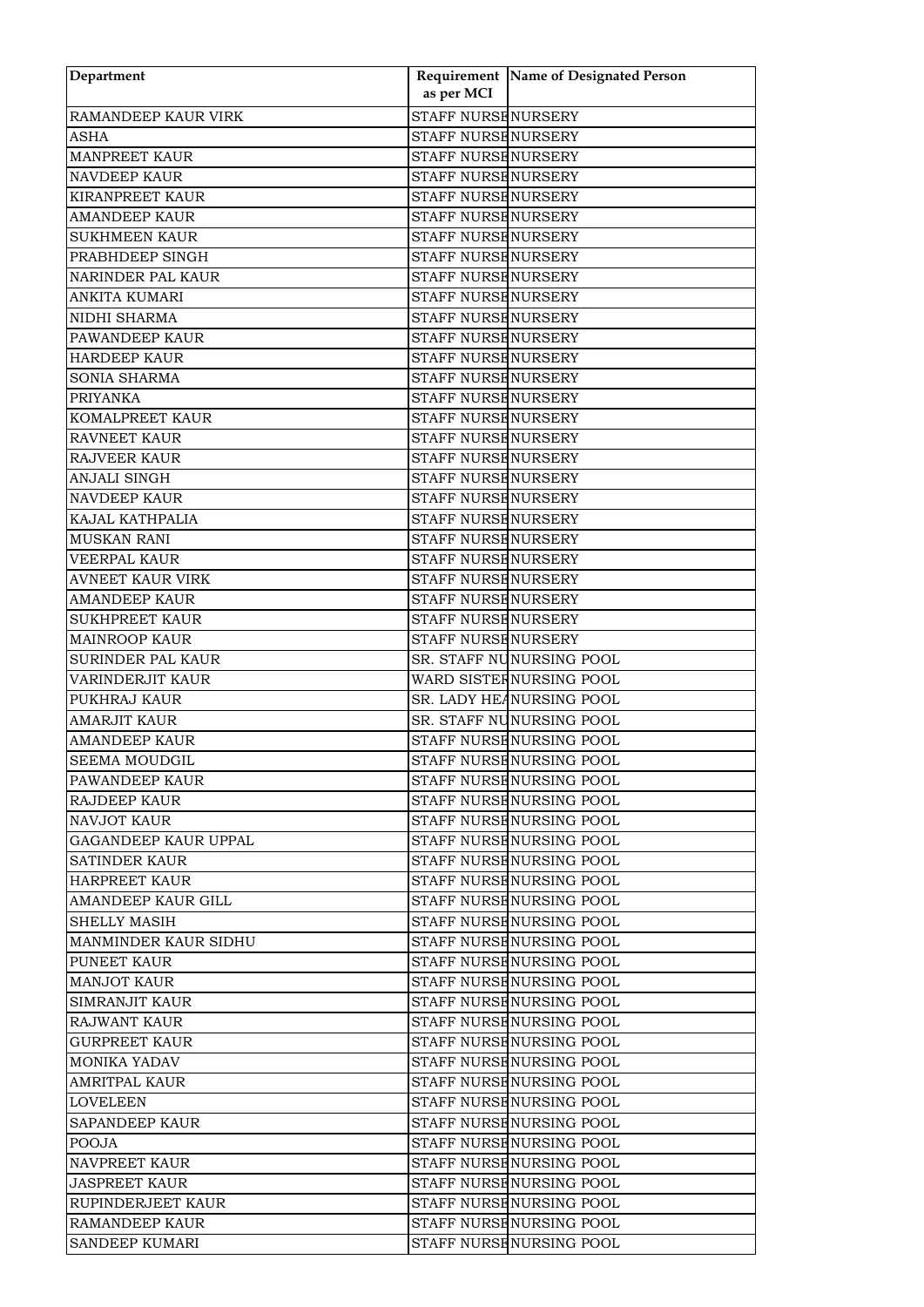| Department               |            | Requirement Name of Designated Person |
|--------------------------|------------|---------------------------------------|
|                          | as per MCI |                                       |
| <b>LOVEPREET KAUR</b>    |            | STAFF NURSENURSING POOL               |
| <b>AVNEET KAUR</b>       |            | STAFF NURSENURSING POOL               |
| <b>RAMANJOT KAUR</b>     |            | STAFF NURSENURSING POOL               |
| RAJVIR KAUR GREWAL       |            | STAFF NURSE NURSING POOL              |
| AZERAL THOMAS            |            | STAFF NURSENURSING POOL               |
| RANJANA KUMARI           |            | STAFF NURSENURSING POOL               |
| <b>GURPREET KAUR</b>     |            | STAFF NURSENURSING POOL               |
| <b>SARBJEET KAUR</b>     |            | STAFF NURSENURSING POOL               |
| <b>RAMANDEEP KAUR</b>    |            | STAFF NURSENURSING POOL               |
| AMANPREET KAUR           |            | STAFF NURSENURSING POOL               |
| PAYAL BRAR               |            | STAFF NURSE NURSING POOL              |
| CHETNA KHULLAR           |            | STAFF NURSENURSING POOL               |
| ROOVALPREET KAUR         |            | STAFF NURSENURSING POOL               |
| <b>NENSPREET KAUR</b>    |            | STAFF NURSENURSING POOL               |
| KAMALPREET KAUR          |            | STAFF NURSENURSING POOL               |
| <b>BEANT KAUR</b>        |            | STAFF NURSENURSING POOL               |
| RAMANDEEP KAUR           |            | STAFF NURSE NURSING POOL              |
| PRABHJOT KAUR            |            | STAFF NURSENURSING POOL               |
| <b>RADHIKA</b>           |            | STAFF NURSENURSING POOL               |
| <b>JASPREET KAUR</b>     |            | STAFF NURSENURSING POOL               |
| <b>KARNVIR SINGH</b>     |            | STAFF NURSENURSING POOL               |
| <b>MEENA CHAND</b>       |            | SR. STAFF NUONCOLOGY EMERGENCY        |
| <b>SURJIT KAUR</b>       |            | SR. STAFF NUONCOLOGY EMERGENCY        |
| <b>GURJEET KAUR DEOL</b> |            | STAFF NURSE ONCOLOGY EMERGENCY        |
| <b>GEETA GUGLANI</b>     |            | STAFF NURSE ONCOLOGY EMERGENCY        |
| <b>USHA RANI</b>         |            | STAFF NURSE ONCOLOGY EMERGENCY        |
| <b>SARBJIT KAUR</b>      |            | SR. STAFF NUONCOLOGY FAMILY WARD      |
| <b>HARPREET KAUR</b>     |            | STAFF NURSE ONCOLOGY FAMILY WARD      |
| <b>HARJIT KAUR</b>       |            | STAFF NURSE ONCOLOGY FAMILY WARD      |
| <b>NAVNEET KAUR</b>      |            | STAFF NURSE ONCOLOGY FAMILY WARD      |
| <b>MANPREET KAUR</b>     |            | STAFF NURSE ONCOLOGY FAMILY WARD      |
| POOJA DEVI               |            | STAFF NURSE ONCOLOGY FAMILY WARD      |
| <b>ARJOBAN KAUR</b>      |            | STAFF NURSEONCOLOGY FAMILY WARD       |
| <b>JASDEEP KAUR</b>      |            | STAFF NURSE ONCOLOGY FAMILY WARD      |
| <b>KHUSHDEEP KAUR</b>    |            | STAFF NURSE ONCOLOGY HDU              |
| NARINDER KAUR SRAN       |            | WARD SISTER ONCOLOGY SURGERY          |
| <b>KHUSHDEEP KAUR</b>    |            | STAFF NURSEONCOLOGY SURGERY           |
| <b>SUKHBIR KAUR</b>      |            | STAFF NURSEONCOLOGY SURGERY           |
| DALVIR KAUR CHAHAL       |            | STAFF NURSEONCOLOGY SURGERY           |
| <b>JASPREET KAUR</b>     |            | STAFF NURSEONCOLOGY SURGERY           |
| VISHALI                  |            | STAFF NURSHONCOLOGY SURGERY           |
| ARSHDEEP KAUR SIDHU      |            | STAFF NURSEONCOLOGY SURGERY           |
| <b>SANDEEP KAUR</b>      |            | STAFF NURSHONCOLOGY SURGERY           |
| <b>BABALPREET KAUR</b>   |            | STAFF NURSEONCOLOGY SURGERY           |
| <b>SUNITA KUMARI</b>     |            | STAFF NURSEONCOLOGY SURGERY           |
| EKTA UPPAL               |            | STAFF NURSEONCOLOGY SURGERY           |
| NAVNEET CHAUDHARY        |            | SR. STAFF NUONCOLOGY SURGERY OT       |
| SWARNJIT BHANKHARK       |            | SR. STAFF NUONCOLOGY SURGERY OT       |
| <b>MANDEEP KAUR MAAN</b> |            | STAFF NURSEONCOLOGY SURGERY OT        |
| <b>DALJEET KAUR</b>      |            | STAFF NURSEONCOLOGY SURGERY OT        |
| <b>VARINDER KAUR</b>     |            | SR. STAFF NUONCOLOGY SURGERY RECOVERY |
| HARPREET KAUR            |            | STAFF NURSHONCOLOGY SURGERY RECOVERY  |
| <b>KAMALJEET KAUR</b>    |            | STAFF NURSEONCOLOGY SURGERY RECOVERY  |
| <b>KULWINDER KAUR</b>    |            | STAFF NURSHONCOLOGY SURGERY RECOVERY  |
| SIMRANPREET KAUR         |            | STAFF NURSHONCOLOGY SURGERY RECOVERY  |
| <b>NISHI</b>             |            | STAFF NURSEONCOLOGY SURGERY RECOVERY  |
| <b>KIRANDEEP KAUR</b>    |            | STAFF NURSEONCOLOGY SURGERY RECOVERY  |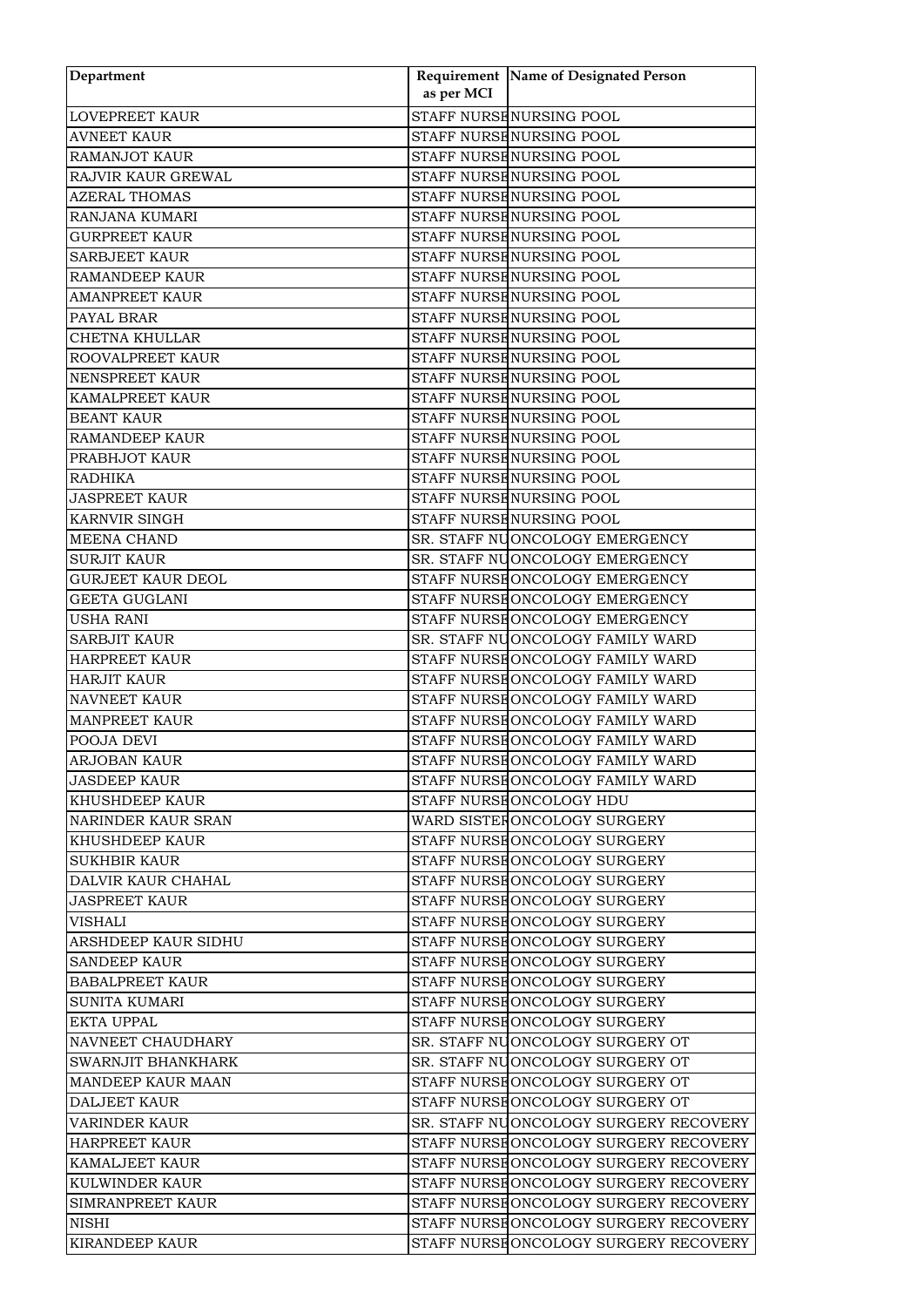| Department              | as per MCI              | Requirement Name of Designated Person |
|-------------------------|-------------------------|---------------------------------------|
| <b>MANISHA</b>          |                         | STAFF NURSEONCOLOGY SURGERY RECOVERY  |
| <b>AKWINDER KAUR</b>    |                         | SR. STAFF NUONCOLOGY WARD             |
| <b>KULWINDER KAUR</b>   |                         | SR. STAFF NUONCOLOGY WARD             |
| <b>SUKHDEEP KAUR</b>    |                         | SR. STAFF NUONCOLOGY WARD             |
| <b>RANJIT KAUR</b>      |                         | SR. STAFF NUONCOLOGY WARD             |
| <b>KAMLESH RANI</b>     |                         | SR. STAFF NUONCOLOGY WARD             |
| <b>SUSHILA BAJAJ</b>    |                         | STAFF NURSE ONCOLOGY WARD             |
| <b>MAMTA</b>            |                         | STAFF NURSE ONCOLOGY WARD             |
| <b>MANPREET KAUR</b>    |                         | STAFF NURSE ONCOLOGY WARD             |
| <b>SONIA</b>            |                         | STAFF NURSE ONCOLOGY WARD             |
| <b>BALJINDER SINGH</b>  |                         | STAFF NURSE ONCOLOGY WARD             |
| PARAMJEET KAUR          |                         | STAFF NURSHONCOLOGY WARD              |
| <b>MANJINDER KAUR</b>   |                         | STAFF NURSE ONCOLOGY WARD             |
| <b>RAMANPREET KAUR</b>  |                         | STAFF NURSE ONCOLOGY WARD             |
| <b>SANDEEP KAUR</b>     |                         | STAFF NURSE ONCOLOGY WARD             |
| <b>NISHA</b>            |                         | STAFF NURSE ONCOLOGY WARD             |
| <b>AMANDEEP KAUR</b>    |                         | STAFF NURSE ONCOLOGY WARD             |
| PALWINDERJIT GILL       |                         | SR. STAFF NUORTHO FEMALE WARD         |
| <b>HARPREET KAUR</b>    |                         | SR. STAFF NUORTHO FEMALE WARD         |
| <b>KANWALJEET KAUR</b>  |                         | STAFF NURSEORTHO FEMALE WARD          |
| POONAM PREET KAUR       |                         | STAFF NURSE ORTHO FEMALE WARD         |
| PARAMJIT KAUR           |                         | STAFF NURSE ORTHO FEMALE WARD         |
| <b>SARA</b>             |                         | STAFF NURSE ORTHO FEMALE WARD         |
| <b>HAMIRA BIBI</b>      |                         | STAFF NURSHORTHO FEMALE WARD          |
| <b>SARABJIT KAUR</b>    |                         | WARD SISTER ORTHO MALE WARD           |
| <b>CHHAYA</b>           |                         | SR. STAFF NUORTHO MALE WARD           |
| MAMTA CHAND             |                         | STAFF NURSE ORTHO MALE WARD           |
| <b>NEHA</b>             |                         | STAFF NURSE ORTHO MALE WARD           |
| <b>HARPREET KAUR</b>    |                         | STAFF NURSE ORTHO MALE WARD           |
| <b>JASKARAN KAUR</b>    |                         | STAFF NURSEORTHO MALE WARD            |
| NEHA SHARMA             |                         | STAFF NURSEORTHO MALE WARD            |
| <b>NAVJOT KAUR</b>      |                         | STAFF NURSE ORTHO MALE WARD           |
| <b>HASANPREET KAUR</b>  |                         | STAFF NURSE ORTHO MALE WARD           |
| LOVEPREET KAUR          |                         | STAFF NURSEORTHO MALE WARD            |
| <b>SUKHVIR KAUR</b>     |                         | STAFF NURSE ORTHO MALE WARD           |
| ISHASHI BALA JOSHI      | SR. LADY HEAORTHO OPD   |                                       |
| RAJINDER KAUR           | WARD SISTER PCCU        |                                       |
| AMANDEEP KAUR GREWAL    | <b>SR. STAFF NUPCCU</b> |                                       |
| KULWINDER KAUR SIDHU    | SR. STAFF NUPCCU        |                                       |
| <b>GURPREET KAUR</b>    | <b>SR. STAFF NUPCCU</b> |                                       |
| HARWINDER KAUR          | <b>SR. STAFF NUPCCU</b> |                                       |
| <b>GURBINDER KAUR</b>   | <b>STAFF NURSE PCCU</b> |                                       |
| AMANDEEP KAUR SIDHU     | <b>STAFF NURSEPCCU</b>  |                                       |
| JARNAIL KAUR            | <b>STAFF NURSE PCCU</b> |                                       |
| KAMALDEEP KAUR CHAHAL   | <b>STAFF NURSE PCCU</b> |                                       |
| SUKHWINDER KAUR         | <b>STAFF NURSE PCCU</b> |                                       |
| <b>GURJIT KAUR</b>      | STAFF NURSE PCCU        |                                       |
| RUPINDER KAUR           | <b>STAFF NURSE PCCU</b> |                                       |
| <b>MANDEEP KAUR</b>     | <b>STAFF NURSE PCCU</b> |                                       |
| <b>BALWINDER KAUR</b>   | STAFF NURSEPCCU         |                                       |
| <b>REENA RANI</b>       | <b>STAFF NURSE PCCU</b> |                                       |
| PREETI                  | <b>STAFF NURSE PCCU</b> |                                       |
| <b>SEEMA RANI</b>       | <b>STAFF NURSE PCCU</b> |                                       |
| <b>PRABHJOT KAUR</b>    | <b>STAFF NURSE PCCU</b> |                                       |
| <b>SIMRANPREET KAUR</b> | <b>STAFF NURSE PCCU</b> |                                       |
| <b>JASPREET KAUR</b>    | <b>STAFF NURSE PCCU</b> |                                       |
| <b>AMANPREET KAUR</b>   | <b>STAFF NURSE PCCU</b> |                                       |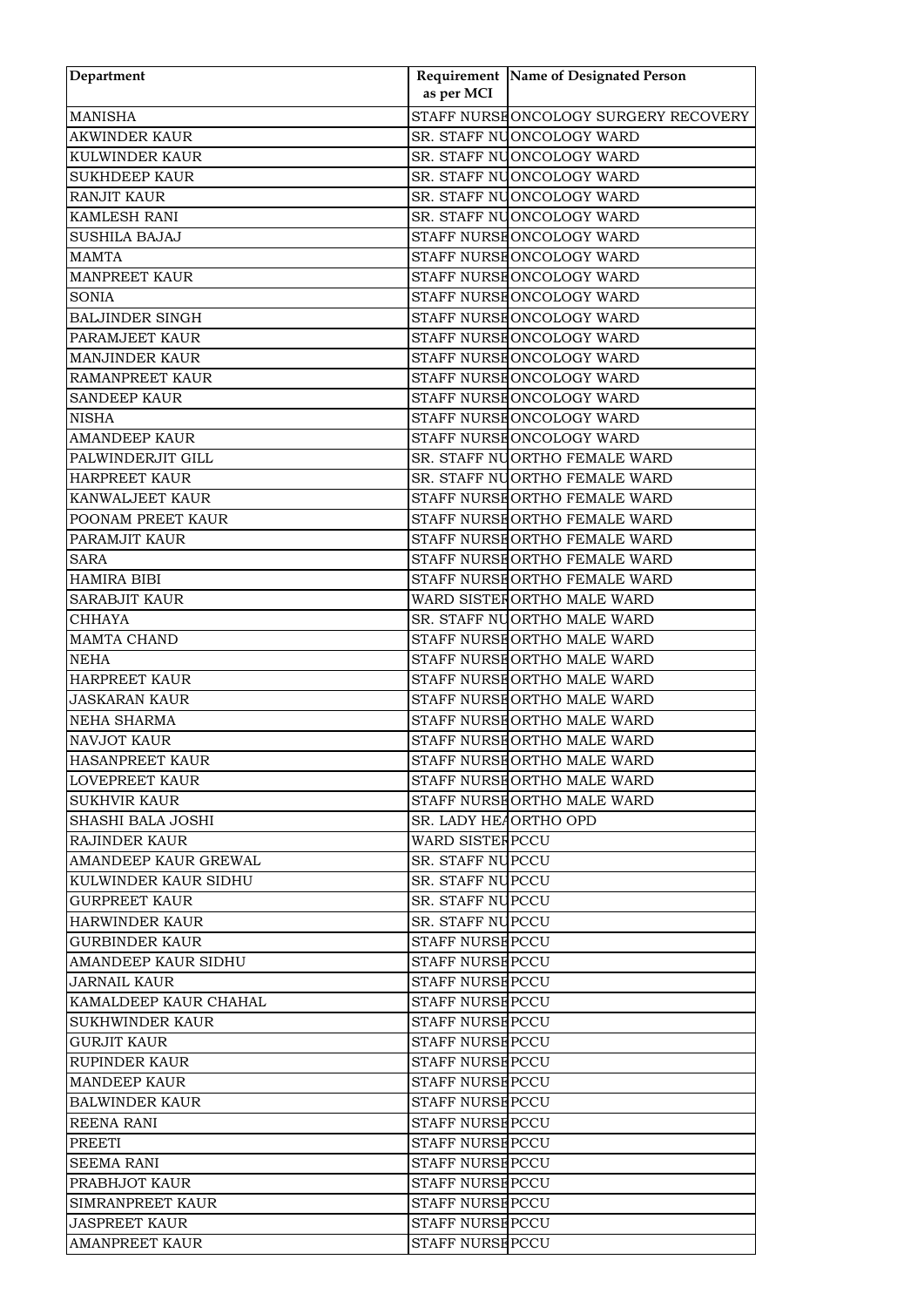| Department                      |                         | <b>Requirement Name of Designated Person</b> |
|---------------------------------|-------------------------|----------------------------------------------|
|                                 | as per MCI              |                                              |
| <b>JASPREET KAUR</b>            | <b>STAFF NURSE PCCU</b> |                                              |
| <b>HARKIRAT KAUR GILL</b>       | <b>STAFF NURSE PCCU</b> |                                              |
| <b>NEERAJ SHARMA</b>            | <b>STAFF NURSE PCCU</b> |                                              |
| <b>AMANDEEP KAUR</b>            | <b>STAFF NURSE PCCU</b> |                                              |
| <b>GAGANJOT KAUR</b>            | <b>STAFF NURSE PCCU</b> |                                              |
| <b>SUMANPREET KAUR</b>          | <b>STAFF NURSE PCCU</b> |                                              |
| <b>MONIKA</b>                   | <b>STAFF NURSE PCCU</b> |                                              |
| <b>MANPREET KAUR</b>            | <b>STAFF NURSE PCCU</b> |                                              |
| TANYA JETHI                     | <b>STAFF NURSE PCCU</b> |                                              |
| <b>DAMANPREET KAUR</b>          | <b>STAFF NURSE PCCU</b> |                                              |
| <b>BALWINDERJEET KAUR</b>       |                         | SR. STAFF NUPEDIATRIC HDU                    |
| PRABHDEEP KAUR                  |                         | STAFF NURSE PEDIATRIC HDU                    |
| <b>POOJA</b>                    |                         | STAFF NURSE PEDIATRIC HDU                    |
| <b>MANDEEP KAUR</b>             |                         | STAFF NURSE PEDIATRIC HDU                    |
| <b>KAJAL</b>                    |                         | STAFF NURSE PEDIATRIC HDU                    |
| PRIYA DARSHAN                   |                         | STAFF NURSE PEDIATRIC HDU                    |
| <b>MANREET KAUR</b>             |                         | STAFF NURSE PEDIATRIC HDU                    |
| TAJINDER KAUR                   |                         | STAFF NURSE PEDIATRIC HDU                    |
| <b>JASPREET KAUR</b>            |                         | STAFF NURSE PEDIATRIC HDU                    |
| <b>SIMERJEET KAUR</b>           |                         | STAFF NURSE PEDIATRIC HDU                    |
| <b>AASHIMA</b>                  |                         | STAFF NURSE PEDIATRIC HDU                    |
| <b>JAGDISH KAUR</b>             |                         | WARD SISTER PEDIATRIC ICU                    |
| <b>AMARJIT KAUR BHANGU</b>      |                         | SR. STAFF NUPEDIATRIC ICU                    |
| POONAM BHALLA                   |                         | SR. STAFF NUPEDIATRIC ICU                    |
| <b>INDERJIT KAUR</b>            |                         | SR. STAFF NUPEDIATRIC ICU                    |
| <b>SARBJIT KAUR SIDHU</b>       |                         | SR. STAFF NUPEDIATRIC ICU                    |
| RACHNA ATTRI                    |                         | SR. STAFF NUPEDIATRIC ICU                    |
| <b>SARVINDER KAUR</b>           |                         | STAFF NURSE PEDIATRIC ICU                    |
| PARVEEN KAUR                    |                         | STAFF NURSE PEDIATRIC ICU                    |
| SARABJEET KAUR SIDHU            |                         | STAFF NURSE PEDIATRIC ICU                    |
| <b>JYOTI</b>                    |                         | STAFF NURSE PEDIATRIC ICU                    |
| MANPREET KAUR DHILLON           |                         | STAFF NURSE PEDIATRIC ICU                    |
| <b>SUKHWINDER KAUR</b>          |                         | STAFF NURSE PEDIATRIC ICU                    |
| <b>JASPREET KAUR</b>            |                         | STAFF NURSE PEDIATRIC ICU                    |
| <b>RAMANDEEP KAUR</b>           |                         | STAFF NURSE PEDIATRIC ICU                    |
| <b>GURINDERPAL KAUR DHILLON</b> |                         | STAFF NURSE PEDIATRIC ICU                    |
| MONIKA DEVI                     |                         | STAFF NURSE PEDIATRIC ICU                    |
| <b>KAVITA</b>                   |                         | STAFF NURSE PEDIATRIC ICU                    |
| PURNIMA THAKUR                  |                         | STAFF NURSE PEDIATRIC ICU                    |
| <b>JASMEEN KAUR</b>             |                         | STAFF NURSE PEDIATRIC ICU                    |
| <b>CATHERINE</b>                |                         | SR. STAFF NUPEDIATRIC ONCOLOGY               |
| <b>GURMEET KAUR</b>             |                         | SR. STAFF NUPEDIATRIC ONCOLOGY               |
| <b>RANJIT KAUR</b>              |                         | SR. STAFF NUPEDIATRIC ONCOLOGY               |
| <b>SUNITA DHIMAN</b>            |                         | SR. STAFF NUPEDIATRIC ONCOLOGY               |
| <b>RAJINDER KAUR</b>            |                         | SR. STAFF NUPEDIATRIC ONCOLOGY               |
| <b>HARPAL KAUR</b>              |                         | STAFF NURSE PEDIATRIC ONCOLOGY               |
| <b>GURPREET KAUR SELOPAL</b>    |                         | STAFF NURSE PEDIATRIC ONCOLOGY               |
| <b>KAMALJIT KAUR</b>            |                         | STAFF NURSE PEDIATRIC ONCOLOGY               |
| <b>RIMALJEET KAUR</b>           |                         | STAFF NURSE PEDIATRIC ONCOLOGY               |
| AMRITPAL KAUR GILL              |                         | STAFF NURSE PEDIATRIC ONCOLOGY               |
| <b>BALJEET KAUR</b>             |                         | SR. LADY HEAPEDIATRIC OPD                    |
| <b>JAGTAR KAUR</b>              |                         | SR. LADY HEAPEDIATRIC OPD                    |
| <b>BALJIT KAUR</b>              |                         | WARD SISTER PEDIATRIC SURGERY                |
| <b>NEELAM PASSI</b>             |                         | SR. STAFF NUPEDIATRIC SURGERY                |
| HARSHARAN KAUR                  |                         | SR. STAFF NUPEDIATRIC SURGERY                |
| <b>KULDEEP KAUR</b>             |                         | SR. STAFF NUPEDIATRIC SURGERY                |
| <b>RAJNI BALA</b>               |                         | STAFF NURSE PEDIATRIC SURGERY                |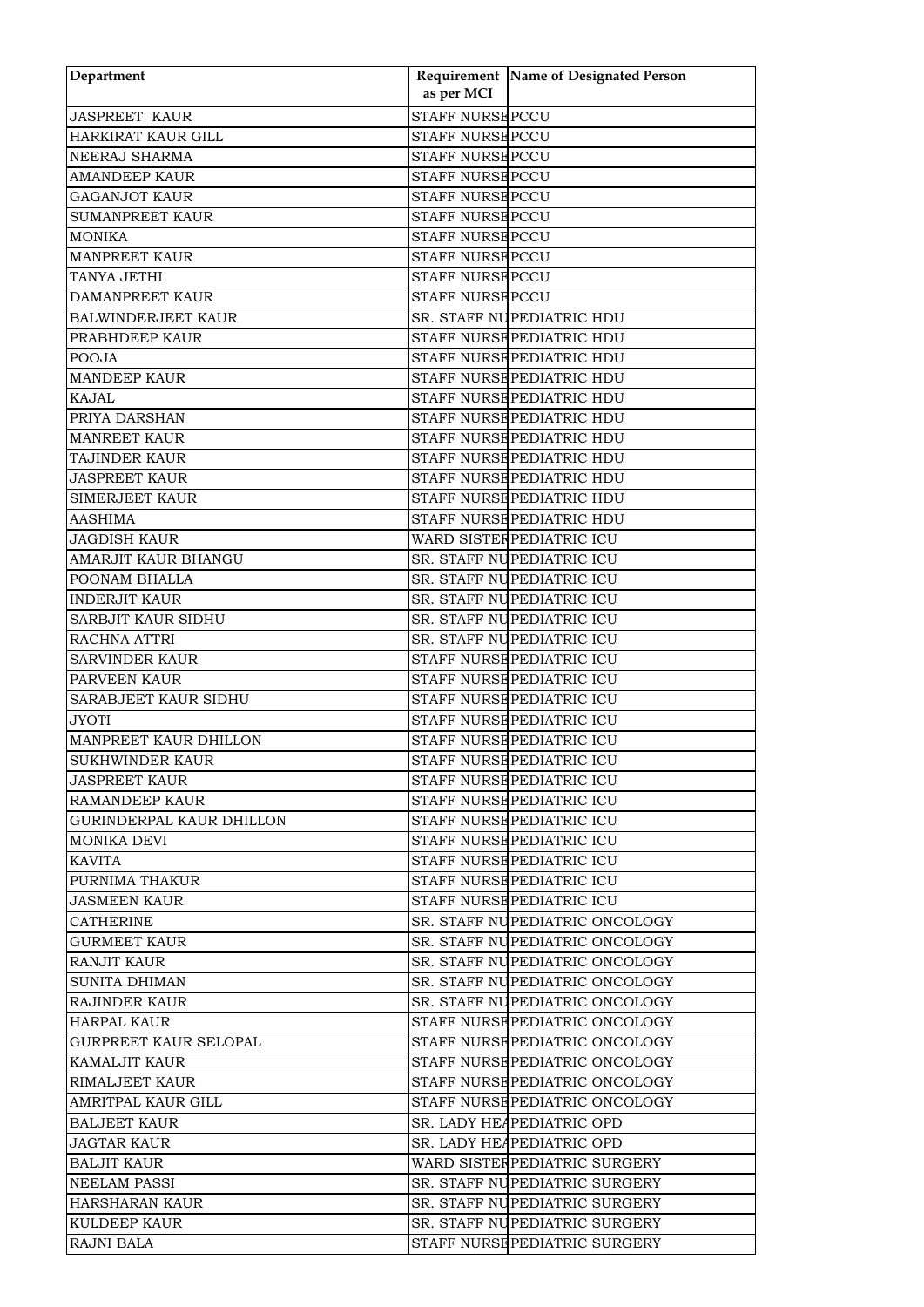| Department                  |            | Requirement Name of Designated Person |
|-----------------------------|------------|---------------------------------------|
|                             | as per MCI |                                       |
| <b>AGNES</b>                |            | SR. STAFF NUPEDIATRIC WARD            |
| BHUPINDER KAUR CHANDEL      |            | SR. STAFF NUPEDIATRIC WARD            |
| CHHINDER PAL KAUR GREWAL    |            | SR. STAFF NUPEDIATRIC WARD            |
| PAWANPREET KAUR             |            | WARD SISTER PEDIATRIC WARD            |
| <b>KAMALJIT KAUR</b>        |            | SR. STAFF NUPEDIATRIC WARD            |
| <b>HARNEET KAUR</b>         |            | SR. STAFF NUPEDIATRIC WARD            |
| <b>KULWINDER KAUR</b>       |            | SR. STAFF NUPEDIATRIC WARD            |
| <b>SATWINDER KAUR</b>       |            | STAFF NURSE PEDIATRIC WARD            |
| <b>RANJIT KAUR</b>          |            | STAFF NURSE PEDIATRIC WARD            |
| PARDEEP KAUR TOOR           |            | STAFF NURSE PEDIATRIC WARD            |
| NISHA RANI GOYAL            |            | STAFF NURSE PEDIATRIC WARD            |
| VINITA                      |            | STAFF NURSE PEDIATRIC WARD            |
| PARDEEP KAUR                |            | STAFF NURSE PEDIATRIC WARD            |
| <b>SIMARDEEP KAUR</b>       |            | STAFF NURSE PEDIATRIC WARD            |
| <b>AMANDEEP KAUR</b>        |            | STAFF NURSE PEDIATRIC WARD            |
| <b>SUKHWINDER KAUR</b>      |            | STAFF NURSE PEDIATRIC WARD            |
| <b>JASWINDER SINGH</b>      |            | STAFF NURSE PEDIATRIC WARD            |
| <b>SWARANJEET KAUR</b>      |            | STAFF NURSE PEDIATRIC WARD            |
| <b>NEHA THAKUR</b>          |            | STAFF NURSE PEDIATRIC WARD            |
| <b>HARPREET KAUR</b>        |            | STAFF NURSE PEDIATRIC WARD            |
|                             |            |                                       |
| PUNERVASU SHARMA            |            | STAFF NURSE PEDIATRIC WARD            |
| <b>SAMANPREET KAUR</b>      |            | STAFF NURSE PEDIATRIC WARD            |
| <b>GURBAX KAUR</b>          |            | STAFF NURSE PEDIATRIC WARD            |
| <b>SHIVANI ARORA</b>        |            | STAFF NURSE PEDIATRIC WARD            |
| <b>GURJEET KAUR</b>         |            | STAFF NURSE PEDIATRIC WARD            |
| <b>BHINDER KAUR DHILLON</b> |            | SR. STAFF NUPLASTIC SURGERY           |
| <b>HARPREET KAUR</b>        |            | STAFF NURSE PLASTIC SURGERY           |
| <b>SIMARPREET KAUR</b>      |            | STAFF NURSE PLASTIC SURGERY           |
| <b>AAKASH JASSA</b>         |            | STAFF NURSE PLASTIC SURGERY           |
| <b>BALVIR KAUR</b>          |            | STAFF NURSE PLASTIC SURGERY           |
| <b>SAROJ PRASHAR</b>        |            | SR. STAFF NUPLASTIC SURGERY WARD      |
| GAGANDEEP KAUR DEOGAN       |            | STAFF NURSE PLASTIC SURGERY WARD      |
| NEHA YADAV                  |            | STAFF NURSE PLASTIC SURGERY WARD      |
| SHELLY                      |            | STAFF NURSEPLASTIC SURGERY WARD       |
| PALLAVI                     |            | STAFF NURSEPLASTIC SURGERY WARD       |
| DALJEET KAUR RANDEV         |            | SR. STAFF NUPRIVATE OPD               |
| JASWINDER KAUR              |            | SR. LADY HEAPRIVATE OPD               |
| <b>KARANJIT KAUR</b>        |            | STAFF NURSE PRIVATE OPD               |
| <b>RANJIT KAUR</b>          |            | SR. LADY HEAPSYCHIATRY OPD            |
| <b>HARDEEP KAUR</b>         |            | WARD SISTER PSYCHIATRY WARD           |
| PAWANDEEP KAUR SIDHU        |            | SR. STAFF NUPSYCHIATRY WARD           |
| RAMANDEEP KAUR GREWAL       |            | SR. STAFF NUPSYCHIATRY WARD           |
| GEETA BALA                  |            | SR. STAFF NUPSYCHIATRY WARD           |
| CHARNJIT KAUR PADDA         |            | SR. STAFF NUPSYCHIATRY WARD           |
| NEELAM RANI                 |            | STAFF NURSE PSYCHIATRY WARD           |
| <b>HARMANDEEP KAUR</b>      |            | STAFF NURSE PSYCHIATRY WARD           |
| RANJIT KAUR                 |            | STAFF NURSE PSYCHIATRY WARD           |
| INDER DEV                   |            | STAFF NURSEPSYCHIATRY WARD            |
| RABIA SINGH                 |            | STAFF NURSE PSYCHIATRY WARD           |
| VISHAL MASIH                |            | STAFF NURSE PSYCHIATRY WARD           |
| AJAYDEEP SINGH              |            | STAFF NURSE PSYCHIATRY WARD           |
|                             |            |                                       |
| <b>ABHIJOT SINGH</b>        |            | STAFF NURSE PSYCHIATRY WARD           |
| <b>NIRLEP KAUR</b>          |            | SR. LADY HEAR.H.C. POHIR              |
| <b>GAGANDEEP KAUR</b>       |            | SR. LADY HEAR.H.C. POHIR              |
| <b>RAJNI BALA</b>           |            | SR. LADY HEAR.H.C. POHIR              |
| <b>KARAMJIT KAUR</b>        |            | SR. LADY HEAR.H.C. POHIR              |
| MEENA K. VASHISHAT          |            | SR. LADY HEAR.H.C. POHIR              |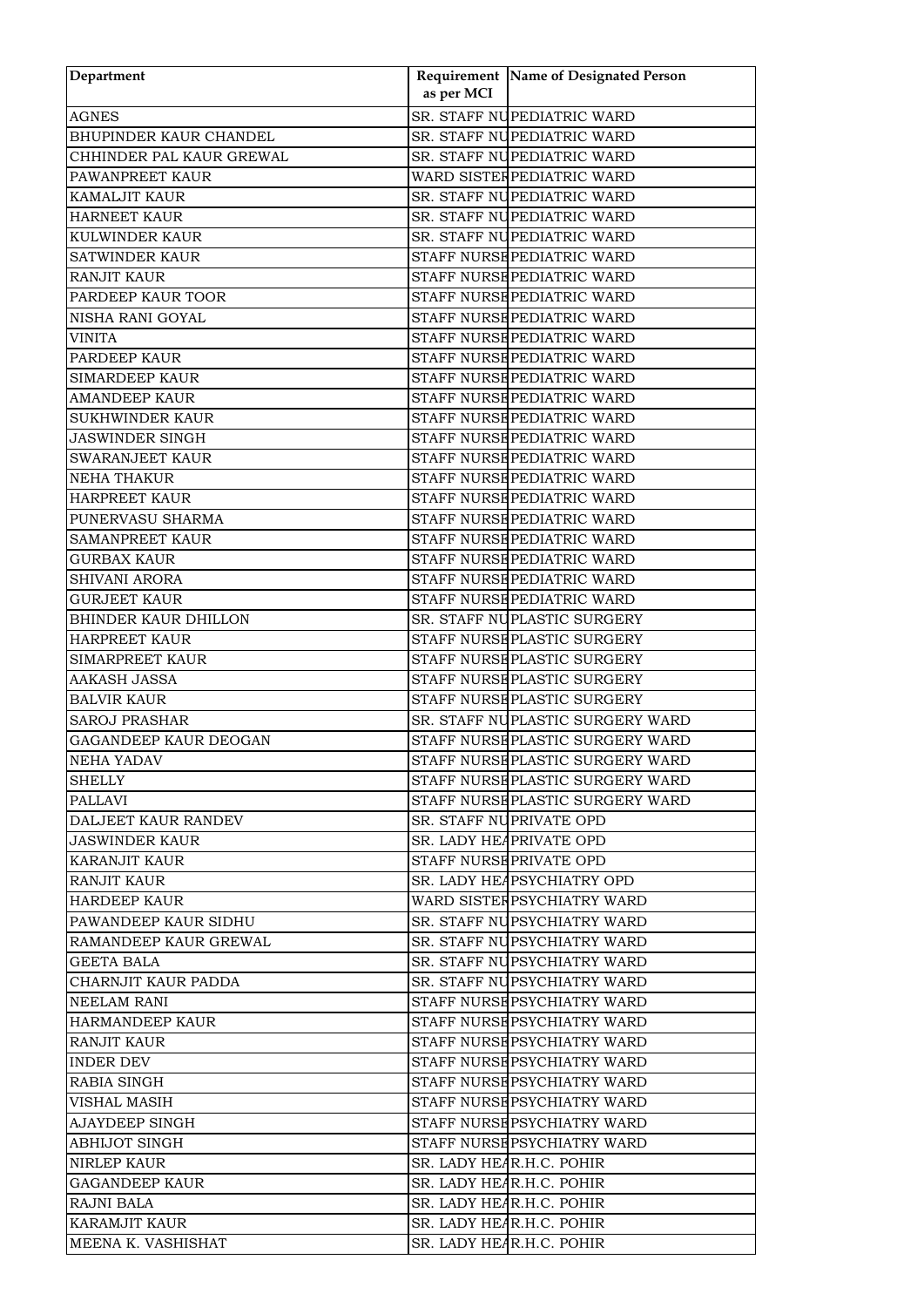| Department                  |                        | Requirement Name of Designated Person |
|-----------------------------|------------------------|---------------------------------------|
|                             | as per MCI             |                                       |
| <b>SAROJ KUMARI</b>         |                        | SR. LADY HEAR.H.C. POHIR              |
| <b>GULSHAN RAJ KAUR</b>     |                        | SR. LADY HEAR.H.C. POHIR              |
| <b>JASWINDER KAUR</b>       |                        | SR. LADY HEAR.H.C. POHIR              |
| <b>MANJINDER KAUR</b>       |                        | SR. STAFF NUSEMI PRIVATE WARD         |
| PRABHDEEP KAUR CHATHA       |                        | STAFF NURSE SEMI PRIVATE WARD         |
| NISHCHAL SHARMA             |                        | STAFF NURSE SEMI PRIVATE WARD         |
| <b>MANPREET KAUR</b>        |                        | STAFF NURSE SEMI PRIVATE WARD         |
| PRIYA SHARMA                |                        | STAFF NURSE SEMI PRIVATE WARD         |
| <b>NEHA VERMA</b>           |                        | STAFF NURSE SEMI PRIVATE WARD         |
| KAMLESH KUMARI SHARMA       | SR. LADY HEASKIN OPD   |                                       |
| SUKHWINDER KAUR AUJLA       | WARD SISTER SKIN WARD  |                                       |
| PRABHJOT RANDHAWA MEHRA     | SR. STAFF NUSKIN WARD  |                                       |
| <b>RANJIT KAUR</b>          | SR. STAFF NUSKIN WARD  |                                       |
| <b>TANVIR KAUR</b>          | STAFF NURSE SKIN WARD  |                                       |
| <b>GURKIRAT KAUR</b>        | STAFF NURSE SKIN WARD  |                                       |
| <b>ROOPA</b>                | STAFF NURSE SKIN WARD  |                                       |
| <b>RANJIT KAUR</b>          | SR. STAFF NUSTROKE ICU |                                       |
| SATINDERJIT KAUR            | WARD SISTER STROKE ICU |                                       |
| <b>GOLDY BHAN</b>           | SR. STAFF NUSTROKE ICU |                                       |
| <b>KANWALJIT KAUR</b>       | SR. STAFF NUSTROKE ICU |                                       |
| <b>AMANDEEP KAUR</b>        | SR. STAFF NUSTROKE ICU |                                       |
| <b>RANJIT KAUR SANDHU</b>   | SR. STAFF NUSTROKE ICU |                                       |
| <b>SANGEETA PAHUJA</b>      | SR. STAFF NUSTROKE ICU |                                       |
| PAWANDEEP KAUR GREWAL       | STAFF NURSE STROKE ICU |                                       |
| NAVPREET KAUR CHAHAL        | SR. STAFF NUSTROKE ICU |                                       |
| <b>GURPREET KAUR HANS</b>   | STAFF NURSE STROKE ICU |                                       |
| <b>BALWINDER KAUR</b>       | STAFF NURSE STROKE ICU |                                       |
| <b>LAKHVIR KAUR</b>         | STAFF NURSE STROKE ICU |                                       |
| <b>MANPREET KAUR</b>        | STAFF NURSE STROKE ICU |                                       |
| <b>RAGJIT KAUR</b>          | STAFF NURSE STROKE ICU |                                       |
| <b>JASMEET KAUR DHINDSA</b> | STAFF NURSE STROKE ICU |                                       |
| <b>AMANDEEP KAUR</b>        | STAFF NURSE STROKE ICU |                                       |
| <b>SHAMPA GROVER</b>        | STAFF NURSE STROKE ICU |                                       |
| SUMANJEET KAUR              | STAFF NURSE STROKE ICU |                                       |
| <b>REJOE PRADEEP</b>        | STAFF NURSE STROKE ICU |                                       |
| KIRANDEEP KAUR              | STAFF NURSE STROKE ICU |                                       |
| SAPNA                       | STAFF NURSE STROKE ICU |                                       |
| <b>SHIVANGI SETHI</b>       | STAFF NURSE STROKE ICU |                                       |
| PRAGATI CHAURASIA           | STAFF NURSE STROKE ICU |                                       |
| <b>JASMEET KAUR</b>         | STAFF NURSE STROKE ICU |                                       |
| <b>KOMALDEEP KAUR</b>       | STAFF NURSE STROKE ICU |                                       |
| PAYAL                       | STAFF NURSE STROKE ICU |                                       |
| HARKIRATPAL KAUR            | STAFF NURSE STROKE ICU |                                       |
| <b>SIMRAN KAUR</b>          | STAFF NURSE STROKE ICU |                                       |
| <b>HIMANI</b>               | STAFF NURSE STROKE ICU |                                       |
| <b>LOVELEEN KAUR</b>        | STAFF NURSE STROKE ICU |                                       |
| <b>SIMRAN</b>               | STAFF NURSE STROKE ICU |                                       |
| NEELAM BAKSHI               |                        | SR. STAFF NUSURGERY ICU               |
| <b>RANJIT KAUR</b>          |                        | SR. STAFF NUSURGERY ICU               |
| <b>RENU BALA</b>            |                        | SR. STAFF NUSURGERY ICU               |
| <b>AMANDEEP KAUR</b>        |                        | SR. STAFF NUSURGERY ICU               |
| <b>RUPINDER KAUR</b>        |                        | SR. STAFF NUSURGERY ICU               |
| <b>SUKHWINDER KAUR</b>      |                        | SR. STAFF NUSURGERY ICU               |
| <b>DAVINDER KAUR</b>        |                        | STAFF NURSE SURGERY ICU               |
| KULWANT KAUR GILL           |                        | SR. STAFF NUSURGERY ICU               |
| <b>AMRITPAL KAUR</b>        |                        | SR. STAFF NUSURGERY ICU               |
| SATVINDER KAUR SHARMA       |                        | STAFF NURSE SURGERY ICU               |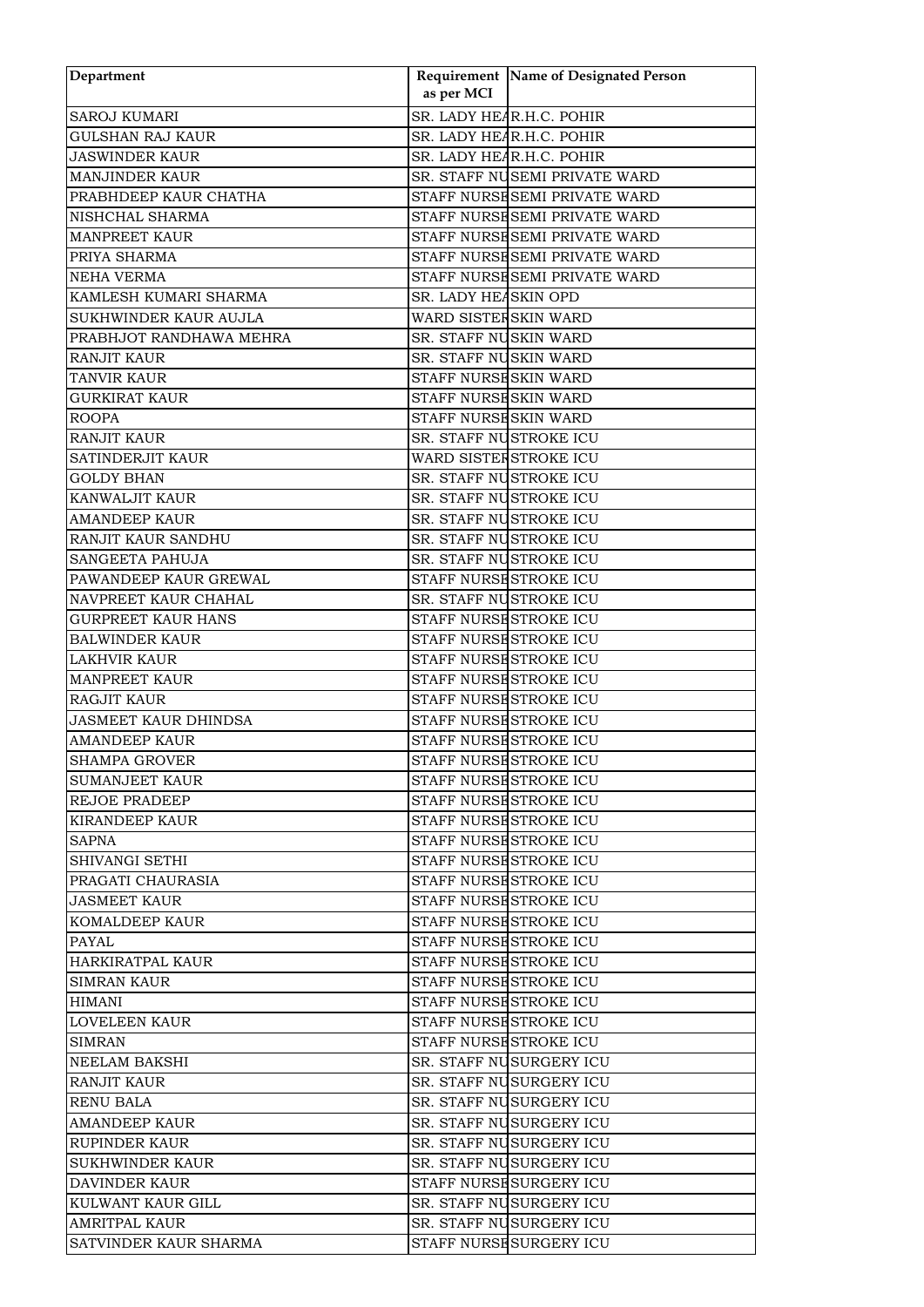| Department                  |            | Requirement Name of Designated Person |
|-----------------------------|------------|---------------------------------------|
|                             | as per MCI |                                       |
| <b>SUNDEEP KAUR</b>         |            | STAFF NURSE SURGERY ICU               |
| <b>BEANT KAUR</b>           |            | STAFF NURSE SURGERY ICU               |
| <b>DIMPLE</b>               |            | STAFF NURSE SURGERY ICU               |
| <b>SANDEEP KAUR</b>         |            | STAFF NURSE SURGERY ICU               |
| KULDEEP KAUR JHUND          |            | STAFF NURSE SURGERY ICU               |
| GURJEET SINGH               |            | STAFF NURSE SURGERY ICU               |
| <b>ASHA RANI</b>            |            | STAFF NURSE SURGERY ICU               |
| <b>KIRANJIT KAUR SANDHU</b> |            | STAFF NURSE SURGERY ICU               |
| <b>DAVINDER KAUR</b>        |            | STAFF NURSE SURGERY ICU               |
| <b>DUPINDER KAUR</b>        |            | STAFF NURSE SURGERY ICU               |
|                             |            |                                       |
| PARMJEET KAUR               |            | STAFF NURSE SURGERY ICU               |
| <b>GURDEEP KAUR</b>         |            | STAFF NURSE SURGERY ICU               |
| <b>SHIFALI</b>              |            | STAFF NURSE SURGERY ICU               |
| <b>GURPREET KAUR</b>        |            | STAFF NURSE SURGERY ICU               |
| RAJWINDER PREET KAUR        |            | STAFF NURSE SURGERY ICU               |
| <b>NAVNEET KAUR</b>         |            | STAFF NURSE SURGERY ICU               |
| <b>EKTA SHARMA</b>          |            | STAFF NURSE SURGERY ICU               |
| <b>RIYA</b>                 |            | STAFF NURSE SURGERY ICU               |
| <b>HIMANI VERMA</b>         |            | STAFF NURSE SURGERY ICU               |
| <b>AMANDEEP KAUR</b>        |            | STAFF NURSE SURGERY ICU               |
| <b>BALJIT KAUR</b>          |            | STAFF NURSE SURGERY ICU               |
| YASHANDEEP KAUR             |            | STAFF NURSE SURGERY ICU               |
| <b>GURINDER KAUR</b>        |            | STAFF NURSE SURGERY ICU               |
| <b>ANU SAINI</b>            |            | STAFF NURSE SURGERY ICU               |
| <b>RAMANDEEP KAUR</b>       |            | STAFF NURSE SURGERY ICU               |
| <b>RUPALI</b>               |            | STAFF NURSE SURGERY ICU               |
| <b>BALPREET SINGH</b>       |            | STAFF NURSE SURGERY ICU               |
| KOMALPREET KAUR             |            | STAFF NURSE SURGERY ICU               |
| <b>MAHIMA PATIL</b>         |            | STAFF NURSE SURGERY ICU               |
| <b>CHETANDEEP KAUR</b>      |            | STAFF NURSE SURGERY ICU               |
| <b>SARBJEET KAUR</b>        |            | SR. LADY HEASURGERY OPD               |
| <b>GURMIT KAUR</b>          |            | WARD SISTER SURGERY OT                |
| PALWINDER KAUR              |            | SR. STAFF NUSURGERY OT                |
| RABINDERJIT KAUR            |            | SR. STAFF NUSURGERY OT                |
| <b>HARPREET KAUR</b>        |            | SR. STAFF NUSURGERY OT                |
| RUBINA                      |            | SR. STAFF NUSURGERY OT                |
| ANJU RANI                   |            | SR. STAFF NUSURGERY OT                |
| TEJINDER PAL KAUR           |            | STAFF NURSE SURGERY OT                |
| <b>SARABJIT KAUR</b>        |            | STAFF NURSE SURGERY OT                |
| RAJNI                       |            | STAFF NURSE SURGERY OT                |
| <b>MANJIT KAUR</b>          |            | STAFF NURSE SURGERY OT                |
| <b>GAGANDEEP K SINDHRAL</b> |            | STAFF NURSE SURGERY OT                |
| KIRANDEEP KAUR              |            | STAFF NURSE SURGERY OT                |
| KULDEEP KAUR BRAR           |            | STAFF NURSE SURGERY OT                |
| HARPREET KAUR DHALIWAL      |            | STAFF NURSE SURGERY OT                |
| <b>HARPREET KAUR</b>        |            | STAFF NURSE SURGERY OT                |
| PAWANDEEP KAUR              |            | STAFF NURSE SURGERY OT                |
| <b>GAGANPREET KAUR BRAR</b> |            | STAFF NURSE SURGERY OT                |
| <b>SANDEEP KAUR</b>         |            | STAFF NURSE SURGERY OT                |
|                             |            |                                       |
| RUBALPREET KAUR             |            | STAFF NURSE SURGERY OT                |
| HARSIMRANPREET KAUR         |            | STAFF NURSE SURGERY OT                |
| <b>ANKITA DEVI</b>          |            | STAFF NURSE SURGERY OT                |
| KULWANT SINGH               |            | STAFF NURSE SURGERY OT                |
| <b>KULWANT KAUR</b>         |            | WARD SISTER SURGERY RECOVERY          |
| KAMLA DEVI                  |            | SR. STAFF NUSURGERY RECOVERY          |
| <b>KANWALJIT</b>            |            | <b>SR. STAFF NUSURGERY RECOVERY</b>   |
| <b>SANTOSH DAVID</b>        |            | SR. STAFF NUSURGERY RECOVERY          |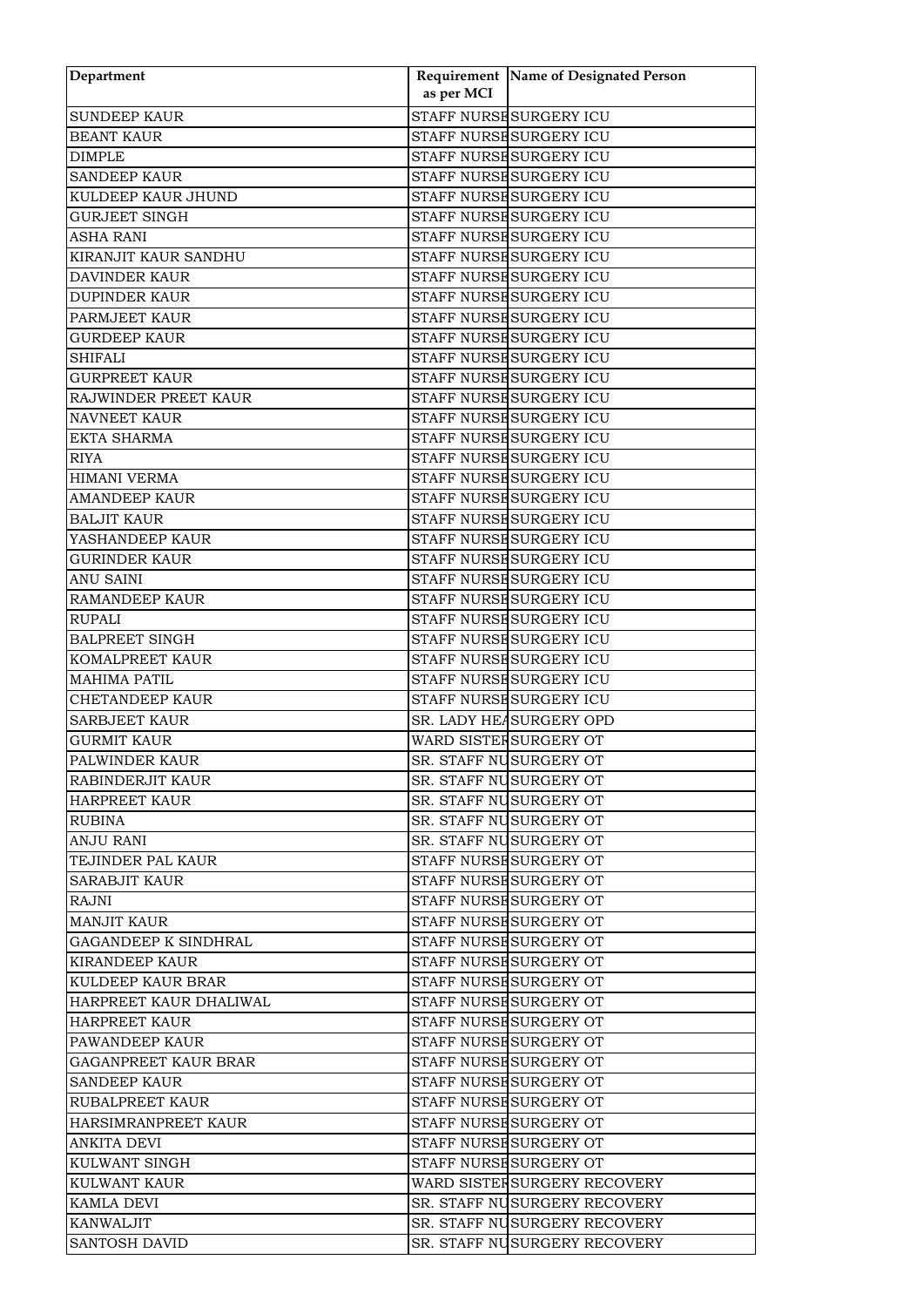| Department                           |            | Requirement Name of Designated Person                      |
|--------------------------------------|------------|------------------------------------------------------------|
|                                      | as per MCI |                                                            |
| HARPREET KAUR DHILLON                |            | SR. STAFF NUSURGERY RECOVERY                               |
| <b>AMRIT KAUR</b>                    |            | SR. STAFF NUSURGERY RECOVERY                               |
| <b>MANJIT DEVI</b>                   |            | SR. STAFF NUSURGERY RECOVERY                               |
| <b>AMARJIT KAUR</b>                  |            | STAFF NURSE SURGERY RECOVERY                               |
| <b>ANJU BALA</b>                     |            | STAFF NURSE SURGERY RECOVERY                               |
| <b>JASWINDER KAUR</b>                |            | STAFF NURSE SURGERY RECOVERY                               |
| RAJWINDER KAUR                       |            | STAFF NURSE SURGERY RECOVERY                               |
| KARAMJIT KAUR                        |            | STAFF NURSE SURGERY RECOVERY                               |
| PRABHJOT KAUR                        |            | STAFF NURSE SURGERY RECOVERY                               |
| <b>KIRNA DEVI</b>                    |            | STAFF NURSE SURGERY RECOVERY                               |
| NOBALPREET KAUR                      |            | STAFF NURSE SURGERY RECOVERY                               |
| LOVEPREET KAUR                       |            | STAFF NURSE SURGERY RECOVERY                               |
| PRABHJEET KAUR                       |            | STAFF NURSE SURGERY RECOVERY                               |
| <b>JEEVAN</b>                        |            | STAFF NURSE SURGERY RECOVERY                               |
| <b>SANDEEP</b>                       |            | STAFF NURSE SURGERY RECOVERY                               |
| <b>INDERJIT KAUR</b>                 |            | STAFF NURSE SURGERY RECOVERY                               |
| RAVNEET KAUR                         |            | STAFF NURSE SURGERY RECOVERY                               |
| ARSHPREET KAUR                       |            | STAFF NURSE SURGERY RECOVERY                               |
| <b>SUMITA RANI</b>                   |            | STAFF NURSE SURGERY RECOVERY                               |
| SUNITA DEVI SARANGAL                 |            | WARD SISTER SURGERY UNIT-I                                 |
| <b>DALBIR KAUR</b>                   |            | SR. STAFF NUSURGERY UNIT-I                                 |
| <b>SHAMIM SHAH</b>                   |            | SR. STAFF NUSURGERY UNIT-I                                 |
| <b>MANPREET KAUR</b>                 |            | STAFF NURSE SURGERY UNIT-I                                 |
| <b>JASVEER KAUR HARI</b>             |            | STAFF NURSE SURGERY UNIT-I                                 |
| <b>JASPREET KAUR</b>                 |            | STAFF NURSE SURGERY UNIT-I                                 |
| <b>RUPINDER KAUR</b>                 |            | STAFF NURSE SURGERY UNIT-I                                 |
| <b>AJAY KUMAR</b>                    |            | STAFF NURSE SURGERY UNIT-I                                 |
| PRABHJOT KAUR                        |            | STAFF NURSE SURGERY UNIT-I                                 |
| <b>SUNANDA</b>                       |            | STAFF NURSE SURGERY UNIT-I                                 |
| <b>HARPREET KAUR</b>                 |            | STAFF NURSE SURGERY UNIT-I                                 |
| POONAM KHULLAR                       |            | WARD SISTER SURGERY UNIT-II                                |
| <b>REETA</b>                         |            | SR. STAFF NUSURGERY UNIT-II                                |
| SIMARJIT KAUR SANDHU                 |            | SR. STAFF NUSURGERY UNIT-II                                |
| POONAM BALA DHUNNA                   |            | STAFF NURSE SURGERY UNIT-II                                |
| <b>SURINDER PAL KAUR</b>             |            | STAFF NURSE SURGERY UNIT-II                                |
| VISHALI DEVI                         |            | STAFF NURSE SURGERY UNIT-II                                |
| <b>GAGANDEEP KAUR</b>                |            | STAFF NURSE SURGERY UNIT-II                                |
| SHIVANI SHARMA                       |            | STAFF NURSE SURGERY UNIT-II                                |
| <b>JASKIRANJIT KAUR</b>              |            | SR. STAFF NUSURGERY UNIT-III                               |
| NEELAM JHATTA                        |            | WARD SISTER SURGERY UNIT-III                               |
| SHIWANI SACHDEVA                     |            | STAFF NURSE SURGERY UNIT-III                               |
| <b>NAVPREET KAUR</b>                 |            | STAFF NURSE SURGERY UNIT-III                               |
| ANJU                                 |            | STAFF NURSE SURGERY UNIT-III                               |
| <b>SUKHVIR KAUR</b>                  |            | STAFF NURSE SURGERY UNIT-III                               |
| AMANDEEP KAUR                        |            | STAFF NURSE SURGERY UNIT-III                               |
| <b>AMANJOT KAUR</b>                  |            | STAFF NURSE SURGERY UNIT-III                               |
| RAJWINDER KAUR                       |            | STAFF NURSE SURGERY UNIT-III                               |
| <b>RAMINDER KAUR</b>                 |            | WARD SISTER SURGERY UNIT-IV                                |
|                                      |            |                                                            |
| SAVITA RANI<br><b>JASVINDER KAUR</b> |            | SR. STAFF NUSURGERY UNIT-IV<br>SR. STAFF NUSURGERY UNIT-IV |
|                                      |            | SR. STAFF NUSURGERY UNIT-IV                                |
| <b>BALWINDER KAUR</b>                |            |                                                            |
| KULWANT KAUR                         |            | STAFF NURSE SURGERY UNIT-IV                                |
| <b>GAGANDEEP KAUR</b>                |            | STAFF NURSE SURGERY UNIT-IV                                |
| POOJA RANA                           |            | STAFF NURSE SURGERY UNIT-IV                                |
| BALWINDER KAUR BRAR                  |            | WARD SISTEFTHALASEMIA WARD                                 |
| <b>RAJBIR KAUR</b>                   |            | SR. STAFF NUTHALASEMIA WARD                                |
| RANJIT KAUR SIDHU                    |            | SR. STAFF NUTHALASEMIA WARD                                |